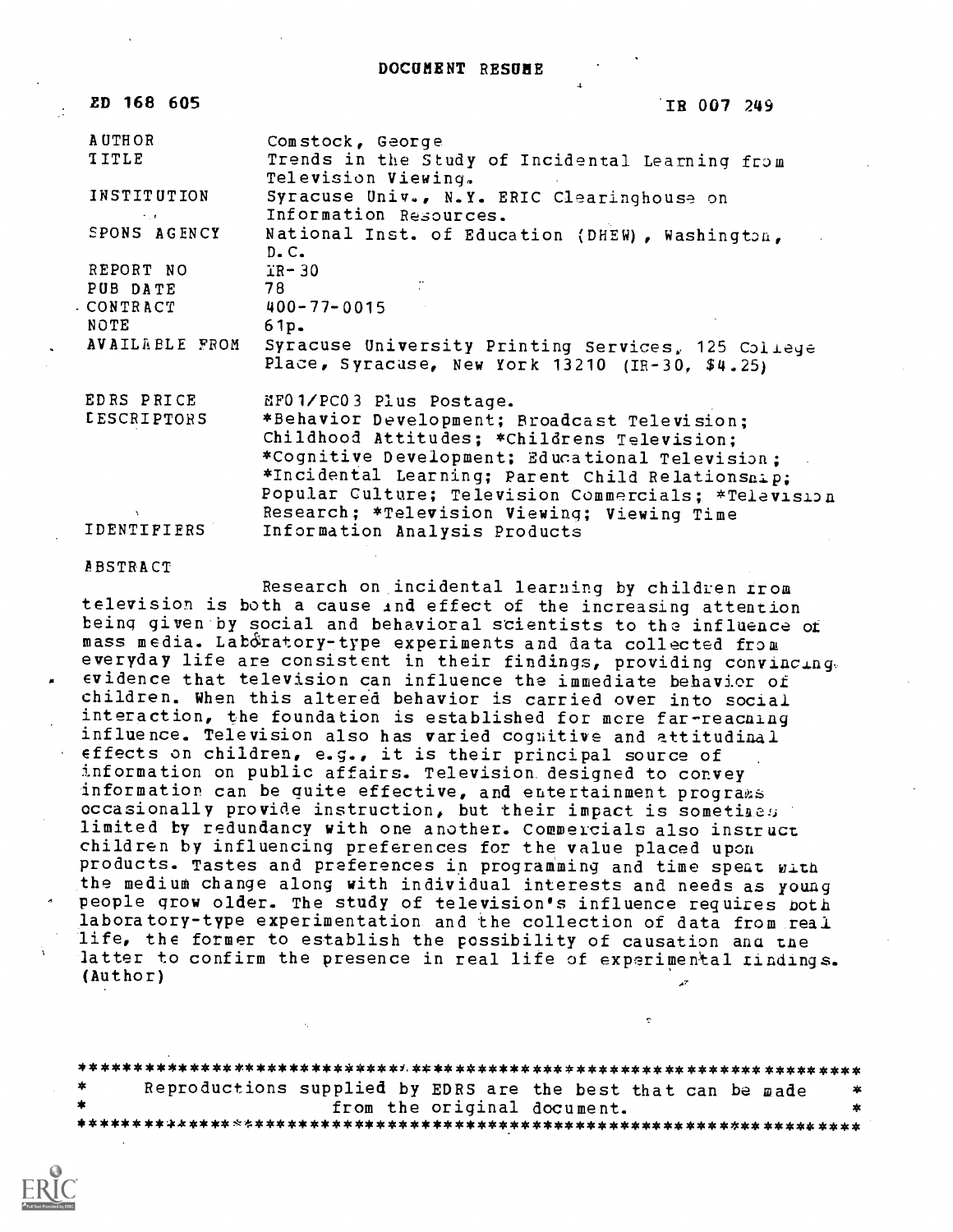# U S DEPARTMENT OF HEALTH.<br>EDUCATION & WELFARE<br>NATIONAL INSTITUTE OF<br>EDUCATION

THIS DOCUMENT HAS BEEN REPRO-<br>DUCTD EXACTLY AS PECEIVED FROM<br>THE PERSON OP OPACATIONS<br>ATING IT POINTS OF VIEW OR OPINIS<br>STATED DO NOT NECESSARILY REPRE-<br>SENTOLOGION OF NECESSARILY REPRE-SENT OF FICIAL NATIONAL INSTITUTE OF THE SENT OF FICIAL NATIONAL INSTITUTE OF THE SENTED TO THE SENTED THE SENTED TO THE SENTED THE SENTED THAT A STRESS OF THE SENTED THAT A STRESS OF THE SENTED THAT A STRESS OF THE SENTED

> TRENDS IN THE STUDY OF INCIDENTAL LEARNING FROM TELEVISION VIEWING

> > by

 $\lambda$ 

George Comstock

#### S.I. Newhouse School of Public Communications Syracuse University  $\ddot{\phantom{a}}$

ERIC Clearinghouse on Information Resources Syracuse University 1978

 $\lambda$ 

2007249

 $\mathcal{Z}$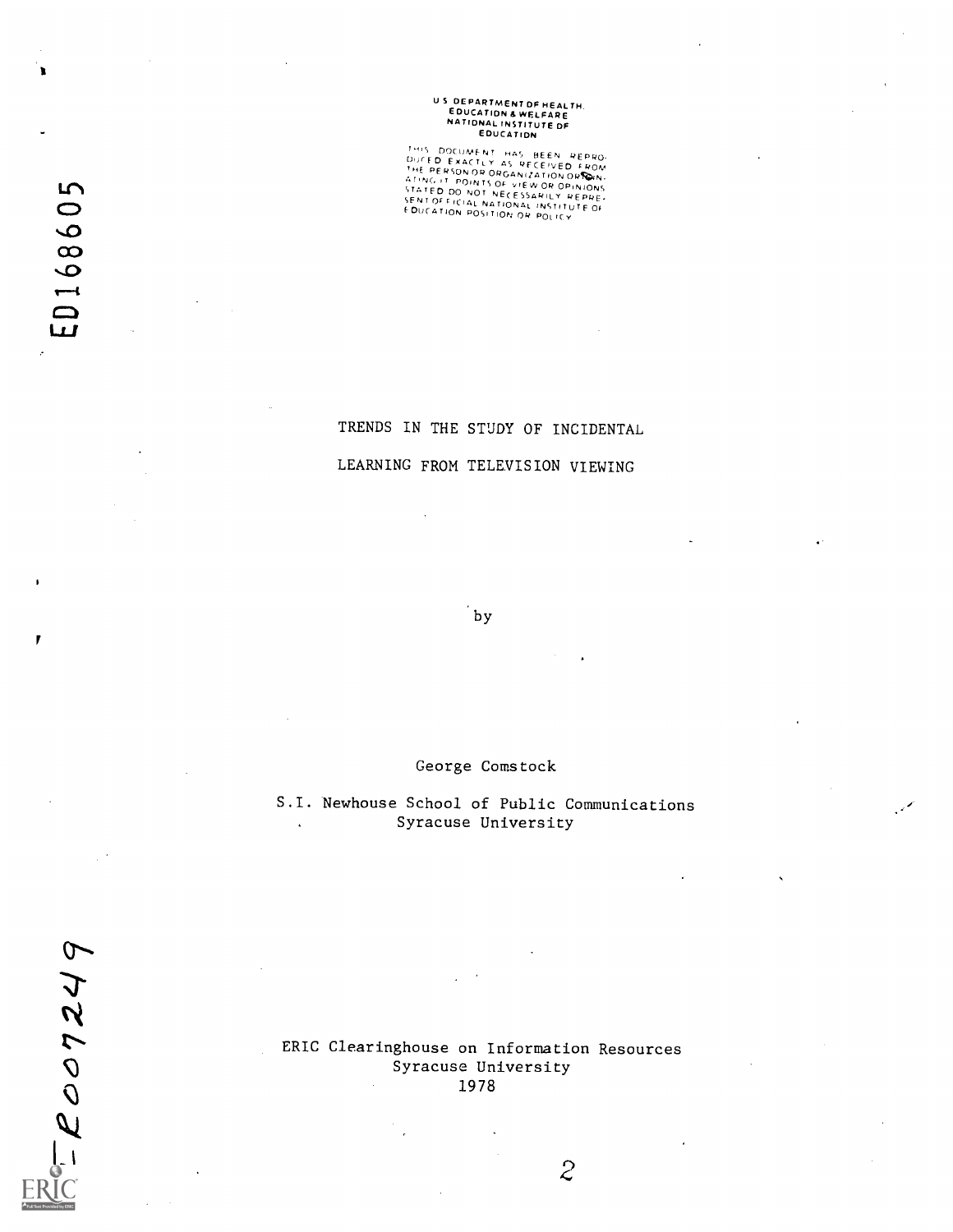The material in this publication was prepared pursuant to a contract with the National Institute of Education, United States Department of Health, Education, and Welfare. Contractors undertaking such projects under government sponsorship are encouraged to express freely their judgement in professional and technical matters. Prior to publication, this document was submitted to an external expert for critical review and determination of professional competence. This publication has met such standards. Points of view or opinions, however, do not necessarily represent the official view'or opinions of either the reviewer or the National Institute of Education.

3

Prepared under Grant No. NIE-R-76-0027.

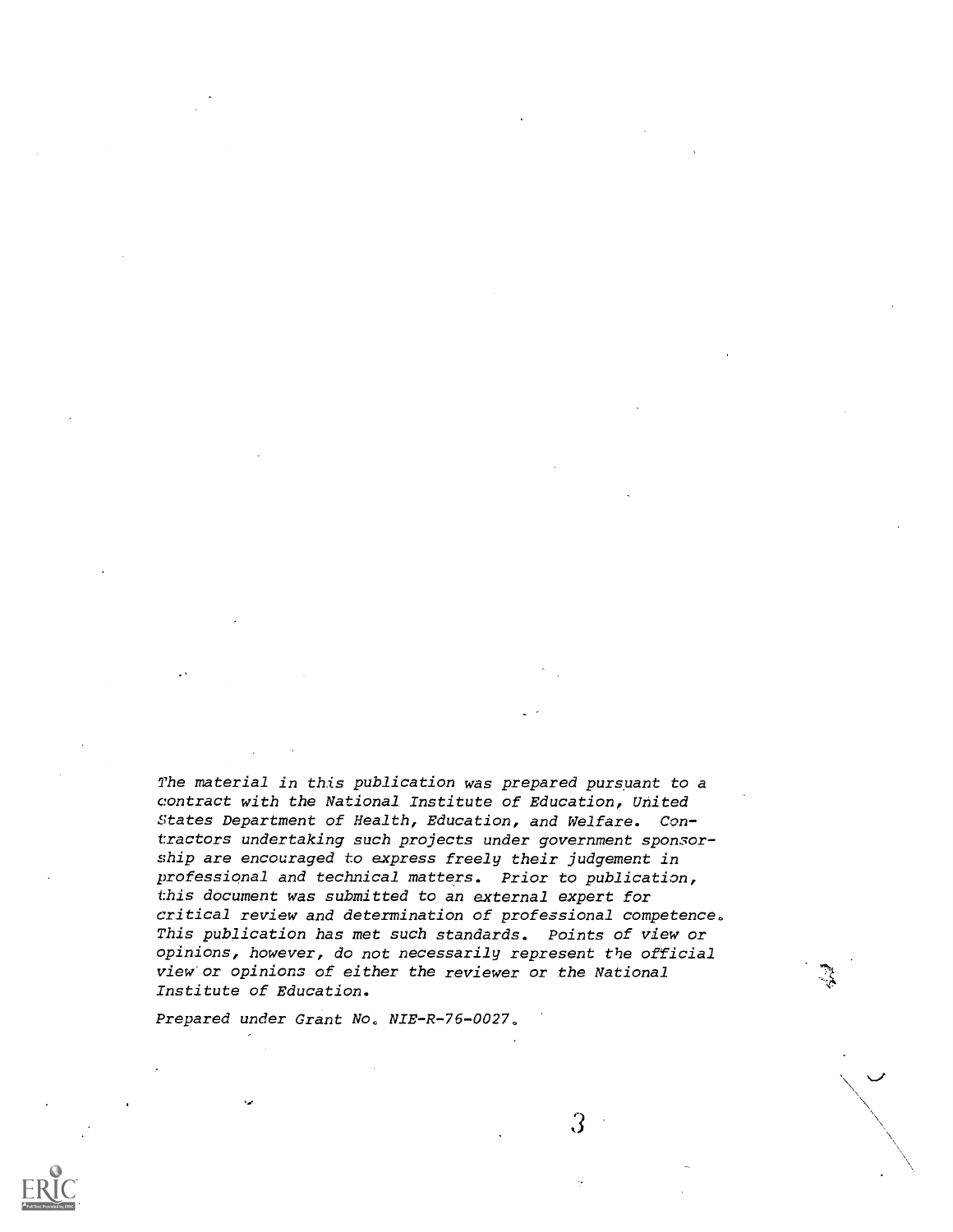#### ABSTRACT

-i-

Research on incidental learning by children from television is both a cause and effect of the increasing attention being given by social and behavioral scientists to the influence of mass media. Laboratory-type experiments and data collected from everyday life are consistent in their findings, providing convincing evidence that television can influence the immediate behavior of children. When this altered behavior is carried over into social interaction, the foundatior is established for more far-reaching influence. Television also has varied cognitive and attitudinal effects on children, e.g., it is their principal source of information on public affairs. Television designed to convey information can be quite effective, and entertainment programs occasionally provide instruction, but their impact is sometimes limited by redundancy with one another. Commercials also instruct children by influencing preferences for the value placed upon products. Tastes and preferences in programming and time spen: with the medium change along with individual interests and needs as young people grow older. The study of television's influence requires both laboratory-type experimentation and the collection of data from real life, the former to establish the possibility of causation and the latter to confirm the presence in real life of experimental findings.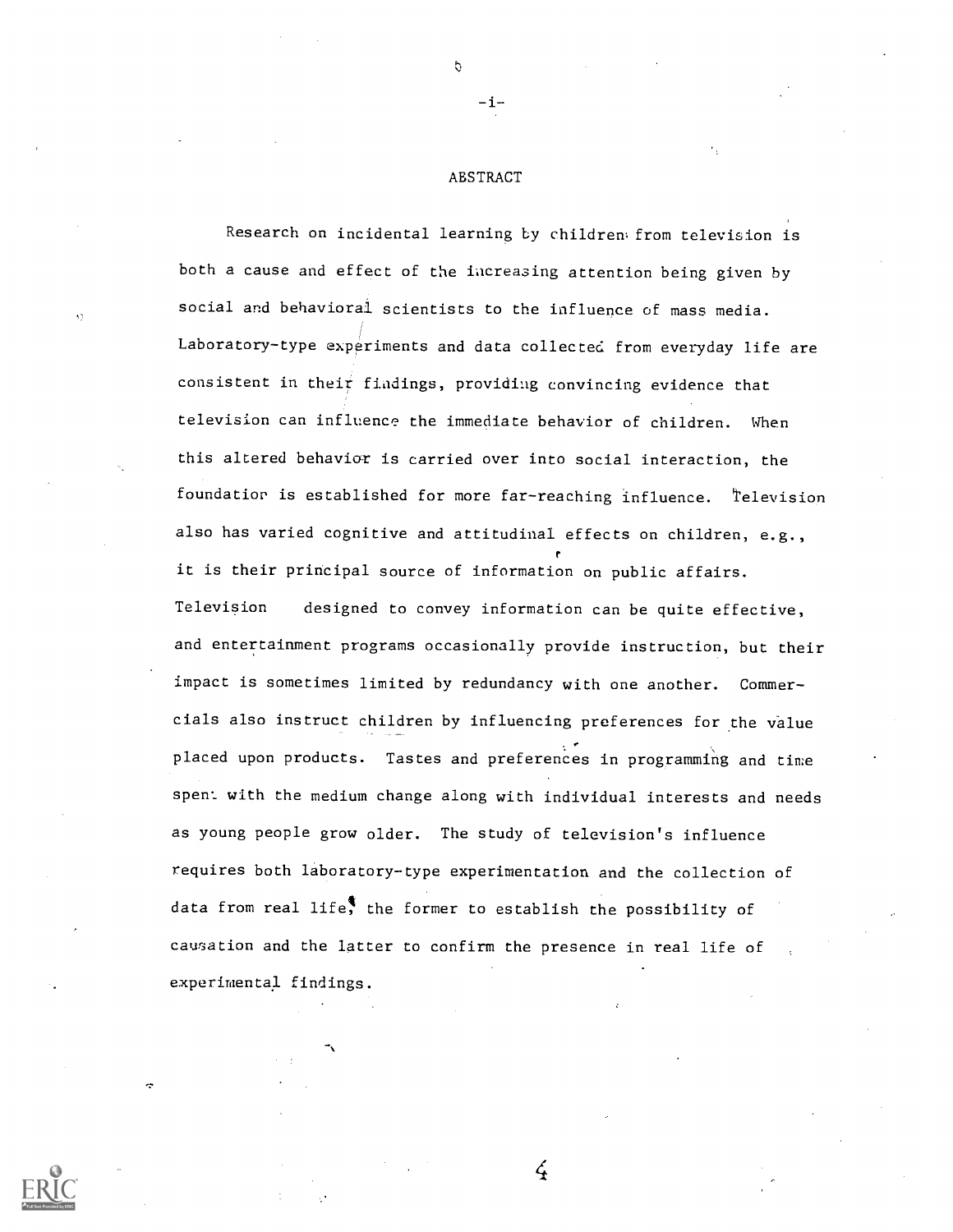# $-i$ ii-

 $\mathcal{L}$ 

 $\epsilon$ 

## TABLE OF CONTENTS

Page

| Introduction 1                                     |             |  |  |  |  |  |  |  |
|----------------------------------------------------|-------------|--|--|--|--|--|--|--|
| Behavioral Influence 6<br>المختصب                  |             |  |  |  |  |  |  |  |
| Cognitive and Attitudinal Effects 17               |             |  |  |  |  |  |  |  |
| Developmental Factors 23                           |             |  |  |  |  |  |  |  |
| Issues of Authority 29<br><b>Contract Contract</b> |             |  |  |  |  |  |  |  |
| Studying Mass Media Effects 37<br>$\bullet$        |             |  |  |  |  |  |  |  |
| Summary                                            | . 41        |  |  |  |  |  |  |  |
| References                                         | . <b>45</b> |  |  |  |  |  |  |  |

 $\tilde{\mathcal{L}}$ 

Ý



 $\mathcal{L}_{\mathcal{A}}$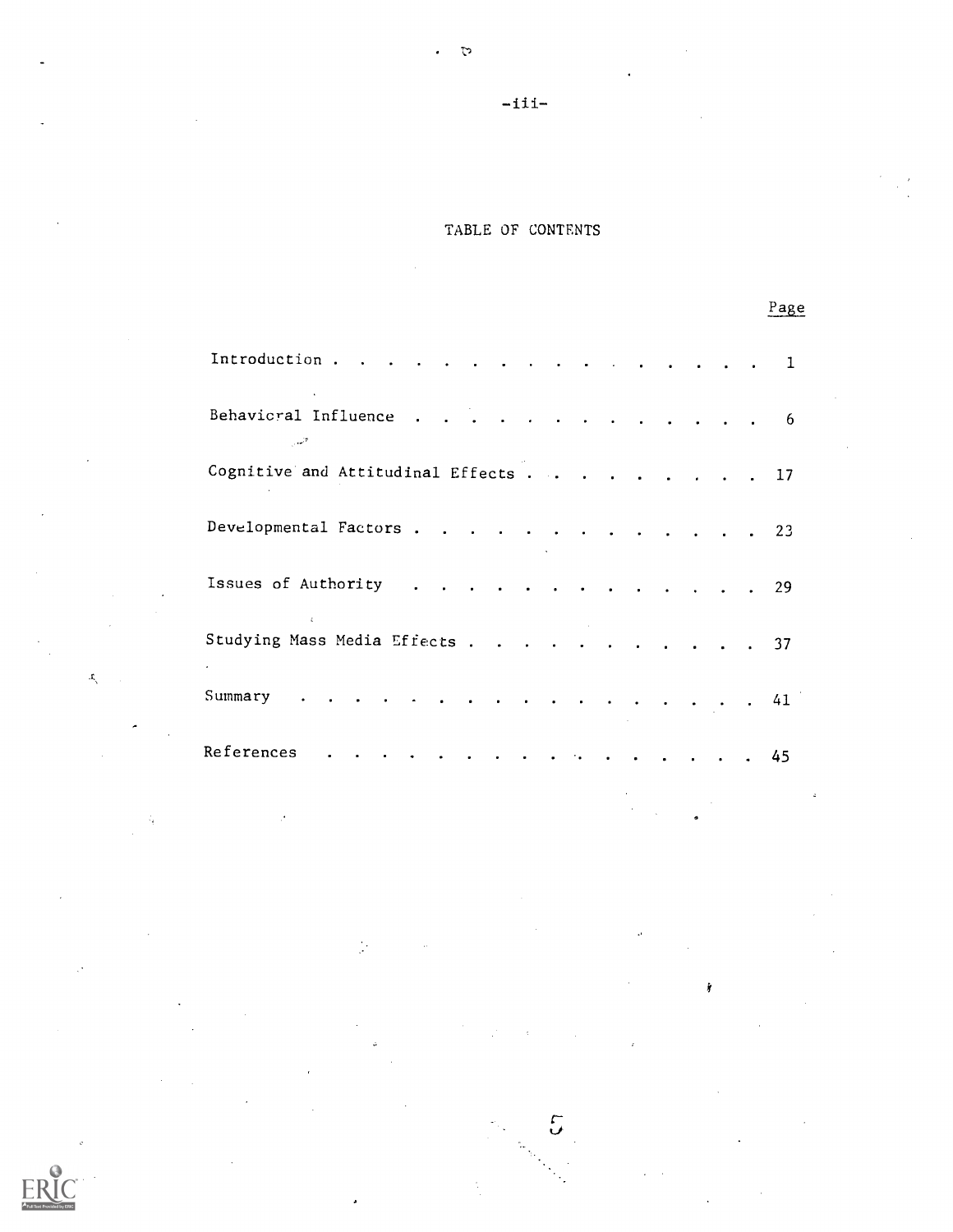incidental: adj. happening as an unintended accompaniment of something; of that which is not essential and not invariably found.

> English, H.G., and English, A.C., A Comprehensive Dictionary of Psychological and Psychoanalytic Terms

### INTRODUCTION

In recent years, the most significant development in the study of the influence of the mass media has been the return to a flirtation with the hypothesis of major effects. This is the result of (a) an accumulation of findings and (b) a shift in perspective. The change in emphasis, which has led one prominent observer (Katz, 1975) to speak of a "renaissance" in communication research, has been visible in areas ordinarily thought of as remote from child development, such as politics. However, it is inextricably bound up with television and the extraordinary amount of time children and adolescents spend with the medium.

The initial significant date is 1963 when two experiments were published in a well-known psychological journal. Bandura, Ross, and Ross (1963a) demonstrated that aggressive behavior on the pait of nursery-school children was greater subsequent to viewing television"



-1-

 $\epsilon$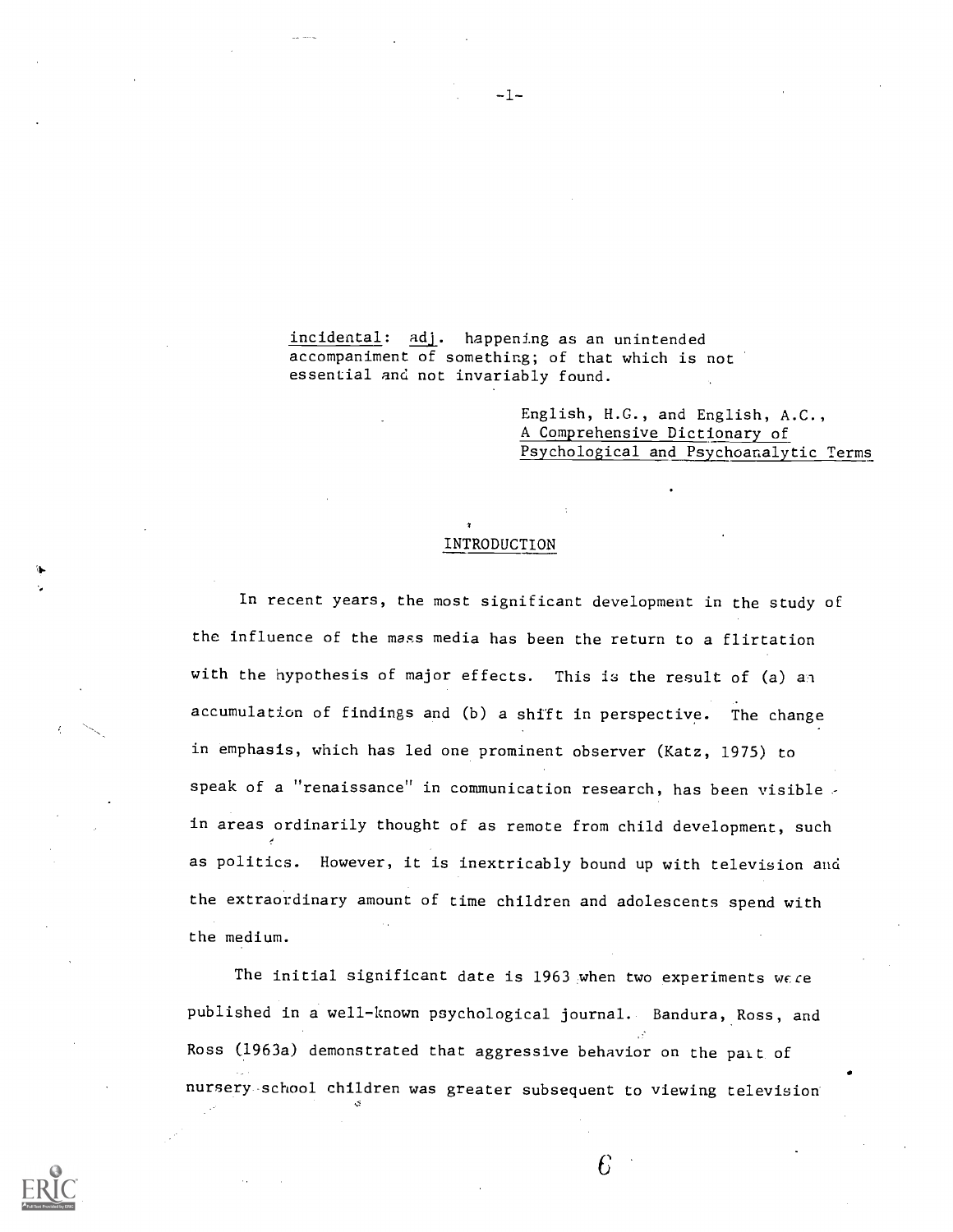portrayals of either ordinarily- clothed adults or of a costumed cat lady attacking a Bobo doll. Berkowitz and Tawlings (1963) demonstrated that the punitiveness of college-age subjects was increased by viewing a prize fight fil'a said to depict the just punishment of a scoundrel. These and subsequent experiments with similar results began to alter sharply the prevailing assumptions among social and behavioral scientists about the impact of the media. The very extensive assessment: of television's early influence on children in England and the United States by Himmelweit (1958) and by Schramm (1961) and their colleagues had not offered evidence of such clearcut behavioral effects. These investigations provided theoretical formulations and a body of data still relevant in many respects today, but they did nor appear to contradict the prevailing view of minimal media effects (Comstock et al., -1978). This perspective--perhaps best exemplified in the theoretical framework offered by Klapper (1957, 1960, 1963)--held reinforcement of existing propensities as the primary outcome; it did not so much deny effects as categorize them so that they were generally thought of as unimportant. The Bandura and Berkowitz experiments began a revisionism that was to be reinforced by later investigations.

A decade later, the research funded in behalf of the Surgeon General's examination of television violence (Comstock and Rubinstein, 1972a, 1972b; Comstock, Rubinstein, and Murray, 1972; Murray, Rubinstein, and Comstock, 1972; Rubinstein, Comstock, and Murray, 1972) made two major contributions. It enhanced the apparent validity for real-life behavior of the findings of laboratory-type experiments on violent portrayals and it altered the perceived topography of communications studies. It achieved the former by providing positive correlations

 $-2-$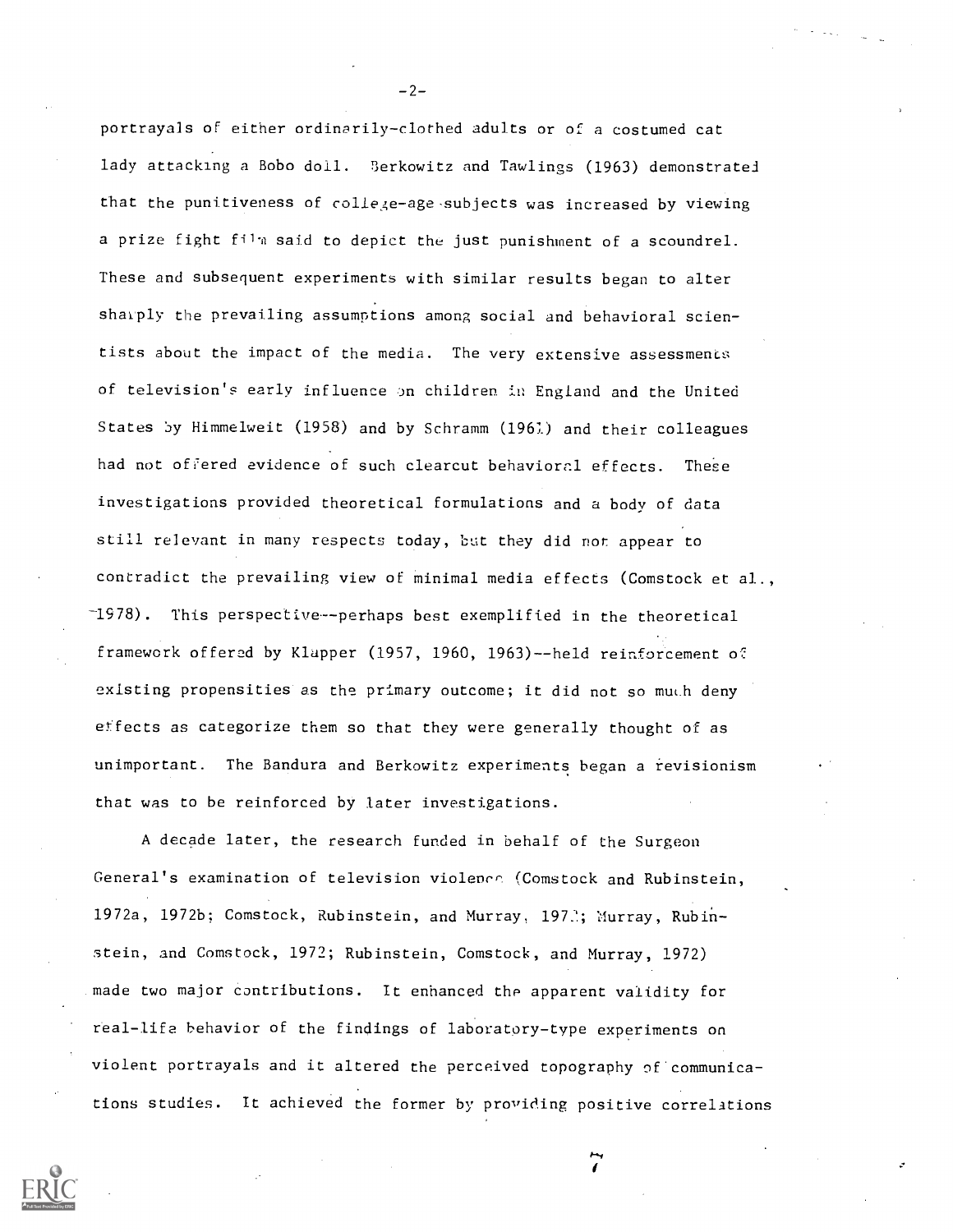between the everyday aggressiveness of adolescents and their prior exposure to violent programming (Chaffee, I972a, 1972b; Comstock, 1976), and one consequence was to increase interest in studying the media's influence on the young. The latter resulted from the various emphases of the new research and the issues thereby raised, leading to an agenda for research giving new prominence to such topics as the implications of the violence research for other kinds of behavior and for the psychological processes involved in behavioral effects, the degree of guidance that television entertainment, news, and commercials provide in daily thought and behavior of children, and the importance of maturational changes for these varied. media influences ;Comstock, 1972; Comstock and Lindsey, 1975; Leifer, Gordon, and Graves, 1973).

There has also been a slowly growing acceptance of the proposition that quantitatively small media effects may have major social import. The most obvious example is the election of a Piesident by a small and perhaps transient margin, as occurred in 1960 (Kennedy-Nixon), 1968 (Nixon-Humphrey), and 1976 (Carter-Ford). In such circumstances, any election-day advantage devolving from television represents a major effect. It would be a serious error to.believe that such a phenomenon is confined to politics. As Milgram and Shotland (1973) point out in reflectiog on the null results of their field experiments on television and anti-social behavior, a rate of effects far below that detectable by their experimental tactics could constitute serious social disruption. Airline bomb threats and other hostile acts apparently imitative of televised accounts are an illustration (Bandura, 1973). Different in kind, but alike in supporting the proposition, are effects that alter the level or distribution of important social attributions, such

ε.

-3-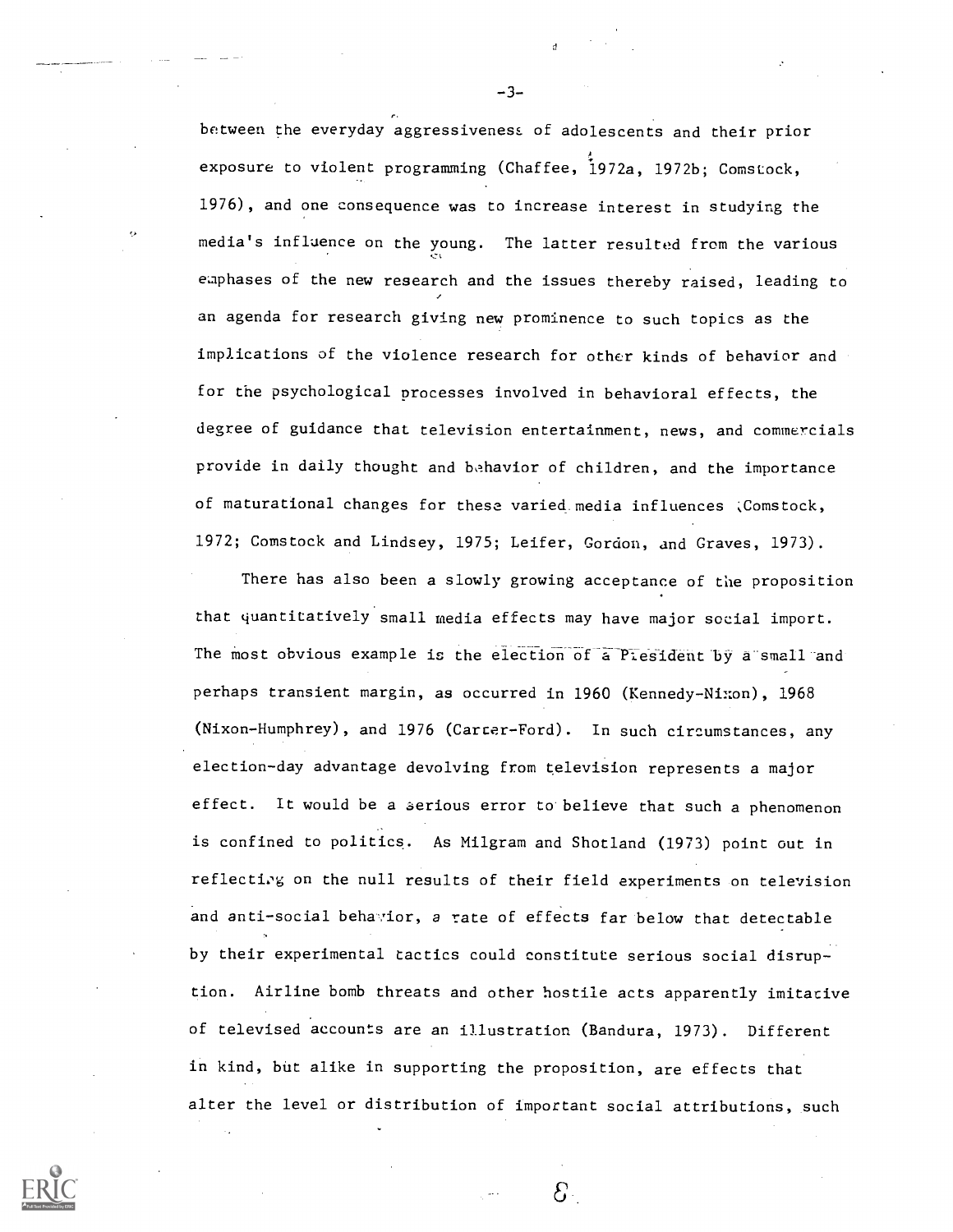as interpersonal aggressiveness, reading skills, and the acceptance or rejection of norms. What we have, then, are at least three circumstances in which small is important: effects that tip the social' balance, as in elections; effects whose rarity fails to divest them of impact; and, effects that alter prominent aspects of the societal profile.

-4-

The earlier skepticism over the importance of media impact is traceable to the failure of studies of presidential elections in the 1940s and 1950s to find voter choice much influenced by mass media exposure (Lazarsfeld, Berelson, and Caudet, 1944; Berelson, Lazarsfeld, and McPhee, 1954; Campbell, Gurin, and Miller, 1954; Simon and Stern, 1955; Berelson and Steiner, 1964; Kraus and Davis, 1976; Comstock et al., 1978). These null results were largely unexpected. The skepticism was increased by the theoretical framework that consigned effects to minor change or reinforcement (Klapper, 1960), unless they represented a reversal of prior thought or behavior or seemed inconsistent with personal attributes.

The more recent retreat from null effects deeply involves the influence of television on the young. Children and college students not only were the subjects of the many television violence experiments, but a principal justification for these studies was the medium's possibly malefic socializing influence. What these experiments offered was not simply the demonstration of short-term communication effects, which had been amply demonstrated by attitude change experiments (Hovland, 1954, 1959), but the demonstration of altering a class of behavior--aggressiveness--of acknowledged social importance. Much of

9

£,

 $\mathcal{L}$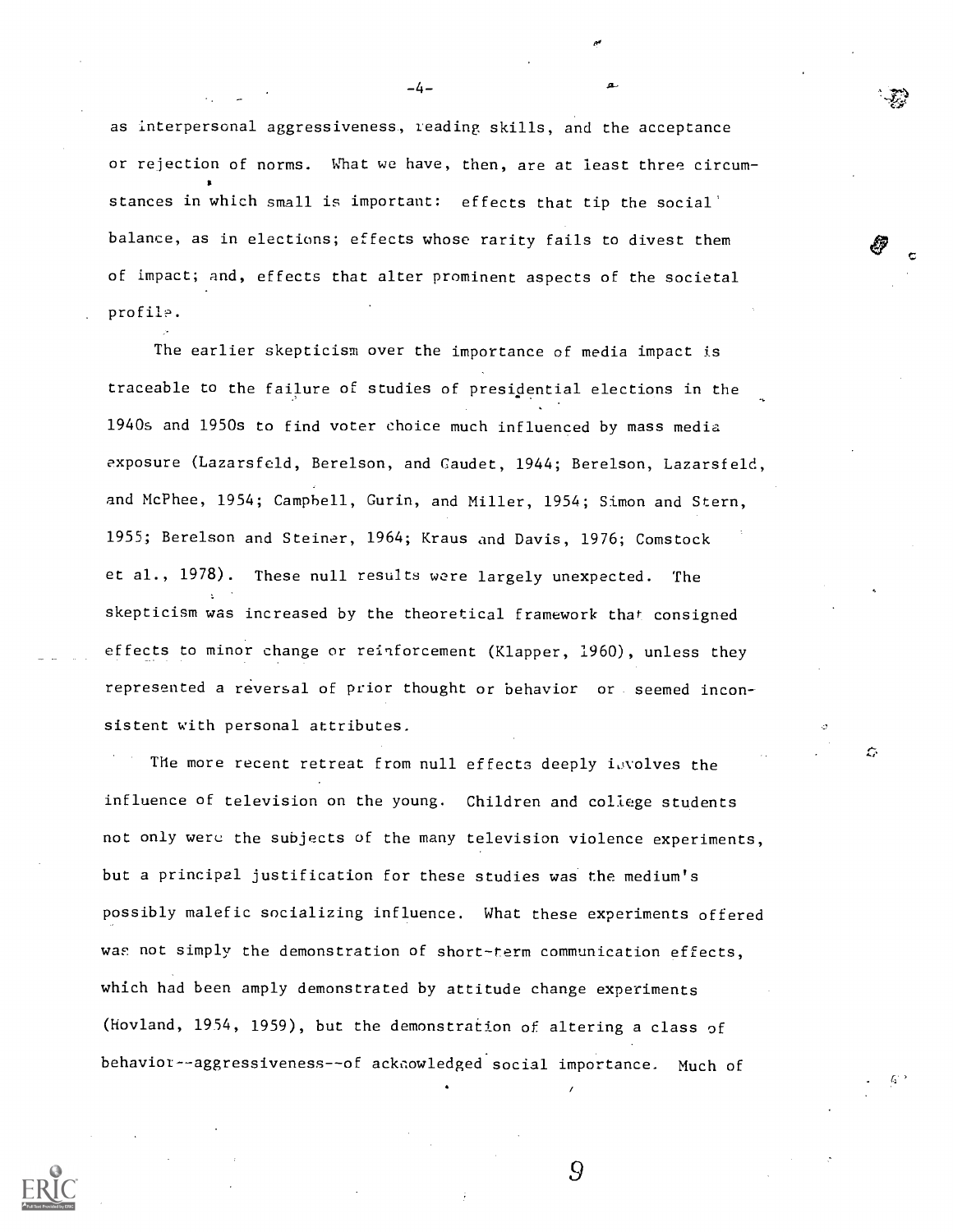the research that followed, including that under the Surgeon General's program, has focused on children or adolescents.

-5-

The reemergence of the concept of major media effects is thus intertwined with the collection of evidence about television's role as a teacher. Even the view that small effects may have major import has received enhancement from the protectionism that society extends to children. Like anyone else, of course, the young viewer with a use for knowledge will be more receptive when it appears to be offered, whatever the guise. Nevertheless, the instruction that television provides occurs largely as a by-product of a search for diversion, and thereby takes place in a context dissimilar to schooling. Even the viewing of news under ordinary circumstances seems not to replicate the classroom. When we step out of the school and before the television set, we depart from a circumstance in which the parties acknowledge that the goal j an effect on thought and behavior beneficial to the audience to one where the implicit contrant recognizes the self-interest of the communicator--elthei in achieving the largest possible audience or in selling products.

 $\bm{10}$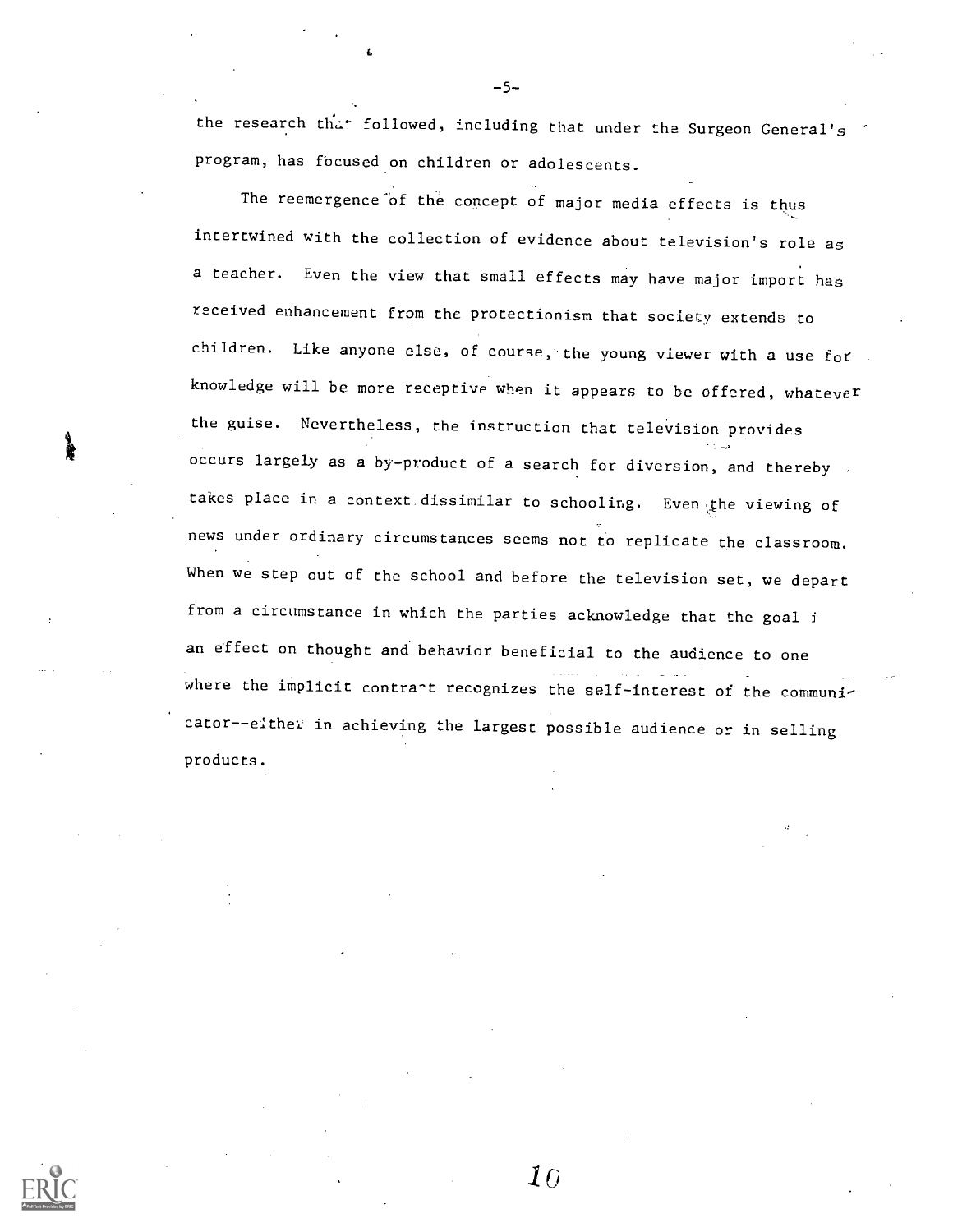### BEHAVIORAL INFLUENCE

-6-

Bandura (1969, 1973) has proposed that television is a source of vicarious socialization that to some degree has replaced, more traditional agents--home, school, and church. There are at present no data that would allow us to assign relative importance to the various a,leged .agents of socialization. The hypothesis of socialization by television rests principally upon the demonstration that portrayals can alter subsequent behavior.

Most of the evidence on television's behavioral influence concerns the effects of television violence on aggression. However, the theoretical formulations employed to explain such outcomes, along with a small amount of evidence regarding other kinds of effects, suggest that the range of behavior open to influence is broader than aggressiveness.

Several studies have provided positive correlations between everyday-violence viewing and everyday aggressiveness (McLeod, Atkin, and Chaffee, 1972b; Lefkowitz et al., 1972, 1977; McIntyre and Teevan, 1972; Chaffee, 1972a). These studies also provide evidence that this association is not explained by the preference of more aggressive youths for violent entertainment, and persists when such variables as age, socio-economic status, school performance, and total viewing time are taken into account (McLeod, Atkin, and Chaffee, 1972a; Chaffee, 1972a; Eron, et al., 1972).

Lefkowitz et al. (1972, 1977) argue that their longituoinal data con..titutes "compelling evidence that there is a probably causative influence of watching violent television programs in early years on a

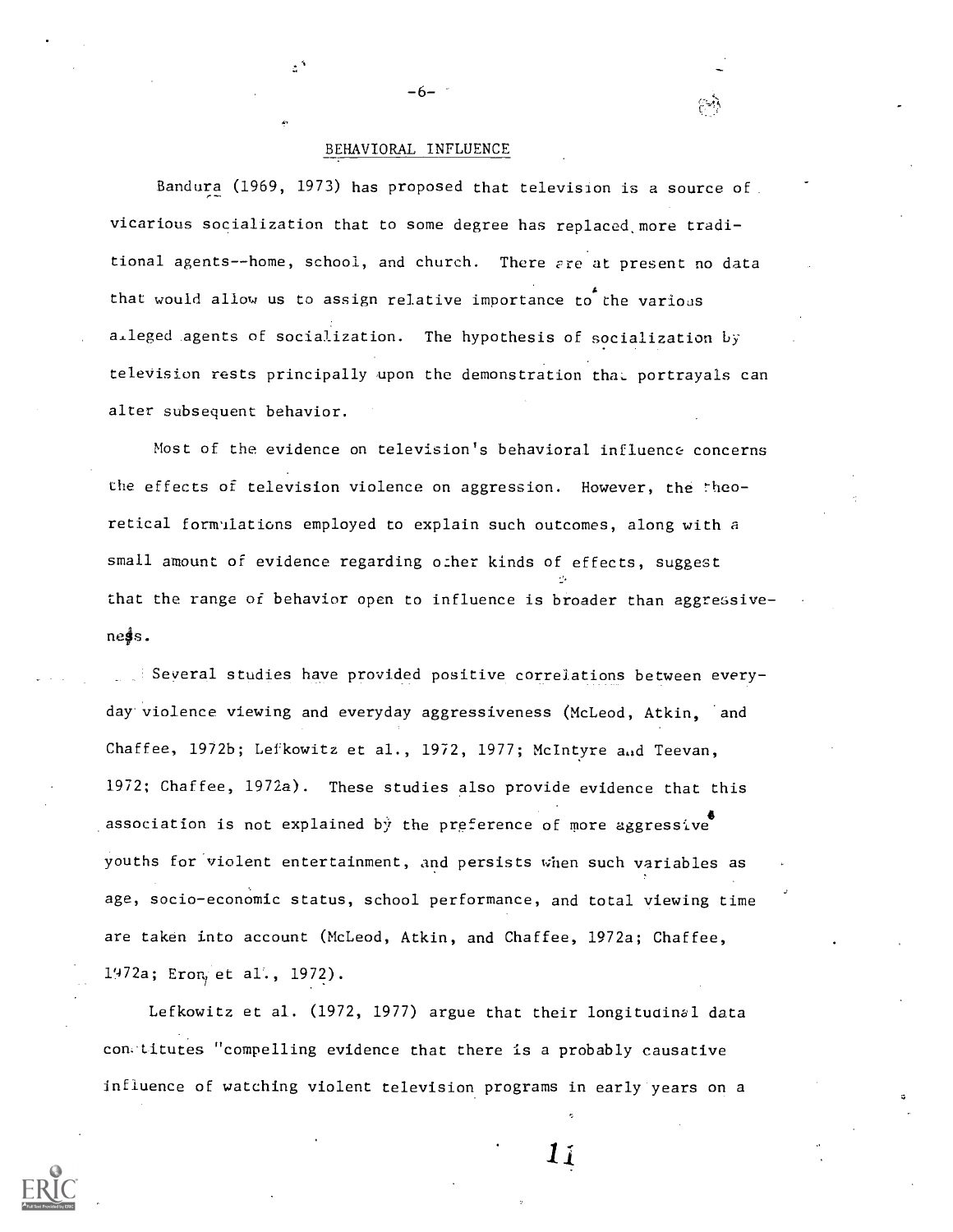boy's later aggressiveness" (1977, p. 126). Even if their conclusion is judged to exceed the power of their data, as many have argued (Kaplan, 1972; Howitt, 1972; Kay, 1972), the data add importantly to the evidence by supplying positive correlations between violence view-. ing and aggression which span a decade (Chaffee, 1972).

-7-

In sum, these correlational studies supply evidence of a positive association in real life between exposure to a class of media content and behavior on the part of young people.' The experiments make possible the inference that media exposure can be a cause of increased aggression, and they supply a number of plausible psychological mechanisms for such an, outcome. Together, the correlational and experimental studies make a case for the behavioral influence of television for which neither alone would be sufficient.

The social learning theory of Bandura (1969, 1973) posits that behavior can he acquired by observing others, without performance or reinforcement. A corollary is that film or television portrayals may have an influence similar in kind to those of live experience. Numerous laboratory-type experiments demonstrate that children of nursery school age conform to these propositions. Bandura, Ross, and Ross (1961) found that the aggressive behavior of adult models would, be imitated. Their 1963(a) experiment demonstrated that media portrayals, including simulated cartoon fantasy by a cat lady, could also lead to imitation. In a subsequent experiment, the same authors (1963b) 1° found that a television portrayal of triumphant aggression was more likely to be imitated than a portrayal of aggression that was punished. or of non-aggressive behavior, and the children who saw the victorious attack were more likely to express criticism of the victim. Bandura

**a** and a state

ŵ.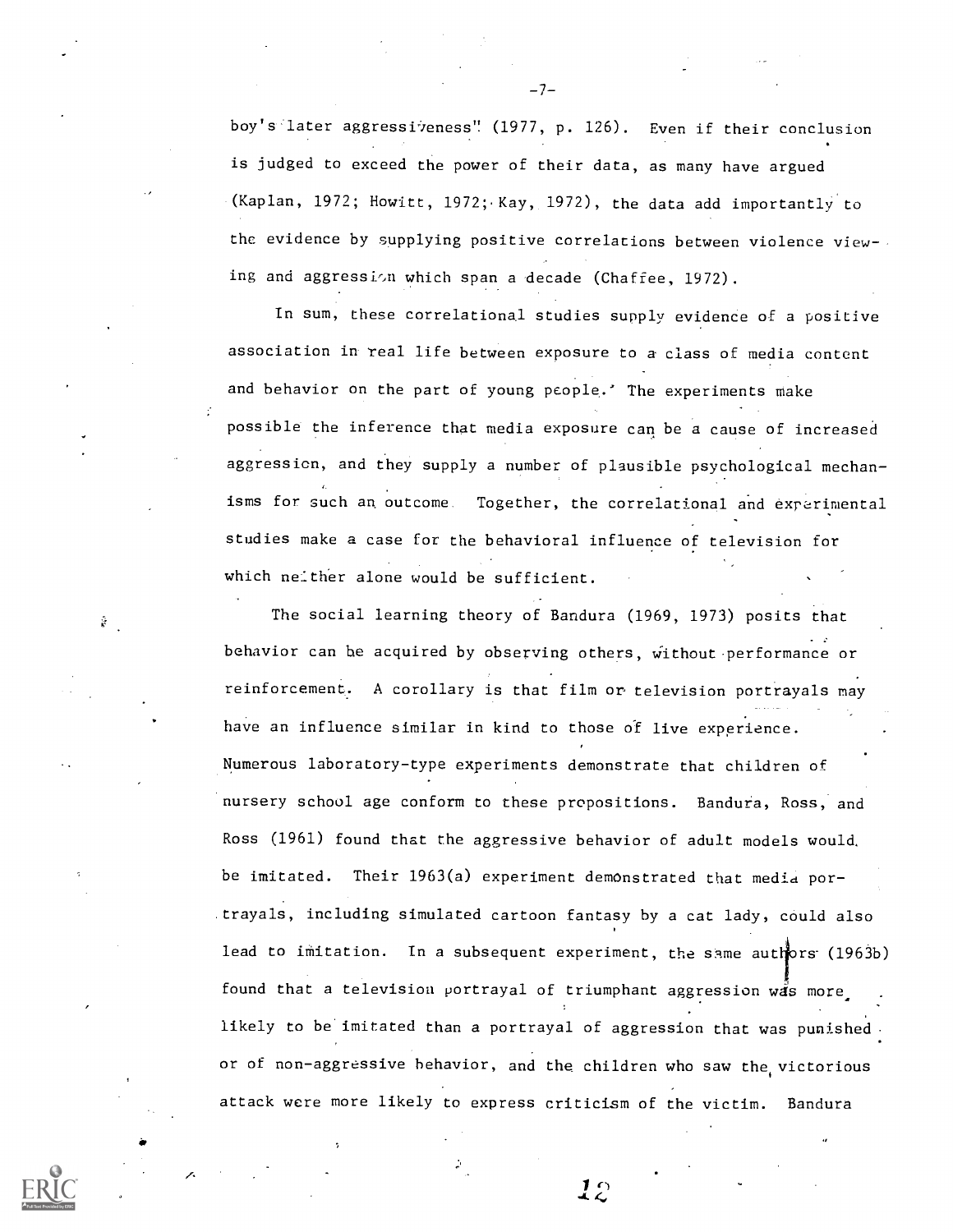(]965) then demonstrated that acquisition of the responses occurs as a result of observation although performance may be inhibited by various factors. In this instance, initial differences, in which imitative aggression was least when a portrayed perpetrator was punished, disappeared when children were offered a reward for imitating the perpetrator. One implication of these varied findings is that differences in performance in part hinge on attributes of the portrayed performance. Rosekrans (1967) may be construed as elaborating on those attributes, showing that imitation increased where the portrayal of a person was depicted as more similar to the viewer.

The facilitation or disinhibition theory of Berkowitz (1962, 1964, 1973) holds that television and film portrayals of violent behavior can alter subsequent aggressiveness on the part of viewers by changing the elicitory potential of environmental cues or the meaning attached to aggressive-behavior itself. The finding that college-age subjects become more punitive after viewing aggression depicted as justified (Berkowitz and Rawlings, 1963; Meyer, 1972) is merely the first in a series of experiments concerned with the factors upon which increases in aggression subsequent to viewing a violent portrayal may be contingent. Several demonstrate that punitiveness is increased when the portrayal contains a cue, such as the name of the victim, that matches that of the target whom angered subjects have the opportunity to aggress against (Berkowitz and Geen, 1966, 1967; Geen and Berkowitz, 1967). Two (Berkowitz and Alioto, 1973; Geen and Stonner, 1972) demonstrate that depictions of violence characterized as motivated by an intent to injure increase the punitiveness of viewers. Two (Feshback, 1972; Berkowitz and Alioto, 1973) also demonstrate that

 $\mathfrak{13}$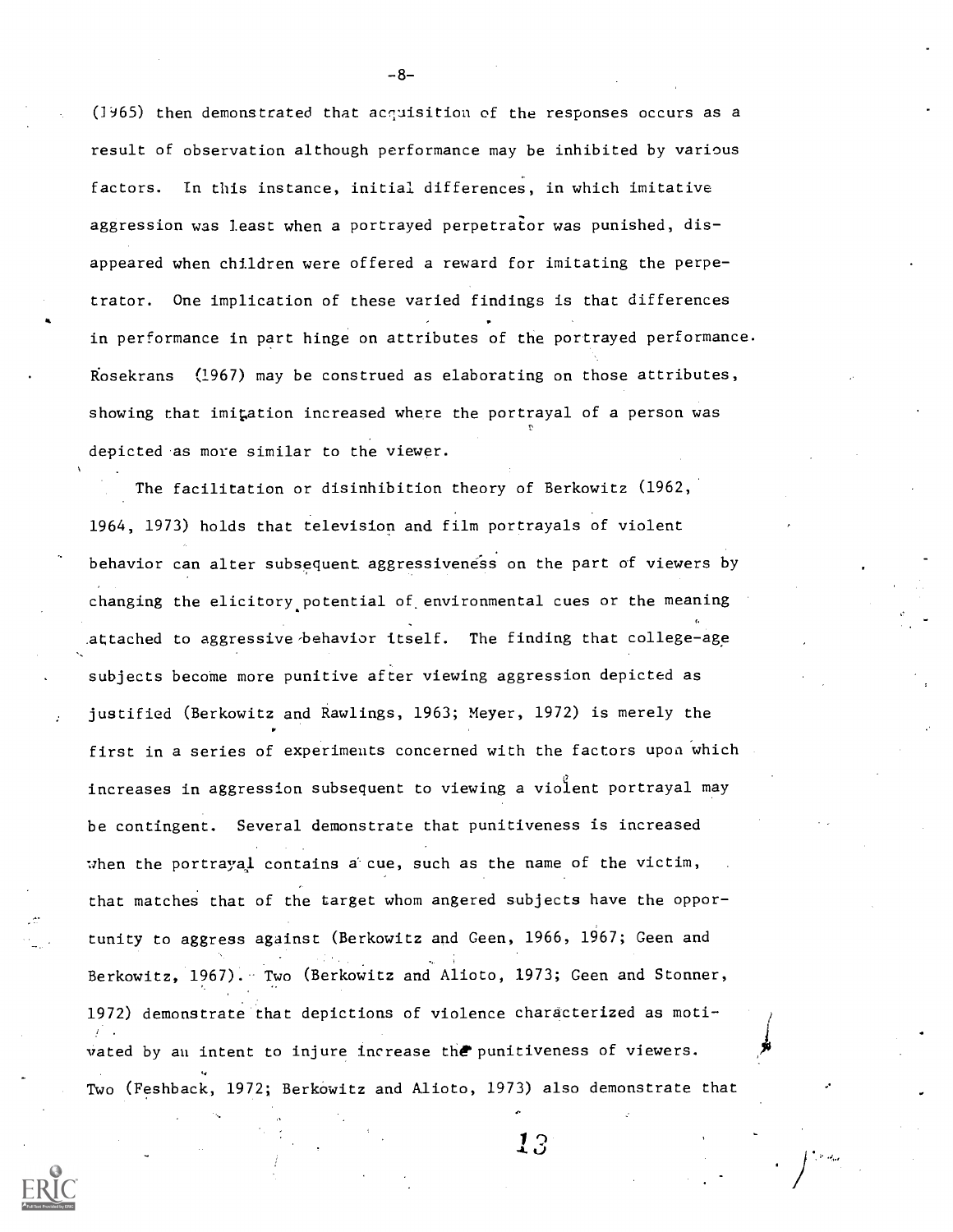portrayals of aggression labelled or perceived as realistic rather Than imaginary increase the punitiveness of viewers.

-9-

There are several the all formulations that hold that exposure to television or film  $p_{\theta}$  and sof violence will reduce the aggressiveness of viewers. The catharsis hypothesis, derived from Aristotle's argument that fear and pity are purged by attending to tragedy in drama, asserts that vicarious participation in aggression will reduce aggressive drive (Feshbach, 1969; Comstock et al., 1978). Feshbach (1961) found that angered college-age subjects engaged in less hostile imagery after viewing a violent portrayal; Berkowitz and Rawlings (1963) argued that the outcome which Feshbach attributed to catharsis, was the result of heightened anxiety over aggression. Such anxiety, they reasoned, would lead to the inhibiting of aggressive responses, and they supported their case with the evidence that when inhibitions were lowered by the presentation of a 'justified' target for aggression, the observation of violence increased rather than decreased punitiveness. The frequency with which subsequent experiments have demonstrated increased aggressiveness following exposure to violent portrayals eliminates the possibility so far subjected to scrutiny. The formulation of Berkowitz and Rawlings suggests, as Geen and Quanty (1977) conclude in their recent review, that when exposure to a violent portrayal is followed by a decline in aggressiveness, the explanation. is most likely the inhibition of aggressive responses as the result of the heightening of anxiety over aggression. A third view, that violent portrayals may reduce subsequent aggressiveness by providing the substance of self-generated fantasy whose deployment will wholly or partly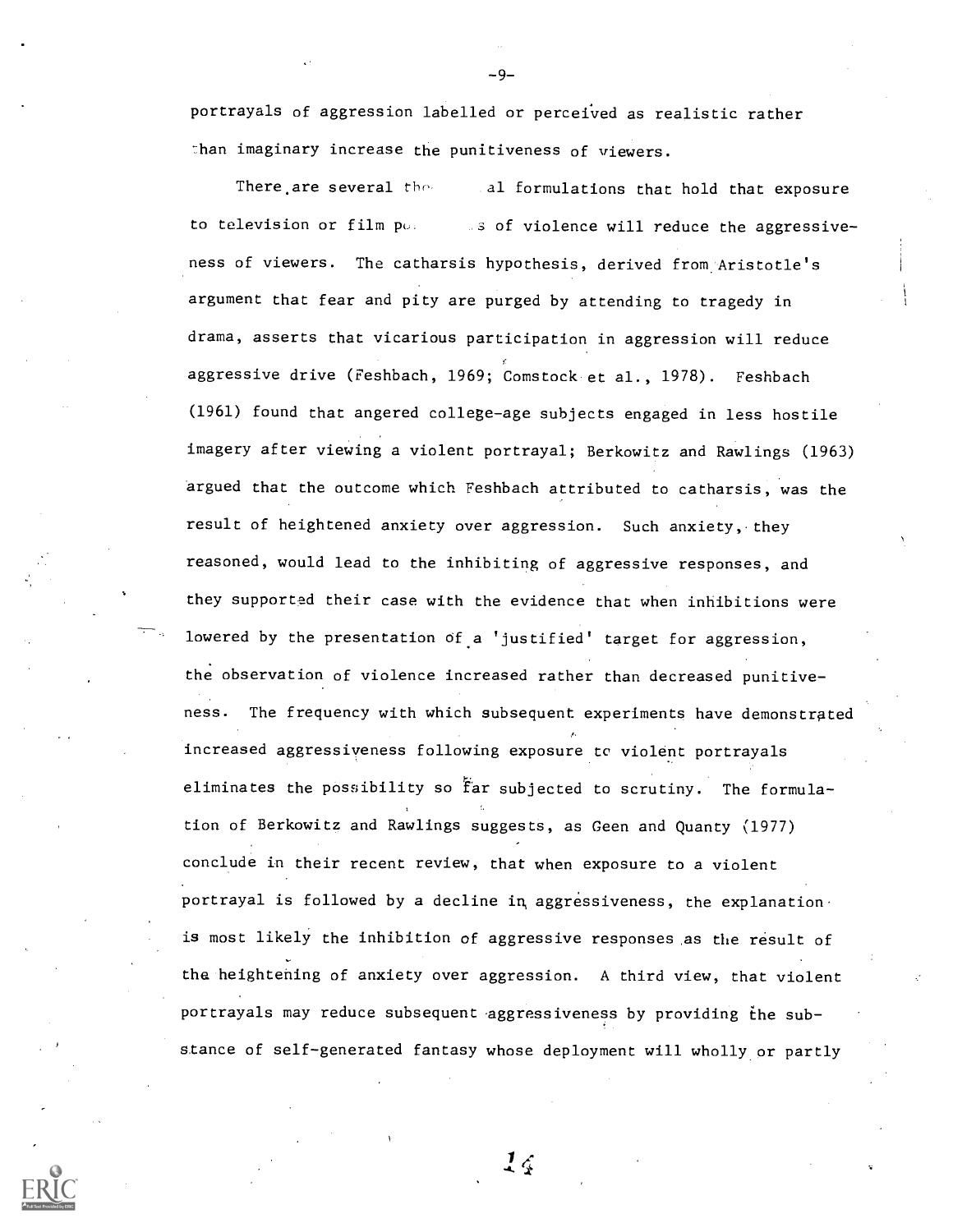substitute for behavior (Feshbach and Singer, 1971), is so far little  $\mathcal{A}$  and  $\mathcal{A}$ investigated, but merits serious attention.

The prousal hypothesis holds that the excitatory character of

 $\mathbb{R}$  iilm portrayals can enhance the display of whatever behavior may be appropriate (Tannenbaum, 1971, 1972; Tannenbaum and Zillmann, 1975). Zillmann (1971) demonstrated that an erotic portrayal could evoke greater punitiveness among college-age subjects than a violent portrayal, although the violent portrayal did increase punitiveness. Zillmann, Johnson, and Hanrahan (1973) demonstrated that a violent sequence with a happy ending evoked less punitiveness than the same sequence without felicitous resolution. The question raised by these and other demonstrations that audiovisual stimili may lead to physiological arousal and through its excitatory capacity alter behavior (Zillmann and Johnson, 1973; Zillmann, Hoyt, and Day, 1974) is whether arousal, rather than the violent content, explains the increases in aggressiveness that have been observed after exposure to violent portrayals. The answer is that it may be a partial, but is unlikely to be a sufficient, explanation. It does not bear on the question of acquisition of aggressive responses, and it 'does not explain why perceived reward for a perpetrator, environmental cues, or characterizations of the portrayed violence as malevolent or justified should affect the impact of portrayals, unless one chooses to believe that these factors manipulate arousal. The findings of Berkowitz and Geen (1966) that a violent sequence did not elicit greater aggression than a high-action sports sequence is consistent with an arousal explanation; however, the findings in the same experiment that aggression was increased by the similarity  $\rho$ f cues between

-10-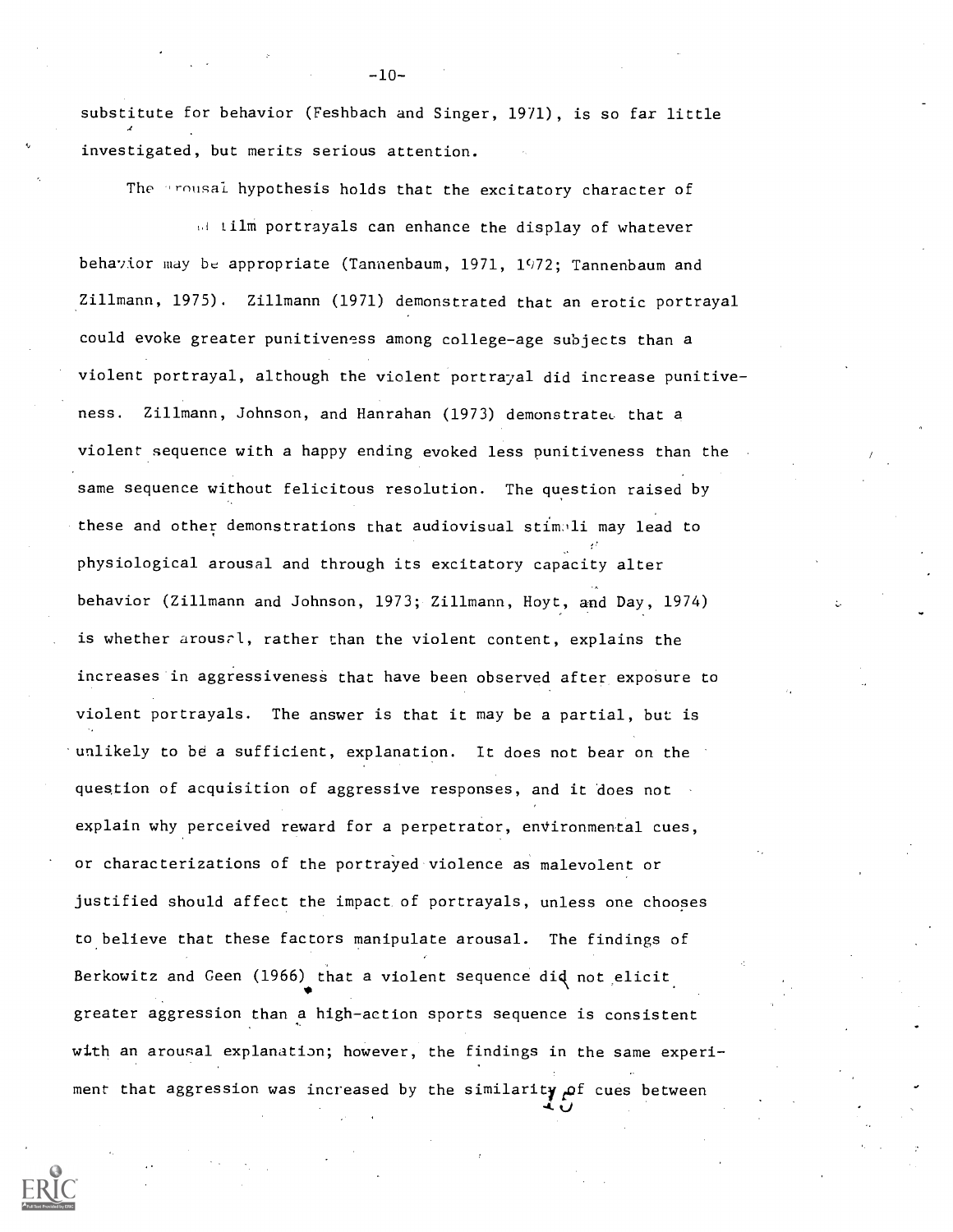film victim and real-life target is not. There is also the finding of Krull and Watt (1973) that.aggressiveness among adolescents correlates independently with both prior violence viewing and prior exposure to action-filled programming when program action is measured independently of violent content. We are led, then, to the proposition that audiovisual stimuli may alter behavior through physiolo, arousal, but not to the conclusion that this property accounts in entirety for the contribution of violent portrayals to aggressiveness.

Some writers (Kaplan and Singer, 1976) have emphasized the role of frustration or provocation of subjects as a necessary condition for the appearance of media-enhanced aggressiveness. While it is possible to cite experiments in which frustration or provocation were not employed (Liebert and Baron, 1972), the.more reasonable question is whether the manipulated sensitivity exceeds that which one would find frequently  $\Lambda$ n everyday life. The answer is that it does not. We have insult and the delivery of mild electric shock, and we have the denial of access to desirable toys; none of these would appear to transcend the ordinary abrasiveness of human interaction.

The findings lead us to advance some general principles regarding the influence of television portrayals on the behavior of young persons. They suggest that portrayals may influence behavior through the acquisition of new responses or through altering the likelihood of the performance of newly or previously acquired responses. Such alteration may occur through the changing of expectations regarding the outcome of behavior, through identification with the perpetrator of an act, by raising or lowering inhibitions. by changing the elicitory potential of environmental cues, and by assigning certain meanings to a class of

-11-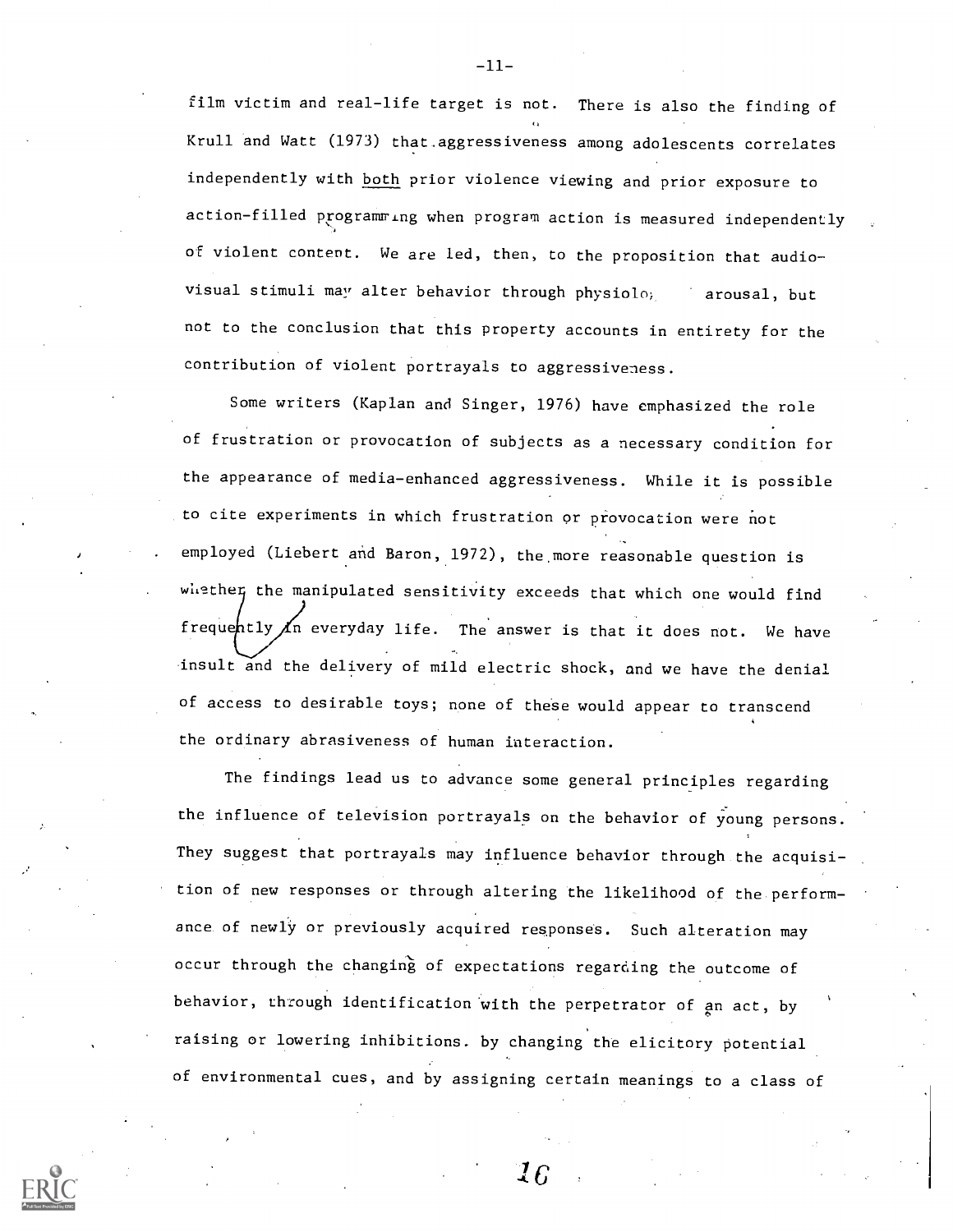behavior. Thus there are two kinds of instructional processes at work: (a) those which directly teach specific ways of behaving, and (b) those which revise, however temporarily, the internalized contingencies which govern the display of behavior. As various observers have emphasized (Bandura, 1978, 1973; Comstock et al., 1978), the fate of both kinds of as long-term influence goes will be determined by  $i$ r the success or failure of the behavior in the marker place of human interaction. If the behavior is reinforced by proving efficacious for. the individual, it will find a new prominence in his way of life.

These principals as stated are independent of the class of behavior under investigation. It would be a serious mistake to assume that any or all kinds of behavior are equally subject to influence within the confines of a laboratory setting, or that there will always be positive correlations between exposure and behavior to encourage an inference of media impact outside the laboratory. Nevertheless, it would be a more serious error to treat the findings as exclusive to aggression or punitiveness. What they offer are propositions to be qualified in regard to the breadth of their applicability as findings about other kinds of behavior accumulate.

The findings on the effects of television and film portrayals on , *,* rule violation by children are consistent with this view of broad applicability. The two types of rule violation that have been investigated are the failure to adhere to ,a ctandard of performance and deviation from some stipulation with regard to play. This area of investigation has implications for the everyday welfare of children because acts harmful to self or others frequently involve the departure from the admonition of a parent cr teacher. Wolf and Cheyne (1972) found that deviation in a portrayal increased the likelihood of'subsequent

4Plit

1 7"

-12-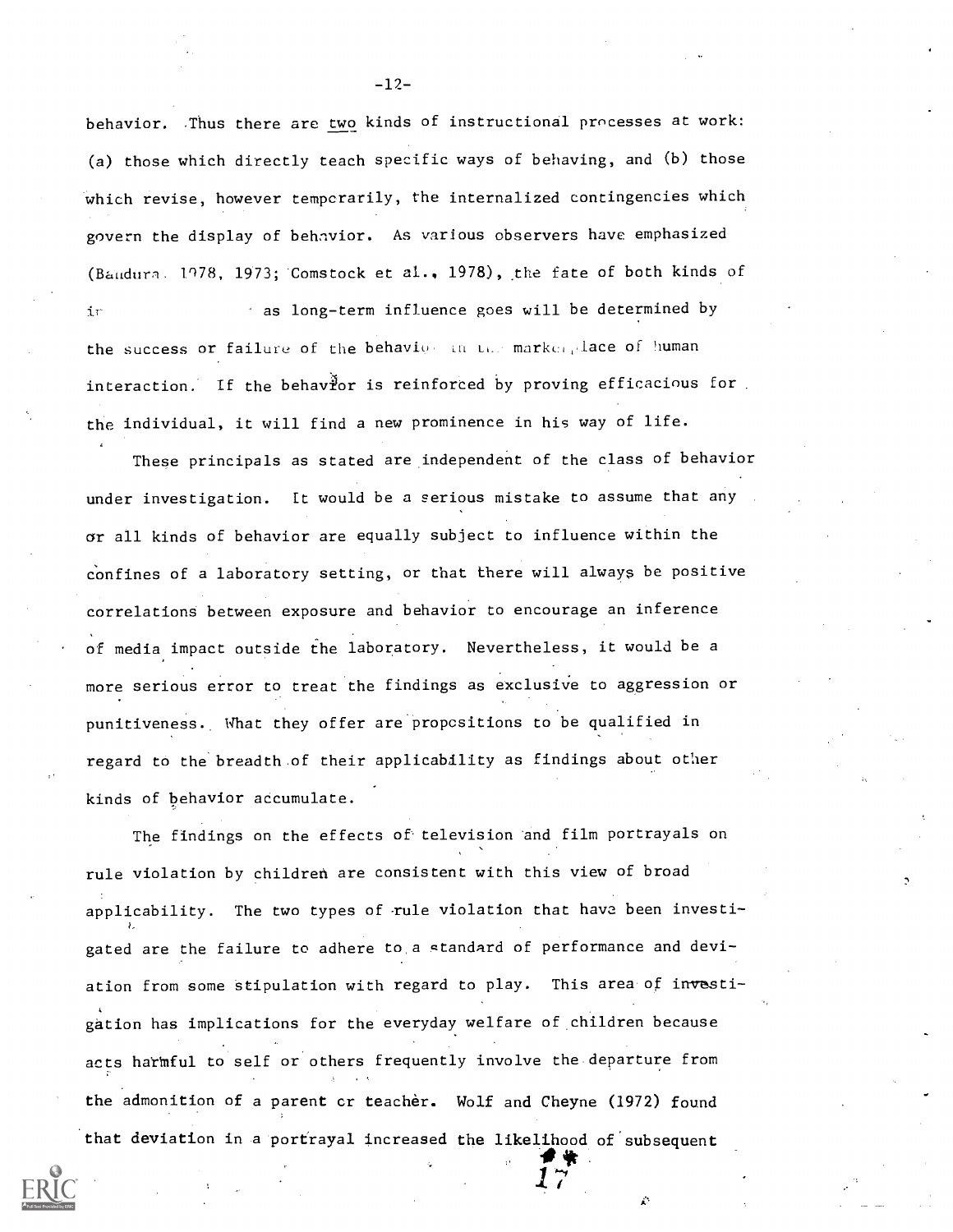deviation on the part of children. Other experiments have demonstrated, in accord with the findings on aggression, that the likelihood of deviant behavior is increased by a portrayal in which such behavior is rewarded (Walters and Parke, 1964) and decreased by a portrayal in which such behavior is punished (Walters, Leat, and Mezei, 1963). Other findings emphasize the importance of observed behavior as an influence, for

.consistency between verbil advocac: and behavior in a portrayal has been found to increase the likelihood of deviation (Allen and Liebert, 1969; Stein and Bryan, 1972), deviant behavior is more likely to do so than advocacy of deviation (Allen and Liebert, 1969; Wolf, 1973).

On consequence of the Surgeon General's study was to turn attention to the possibility that television portrayals are  $c$  epable of enhancing the likelihood of various positive or socially desirable forms of behavior. Of course, any kind of behavior, like aggression, depends on the cirumstances and the values introduced by the observer for its classification as desirable or "pro-" or "anti-" social. Nevertheless, there are certain kinds of behavior that in the absence of other information have the endorsement of society, such as sharing, helping, and cooperation. There is so far only a modest amount'of evidence on the capability of the medium to enhance such "pro-social" behavior. Drabman and Thomas (1974) demonstrated that readiness to summon help, as instructed, when children's play became violent could be inhibited by exposure to a'violent portrayal. Several studies have demonstrated 'that everyday fears, such as fears of dogs or dentists, can be reduced by portrayals showing a fearless approach to the. abhorred stimulus (Bandura and Menlove, 1968; Kill, Liebert, and Mott, 1968, Poulos and

-13-

 $\mathcal{I} S$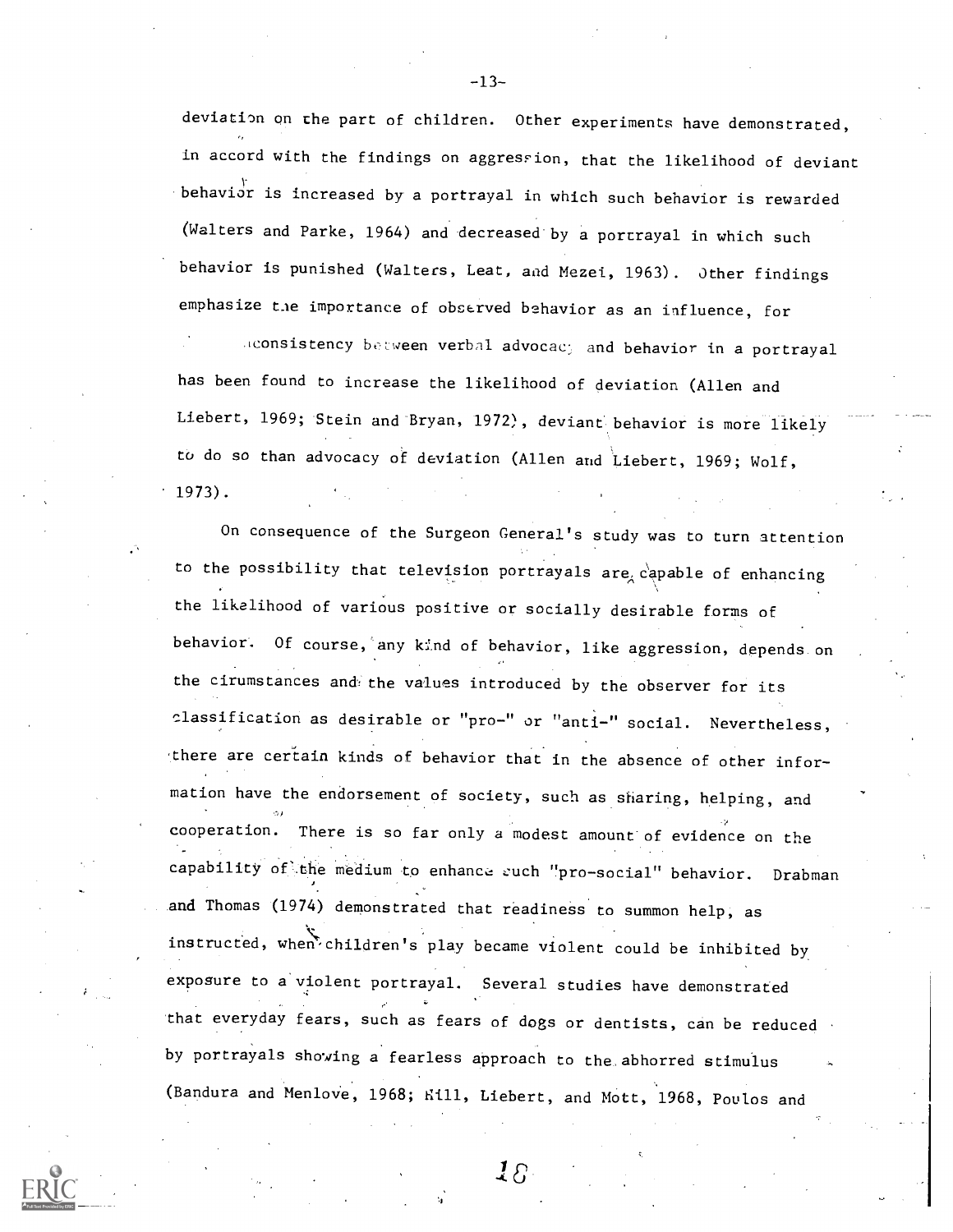Davidson, 1971). Delay of 'gratification, defined in the experiment in question as willingness to forego a small reward in quest of a larger one later, was increased by portrayals both of such behavior and of verbal advocacy in its behalf, with the effect greatest when advocacy and behavior were both included (Yates, 1974). Portrayals of the behavior in question similarly have been shown to be canable of increasing affectionate displays toward a doll (Fryear and Thelen, 1969; Tasch, 1970), sharing (Bryan and Walbek, 1970; Elliott and Vasta, 1970; Liebert, Fernandez, and Gill, 1969), generosity (Bryan and Schwartz, 1971), and helping (Collins, 1974; Rubinstein et al., 1974).

Experimental manipulations of televised portrayals are sometimes criticized for being atypically graphic and demonstrative in comparison to television entertainment. The adult viewer of Saturday morning--and much other--programming may doubt its challengeability in such properties, but it is certainly true that the context of experimental manipulation typically is unlike that of the portrayals in ordinary programming. Viewing usually occurs in isolation from other television in a foreign and, to the viewer, possibly exotic environment. tie do not dismiss the relevance of such manipulations because the task of the experiment is to test hypotheses about outcomes and the processes by which they may occur, not reconstruct reality in miniature. However, we are further encouraged to believe that the findings are relevant to television entertainment because the viewing of various actual sequences of programs and whole programs has been demonstrated to affect subsequent behavior. Rubinstein et al. (1974) increased helping by a Lassie episode; Friedrich and Stein (1975) increased cooperation with episodes

 $19-$ 

 $-14-$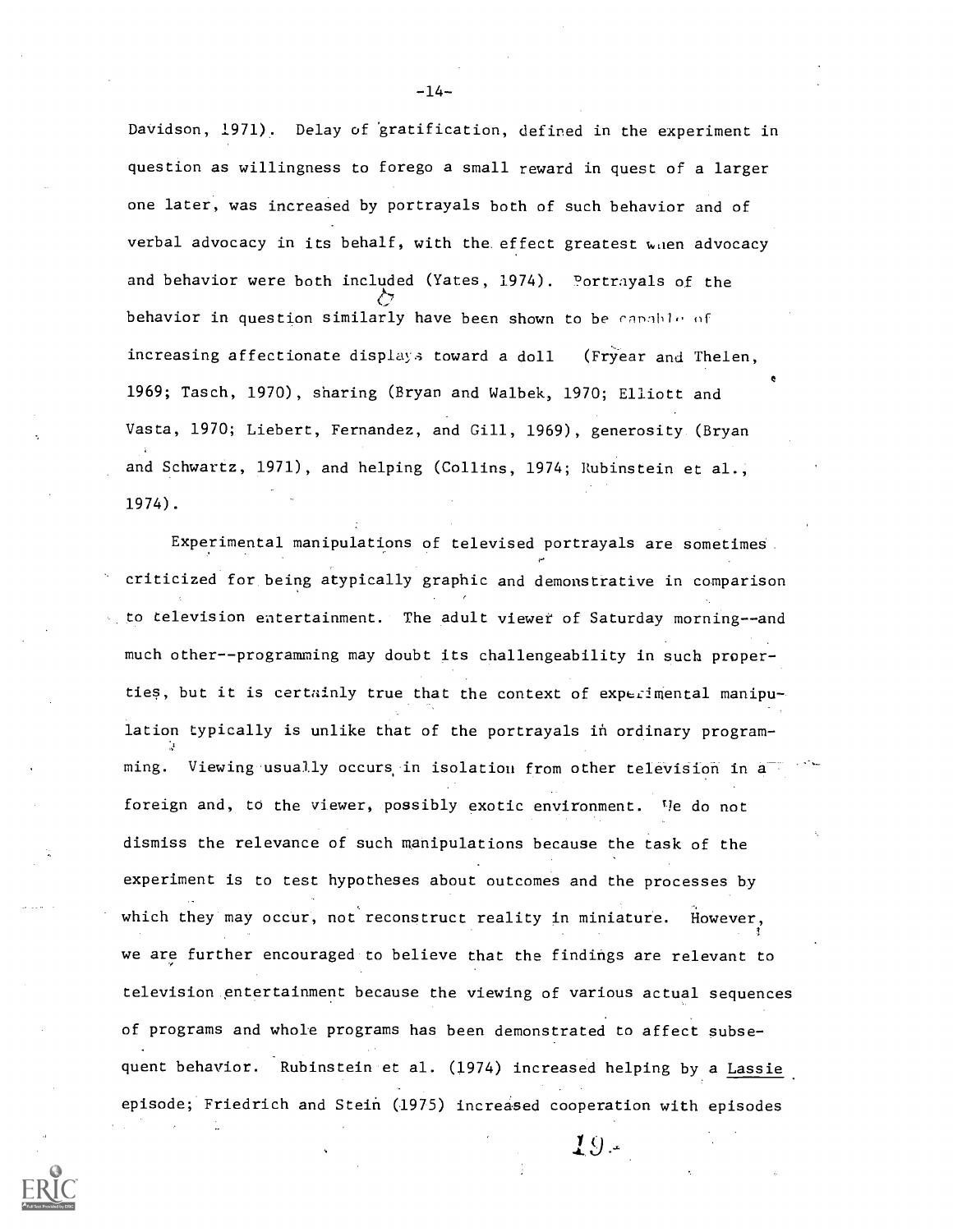of Mister Rogers' Neighborhood; Gorn, Goldberg and Kanungo (1976) increased acceptance of racially different playmates by portrayals of racially mixed play groups inserted in Sesame Street; and various investigators have successfully affected subsequent aggressiveness by the use of sequences or whole programs or films of violent entertainment (for example 3ctribs) (dwitngs, 1903, employ the film Champion's penultimate prize fight; Liebert and Baron, 1972, pistol and knife assaults from TV's The Untouchables; Steuer, Applefield, and Smith, 1971, Saturday morning programs; Parke \_t al., 1977, the films Champion, The Chase, Death Rides a Pale Horse.)

The principal means by which the various demonstrated effects would appear to be achieved is through the alteration of the value that young viewers place on the acts in question. The departure for this view is' the frequency with which reward or non-punishment for the portrayed behavior enhances the likelihood of performance, whether the class of behavior is aggression (Bandura, Ross, and Ross, 1963b), rule adherence (Walters and Parke, 1964; Walters, Leat, and Mezei, 1963), or sharing (Elliott and Vasta, 1970). However, it is also consistent with the finding that aggression is encouraged by portrayals in which such behavior is depicted as justified (Berkowitz and Rawlings, 1963), realistic (Feshbach, 1972), malevolent (Berkowitz and Aliota, 1973; Geen and Stonner, 19'2), or directed against someone reminiscent of a likely real-life target (Berkowitz and Geen, 1966), for these are all factors that presumably 'would alter the young viewer's sense of the appropriateness of such behavior. Of course, we now have deserted the concepts that are instrumental to scientific advance for a more encompassing one that permits us to assign to the evidence its social

importance.

 $-15-$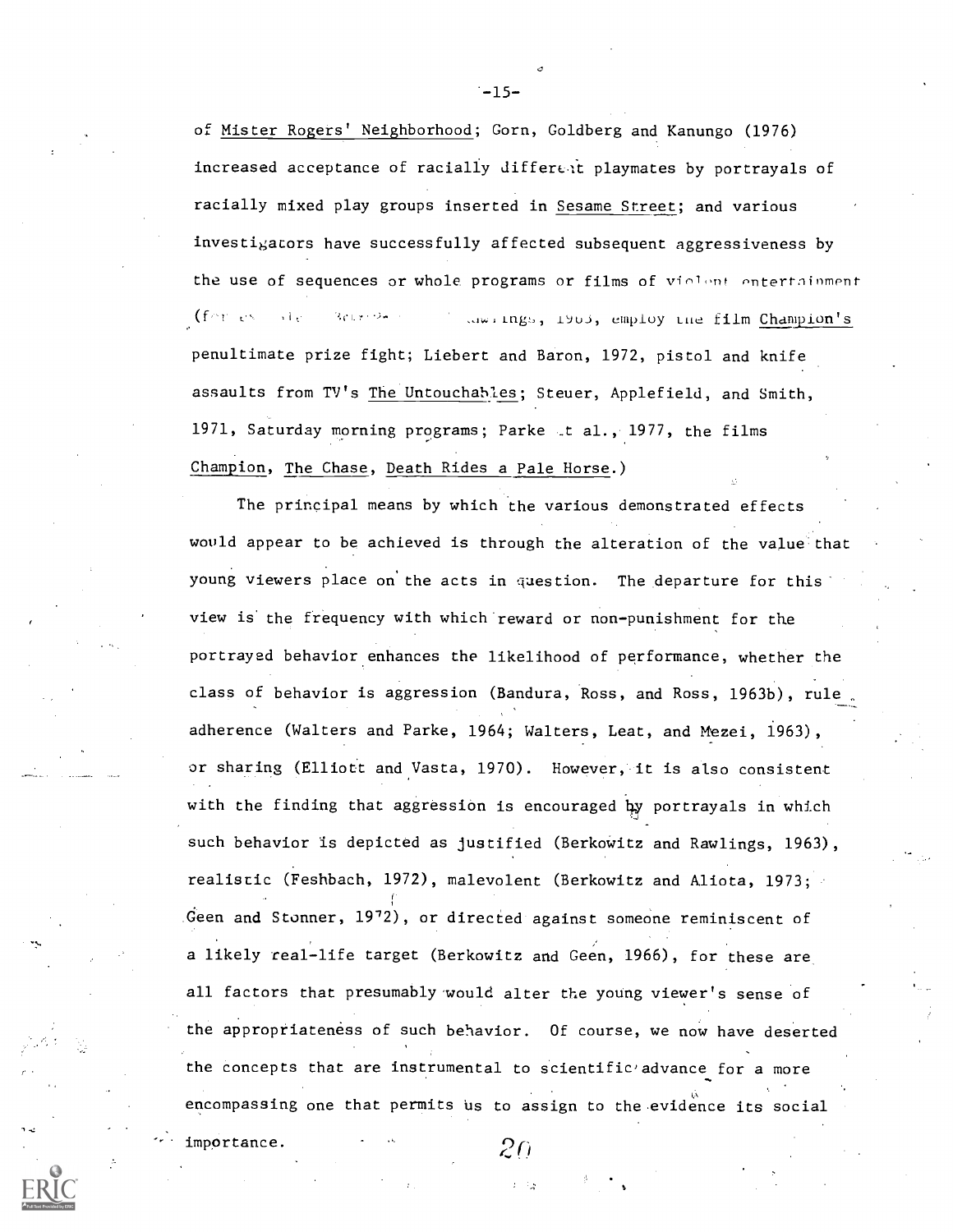It is natural at this point to ask what we know about what television entertainment portrays. We know that the incidence of violent human interaction has remained substantial over the past decade, that the social order in distor enf. When  $x_{i}$  and  $y_{i}$  are  $y_{i}$  of risk, and a high proportion of professionals, and that often goals are achieved by socially disapproved 1, means (Gerbner and Gross, 1976; Comstock et al., 1978). Hyman (1973) has argued that television may teach such socially desirable responses as empathy for victims and persistence. There is certainly no justificatior at present for rejecting such a view. Meyer (1973) reports that a majority of children perceived their favorite television characters to behave in socially desirable ways consistent with their own behavior, although a sizable minority of boys admired violent behavior as a means of problem solution. However, there are some reasons for suspecting that aggression may be more readily taught by television than other classes of behavior (Comstock et al., 1978). These. include the greater attention that children give to violent action, the possibility that a sc-ially disapproved class of behavior may be more open to transient redemption than a socially approved class can further augmented, and the character of physical aggression as involving discreet acts with applicability in a wide range of settings and circumstances.

 $\searrow$ 

-16-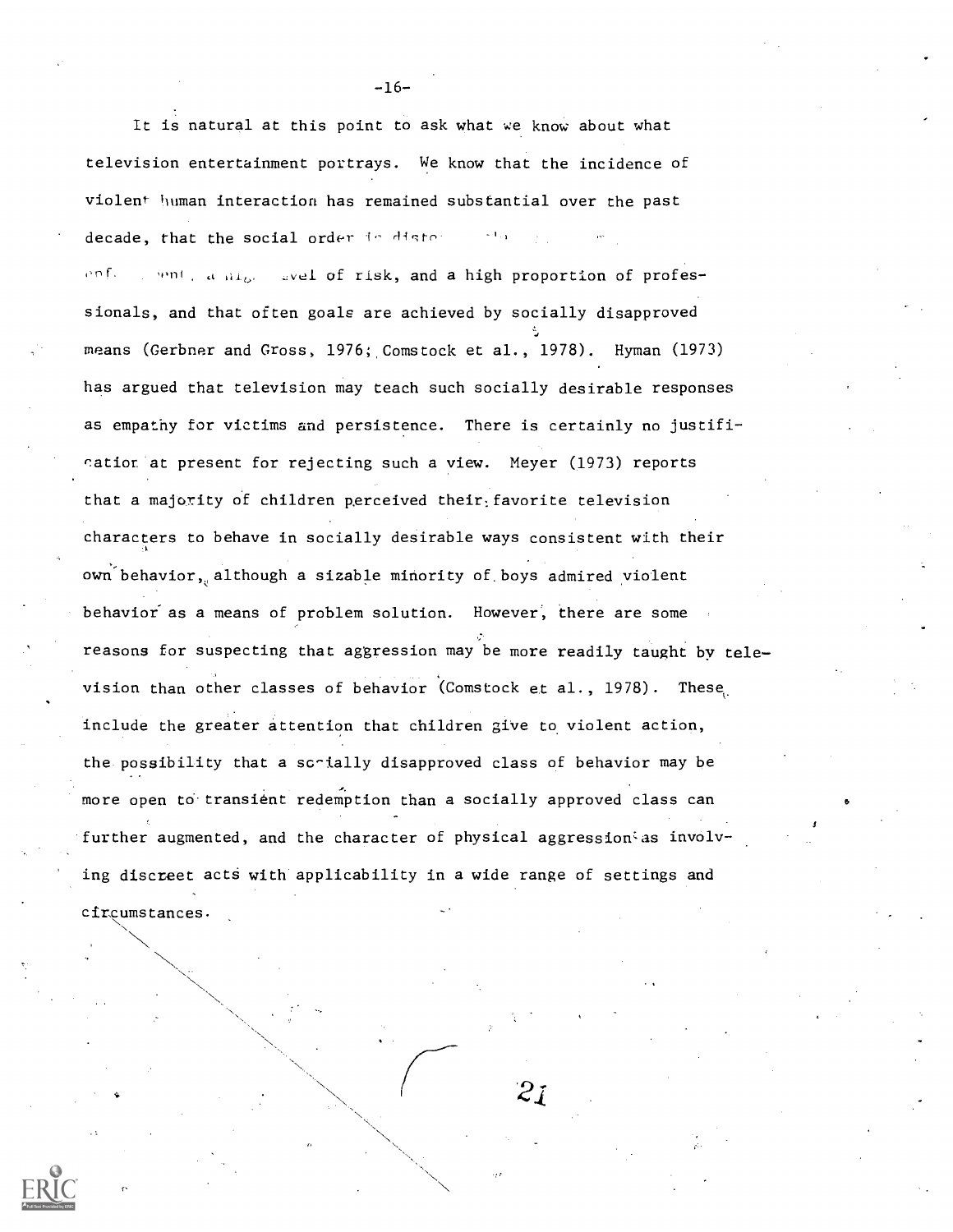#### **COGNTTTVF ATTITUDINAL TFFECTS**

dence that teievision viewing outside of  $\mathbf{r}$ school is a source of information for children and adolescents. Much of television, of course, has no such effect because it is redundant either with itself or other sources. However, when television conveys what is unfamiliar it has the opportunity to teach, and its effectiveness becomes a function of the comprehension achieved and the magnitude of the'audience for the particular "lesson" in question.

Television news and public affairs programming appears to be <sup>a</sup> major source.of young persons' knowledge about current events. Children and adolescents typically rate television as a far more important source than parents, teachers, or peers for information about public issues, and the viewing of television news is associated with greater factual knowledge (Tolley, 1973; Hollander, 1971; Hawkins, 1974; Chaffee, Ward, and Tipton, 1970; Bailey, 1975). Newspapers, of course, are similarly effective in conveying knowledge when read, but younger children typi-, cally 'do not read them regularly. During the elementary school years, television is overwhelmingly the mass medium most used, and exposure to news and public affairs content often ocours simply as a by-product of television viewing. In high school, newspapers become relatively more important, some young people begin to seek out public affairs information in the media, and television becomes one, and sometimes subordinate, influence among the mass media in contributing to knowledge. However, even in this later period television is likely to remain the most named source, and as a whole--entertainment and public affairs viewing combined--remains the medium of principal attention.

-17-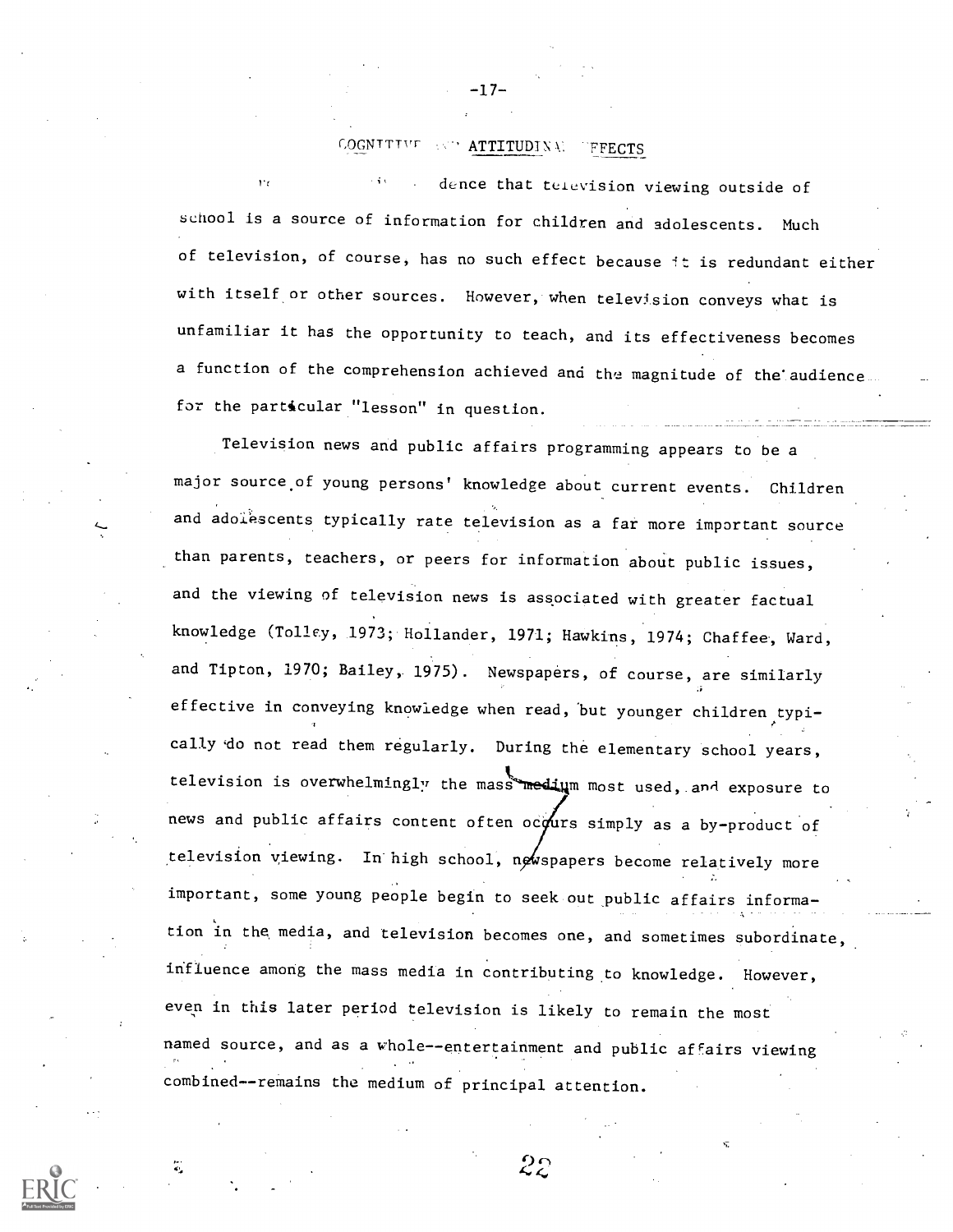$\frac{1}{2}$ , ittern sugge that the very late elementary or early high school years may be a very important period for providing in-school instruction about the role of the media in public affairs. It is here that we find young people beginning to turn to the mass media for such information, and to choose among them. The implication is that this may be a crucial period for nurturing habits of media use, and judicious-  $\sum_{i=1}^n\alpha_i\leq \sum_{i=1}^n\alpha_i$ ness in evaluating them, that may form the basis for lifelong behavior.

As several observers recently have pointed out (Comstock et al., 1978;—Kraus—and-Davis, 1976), it is only very recently that the mass media have begun to receive attention in regard to political socialization. Current thinking tentatively assigns an important place to the media, and in particular to television. The earlier indifference is attributable to those voting studies of the late 1940s and 1950s that found little influence of the media on voter choice, and the application of their findings to children and to the ensuing years when television emerged as a major medium. Television changes the picture in regard to children in particular because it reaches'persons whose age or indiffer-. ence exclude them from other media.

It is important to realize that the emphasis of the school and the mass media are quite different in regard to public affairs, and that the two must be considered as complementary and to some degree in conflict. The school traditionally emphasizes the consensual aspects of government, giving attention to the symbols of unity, such as the President, the Congress, and the Supreme Court, and the ways in which responsibility and power are divided as a means of resolving issues. The mass media, on the other hand, inevitably emphasize the clashes and discontinuities of the political system. In the school, the student may weigh the

 $-2.3$ 

-18-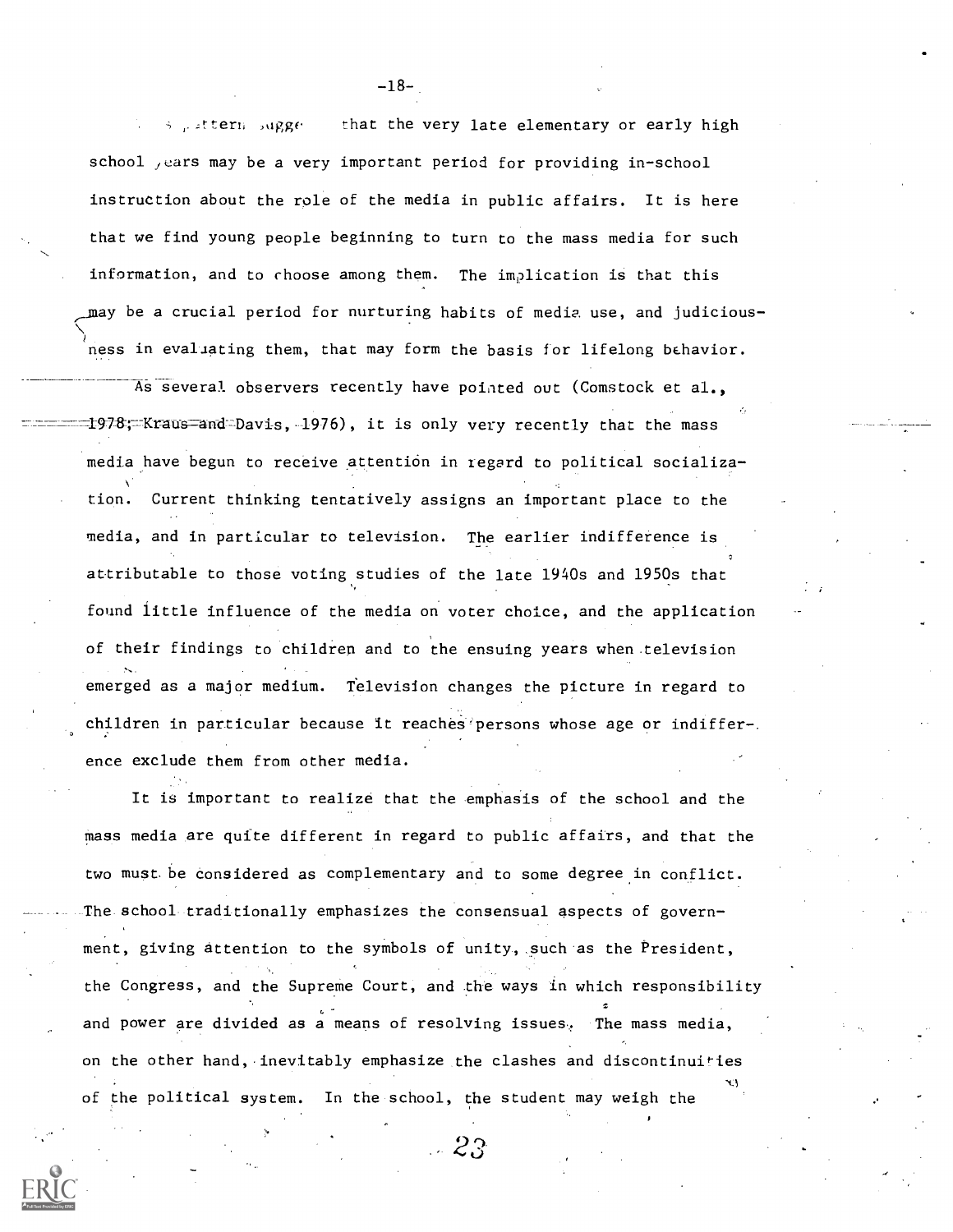merits of bicameral vs. unicameral legislatures, proportionate vs. representation by majority, and two-party vs. multi-party.systems. In the mass media, he will encounter Watergate, the civil rights movement, terrorists, protests over the U.S. involvement in Vietnam and corruption. On television, these signs of disruption will be particularly vivid and dramatic. The school is likely to focus on the office of the President; television presents him with a shaken ex-President boarding a helicopter in unwilling farewell to that office. Because of this difference, in which television provides information not at all redundant with that taught by the school, it is reasonable to suspect considerable influence on his views of the political process.

Television programs designed, to instruct clearly can increase knowledge. Alper and Leidy (1970) examined teenagers before and after the broadcast of the CBS National Citizenship Test, and found that knowledge increased on constitutional issues covered while there was no change on material not included in the broadcast. Sesame Street has enjoyed an enormous reputation for its instructional effectiveness among pre-school viewers. Although the original evaluations finding large effects (Ball and Bogatz, 1970, 1972; Bogatz and Ball, 1971) have been subjected to much more conservative interpretation by Cook et al. (1975), even this revisionist viewpoint concludes that viewing of the program could result in increased knowledge. Cook et al., reinterpreting the earlier data, infer that gains were largely contingent on parental encouragement to view rather than viewing alone, and that gains were limited to comprehension of symbols, such as numbers and letters, and did not extend to the manipulation of symbols or the ability to apply what was taught in new contexts. Cook et al. also

 $2\epsilon$ 

 $-19-$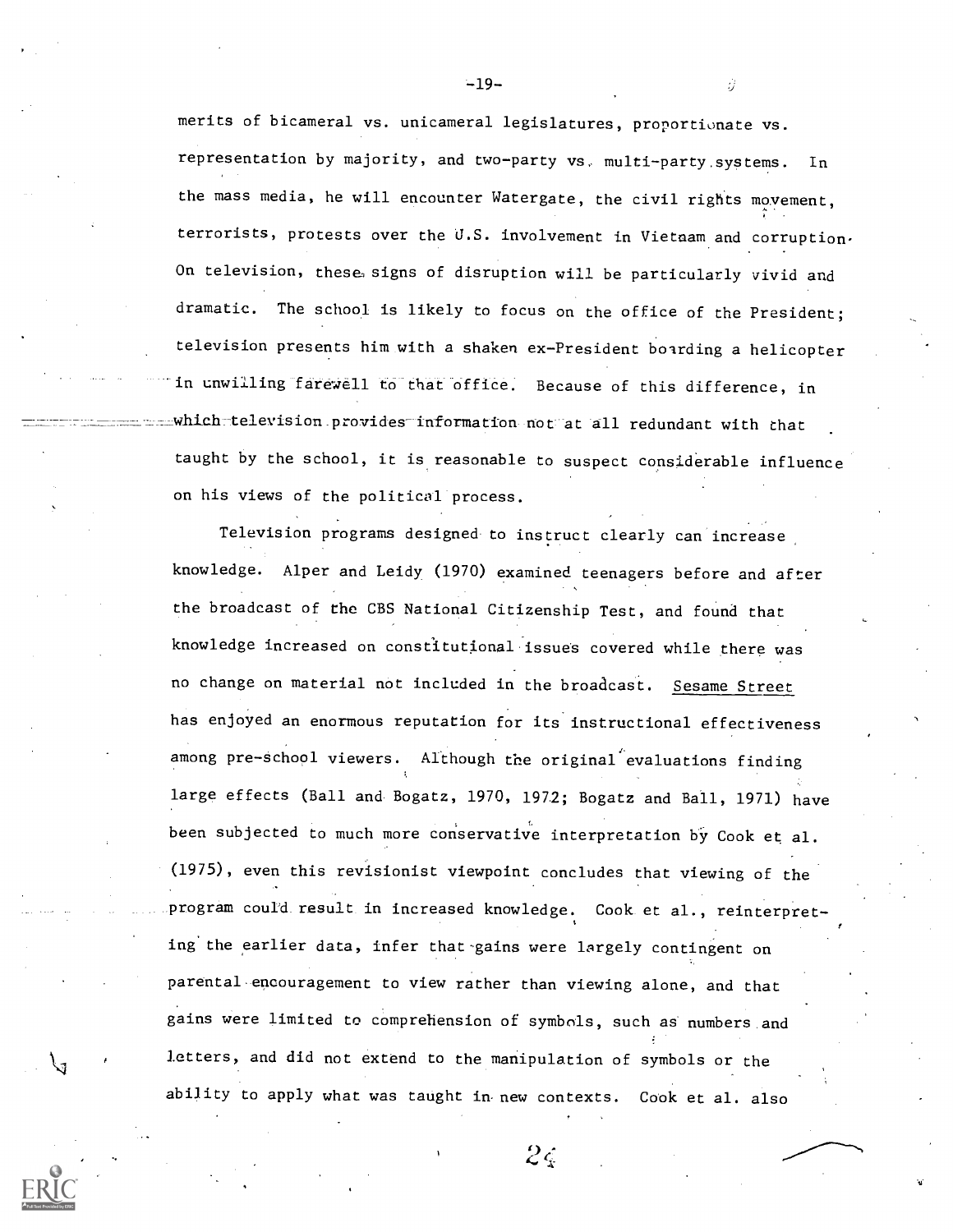argue that, because of differential viewing rates among social strata, the nrogram increased rathe: than decreased the knowledge gap between children from more and less affluent families. However, even accepting this far more skeptical perspective, Sesame Street, which exemplifies instruction in the guise of entertainment, can be said to be capable under some conditions of increasing some kinds of knowledge.

Television entertainment also instructs young persons, although not so directly. Of course, children and adolescents "learn" in the sense of being able to report later about the people, events, and circumstances portrayed (Collins, 1970; Hale, Miller, and Stevenson, 1968; Hawkins, 1973; Katzman, 1972; Leifer et  $\omega$ 1., 1971; Leifer and Roberts, 1972; Flapan, 1968). Comprehension, of course, increases as children grow older, Whether it contributes to the body of knowledge they apply to everyday behavior depends on its relevance, the consisu tency with which a particular lesson is conveyed by the medium, and the absence of other sources of guidance. Thus, we find that some teenagers will turn to television to learn about norms for dating behavior, and that such information-seeking appears to be most common for teenagers lacking other sources (Gerson, 1966), and that children's perceptions of occupations portrayed on television but unrepresented in their environment are shaped by the medium (DeFleur and DeFleur, 1967). We also find that extensive exposure to television is related to the possessibn of attitudes consistent with television portrayals, with regular viewing of violent programs associated with dispositions favorable to aggressiveness (Dominick and Greenberg, 1972) and heavy viewing of television associated with various beliefs more in accord with the world of television entertainment than the real world (Gerbner and Cross,

 $1976$ .

-20-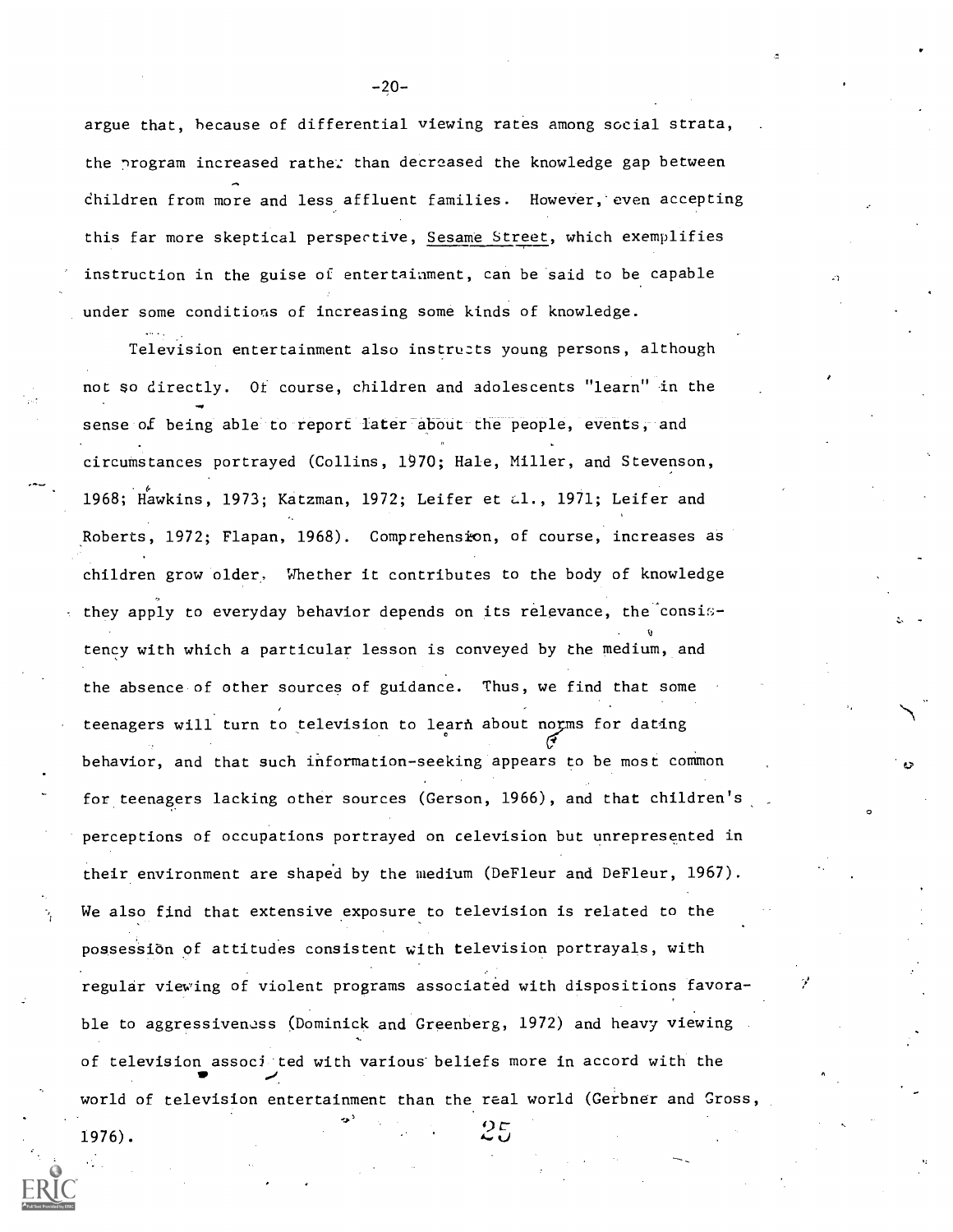Television commercials are undoubtedly effective in teaching. The child who loudly cries in the supermarket aisle that a wrapped bread is, "The best in the world!" does not learn such a lesson at the family table. Concentrated campaigns for toys, such as occur at Christmas, apparently can alter children's toy preferences in favor of the advertised items (Rossiter and Robertson, 1974). Exposure to a toy commercial can increase the frequency with which a pre-schooi child will depart from his mother's judgment about the desirability of a toy, evaluate a parent unfavorably for not purchasing a toy, and choose to play with a "not so nice" boy who has the toy (Goldberg and Gorn, 1977). Exposure to a toy commercial also will lead children to persist longer in a task whose goal is to win the advertised toy (Goldberg and Gorn', 1974). Frideres (1973) foirnd that three-fourths of a small sample of five-to-eight year-olds'said that television was the first place they had seen a toy they would like to have, and the citing of television increased with amount of viewing. Similarly, Atkin (1975) found requests to parents for toys and cereals advertised on television were more frequent among heavy than light viewers in a sample of 738 children ranging from pre-school to the fifth grade. Atkin also found such<sup>3</sup> requests quite frequent among the 60 percent of his sample classified as light viewers--with 64 percent "sometimes" and 16 percent "a lot" asking for advertised toys (compared to 46 and 40 percent for heavy viewers), and 50 percent "sometimes" and 24 percent "a lot" asking for cereals (compared to 39 and 40 percent).

Salomon (1974a, 1974b, 1974c, 1977) has collected evidence in a <sup>7</sup> <sup>1</sup> series of studies that television viewing affects children's ability to interpret symbols. The guiding hypothesis is that television calls

 $\tilde{\phantom{a}}$ 

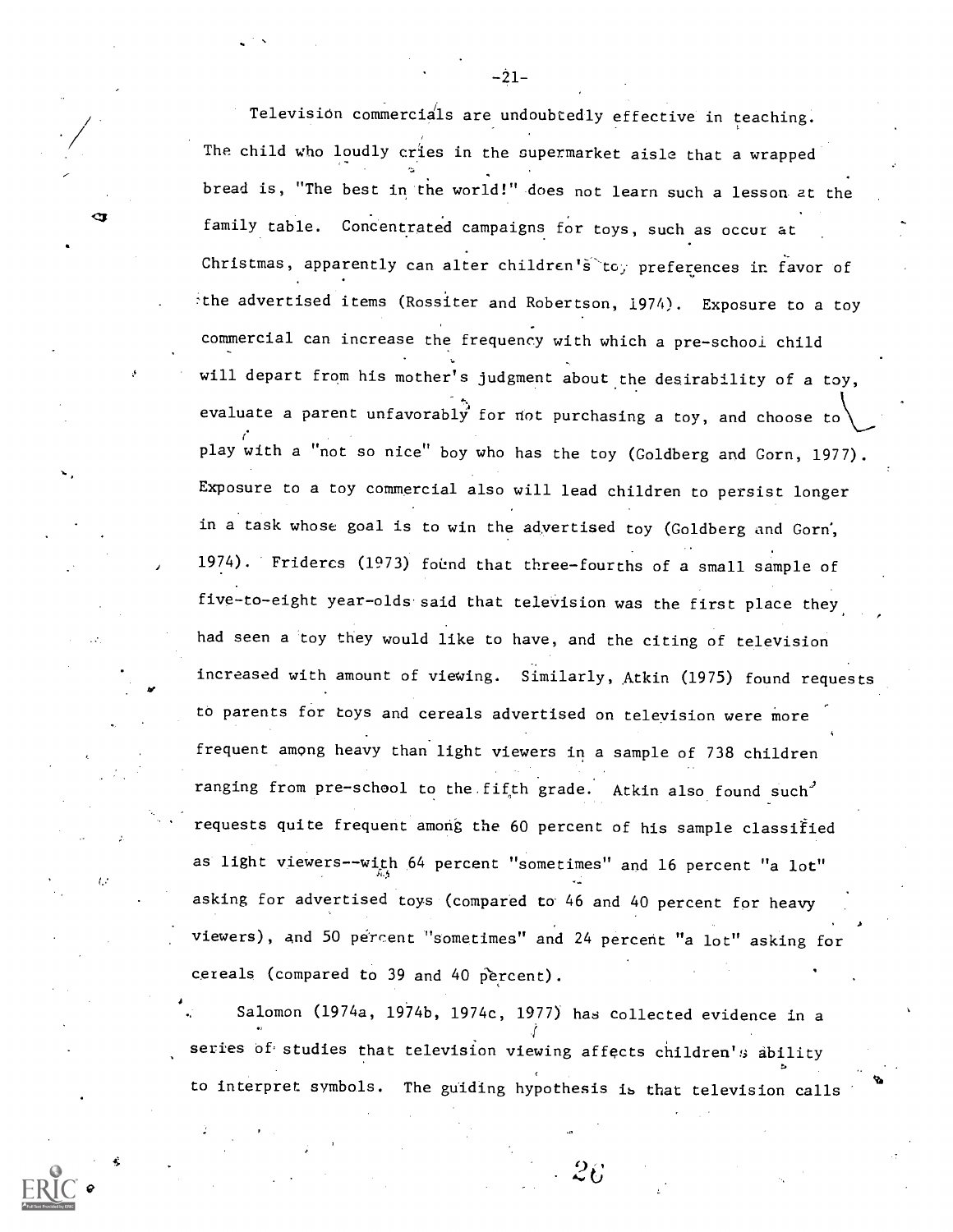into play certain skills, thereby nurturing their development, and that these skills have applicability not only to additional television and film viewing but also for other cognitive tasks. For example, he reports that televising the operation by which an end state is reached, such as using zooming to isolate portions of art works or displaying the steps by which a solid object is folded-out to a flat but comparable figure, increases the capacity of children to independently undertake such operations. Although he concludes that specially prepared television stimuli can achieve such effects, he also concludes that ordinary entertainment viewing has only a. small impact, primarily because it does not call upon the requisite mental activities sufficiently. Heavy viewing thus fails to augment skills because the additional exposure to the medium does not add a significant quantity 1. of cognitive instruccion.

à

 $\hat{\tau}$ 

-22-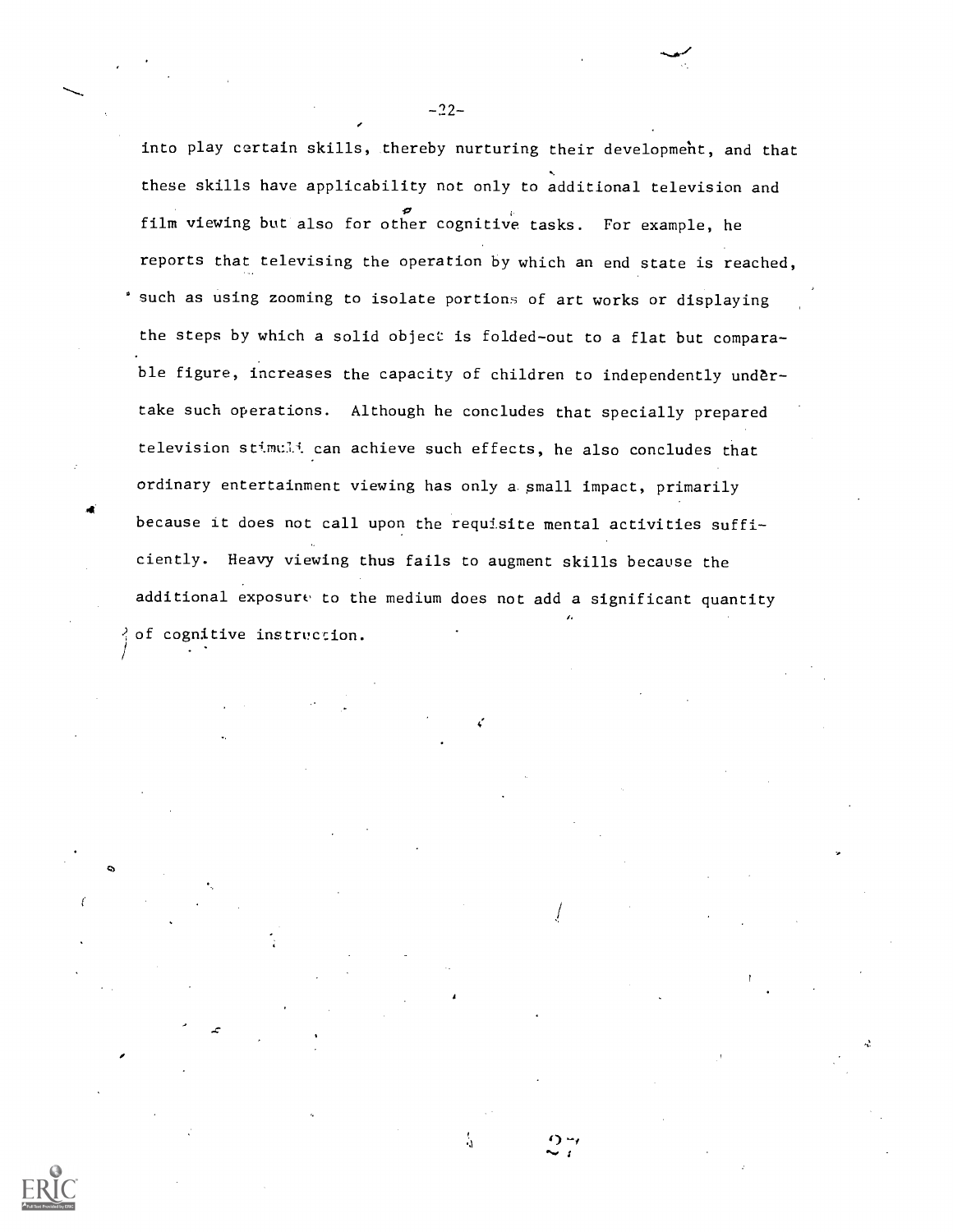### DEVELOPMENTAL FACTORS

The early studies by Schramm (1961) and by Himmelweit (1953) and their colleagues gave considerable attention to the changing role of television as children grew older. Brighter children, along with greater involvement in a variety of activities, were found to view as much as less bright peers but to decrease viewing compared to such peers as they grew older (Schramm, Lyle, and Parker, 1961). The implication--that amount of television viewing is relatively unrelated to other variables among younger children, but becomes more distinctly related with age--would appear to hold today although the differential patterns of consumption related to socio-economic status and intellect are probably less distinct than two decades ago because of the increasing acceptance of television among all social strata (Comstock et al., 1978). In recent years, there has been increasing emphasis on agerelated changes in behavior associated with the media (Roberts, 1973; Comstock and Lindsey, 1975; Leifer, Gordon, and Graves, 1974; Ward, Wackman, and Wartella, 1977). Such an approach is justified by the differences that age brings in consumption of television, program preferences, parental restrictions over amount of viewing and program selection, the patterns associated with intellect, socio-economic status, and race, and the increase in adult programming's relevance to behavior and decisionmaking as adolescence is approached.

As suggested earlier, the available data make it very tempting  $t\ddot{o}$ believe that the years just before the onset of adolescence may be particularly important for the formation of adult media habits. Exposure to television news and public affairs content between this period



 $28$ 

-23-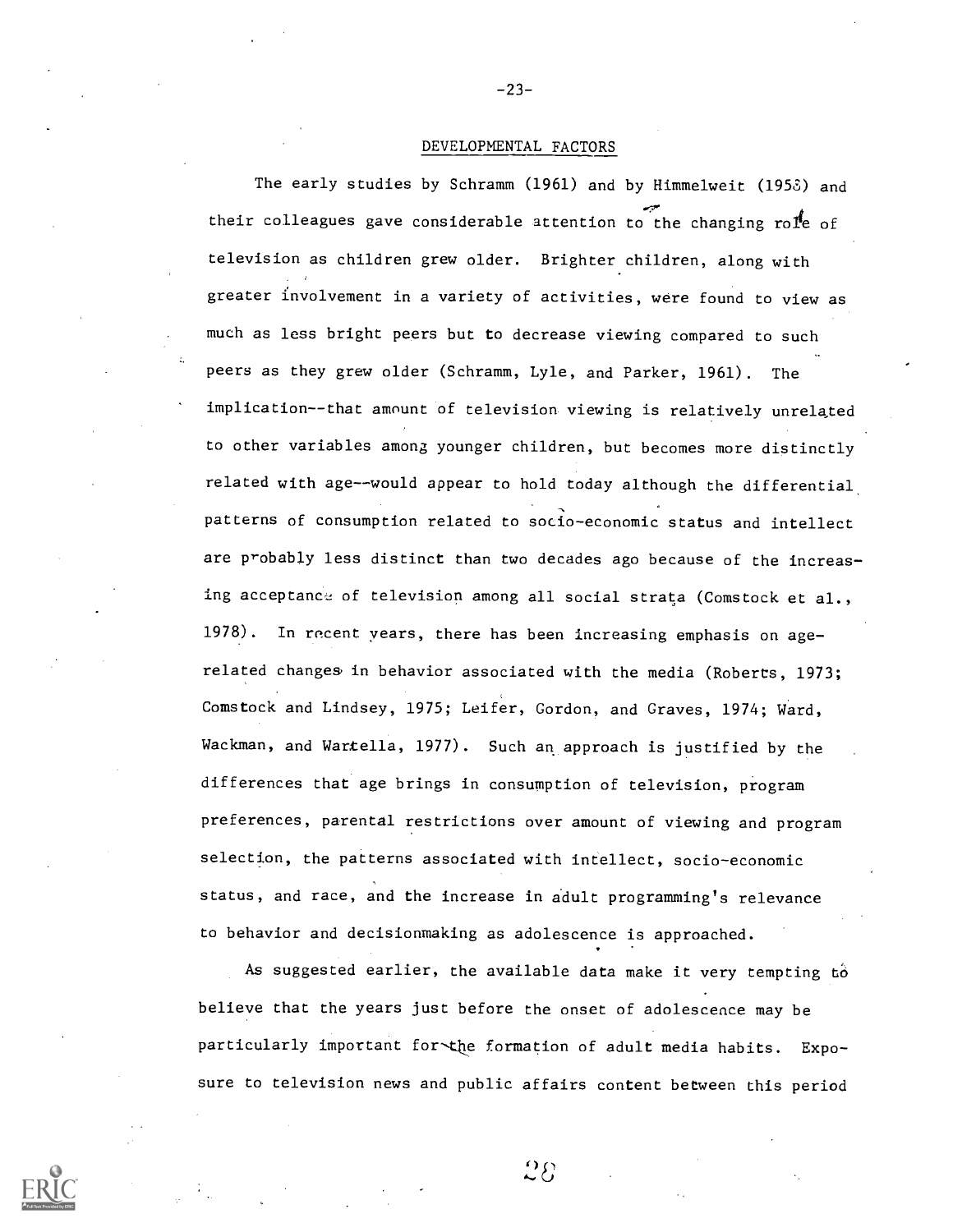and adolescence changes from a by-product of entertainment viewing to viewing that more frequently occurs by its own justification (Chafee, Ward, and Tipton, 1970). At the same time, television use is declining; newspapers are read more frequently. What must be central, however, is the acknowledgement of the continuation of substantial viewing and the continued domination by television of media behavior. The Nielsen estimate for average viewing of those 12-17 years of age is fully threefourths that for all persons; other media use is modest. Even for public. affairs information, any shift toward newspapers is modest enough so that, at best, television and newspapers can be said to be equally important as sources during adolescence (Comstock et al., 1978).

When we take into account the evidence on the efficacy of parental communication in regard to media content, the preadolescent'years, because they are the locus for change, would appear to be particularly suited for attempts by parents and teachers to exert influence in regard to media choice and use. Yet, the fact that television viewing will have been a continuing activity since early childhood argues against delimited activism. It is more plausible to judge this period as particularly suited for intervention regarding television news and public affairs programming and newspaper use, and to believe that the time for intervention with regard to television entertainment begins much earlier--as soon as the child is able to comprehend the distinctions advanced.

The issue of age also becomes important in interpreting the results of experiments which demonstrate behavioral effects and employ very young children as subjects. It is sometimes argued that these experiments do not bear on the behavior of older persons. This is a view

29



 $-24-$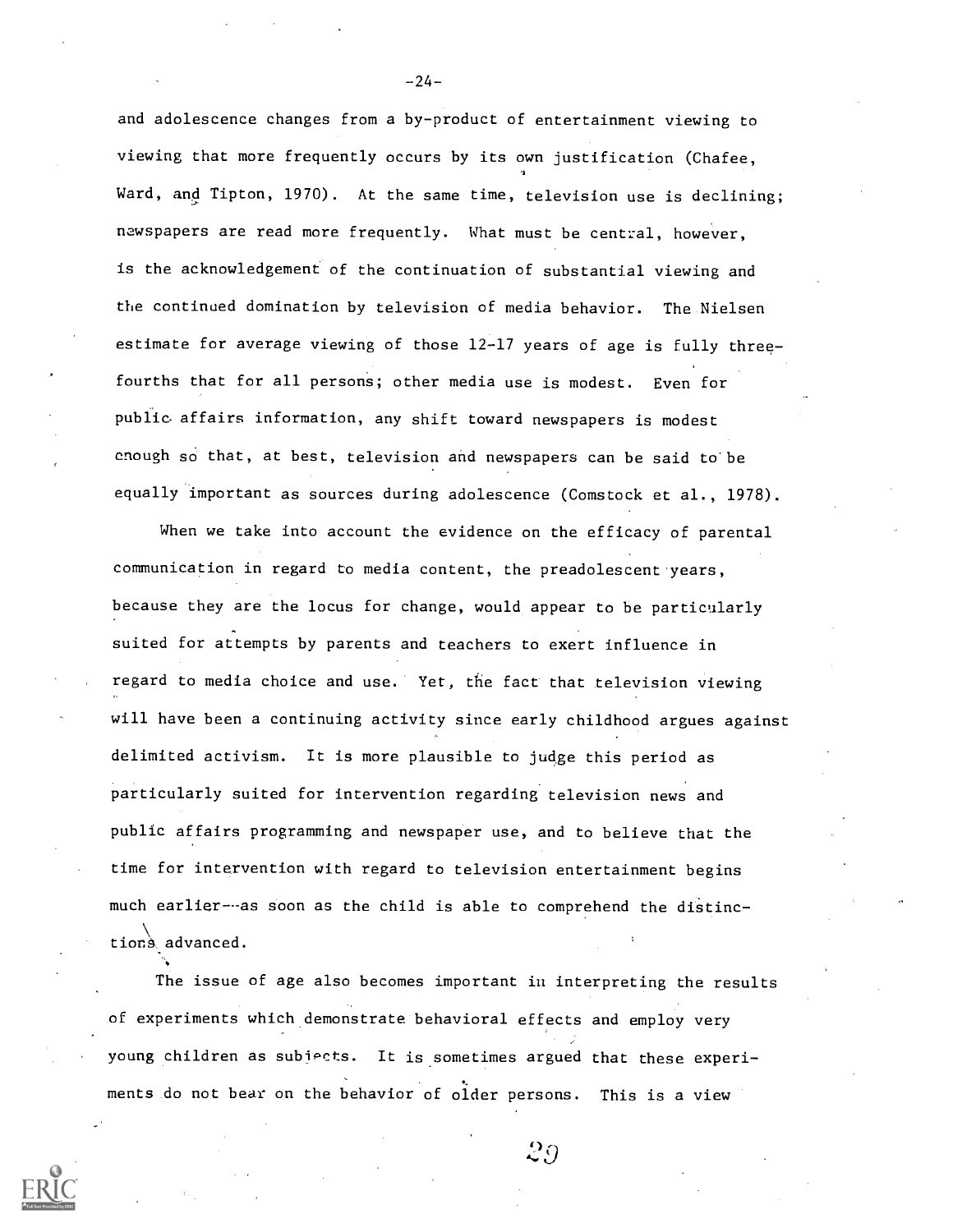that ignores the role of theory in developing knowledge about human behavior. Certainly there should be no question that these experiments demonstrate that television may affect the play behavior of young children--and play, as every parent knows, can be the context for the expression of hurtful, injurious acts. The experiment by Sawin (1974) in which violent programming failed to alter aggressive play simply convinces us that effects are not inevitable. Similarly, the experiment by Ross (1972) in which imitation in play after viewing a violent cartoon was confined to acceptable playfulness cannot be taken as invalidating the relevance of the various findings for non-playful aggression. What this experiment emphasizes is that performance which transgresses social norms certainly does not become inevitable simply because a class of behavior open to influence by television has the potential for such application. What the experiments with very young children demonstrate is the operation of basic psychological processes.  $\overline{C}$ Certain of these processes, such as those concerned with acquisition, are most open to test with young children whose behavioral repertoires  $\frac{1}{4}$ re incomplete and unelaborated. It is more plausible to believe that far more complex sequences of behavior may become more accessible to  $q$ lder individuals as the result of viewing than to assume no effect at all, but, it seems unlikely that such effects could be readily demonstrated by a laboratory-type experiment. With older persons, because of their elaborate repertoires of behavior, we oecome more concerned with investigating the factors affecting performance.rather than those involved in acquisition, and the role of variations in television portrayals in affecting performance has been amply demonstrated in experiments with subjects of college age.

 $-25-$ 

3f)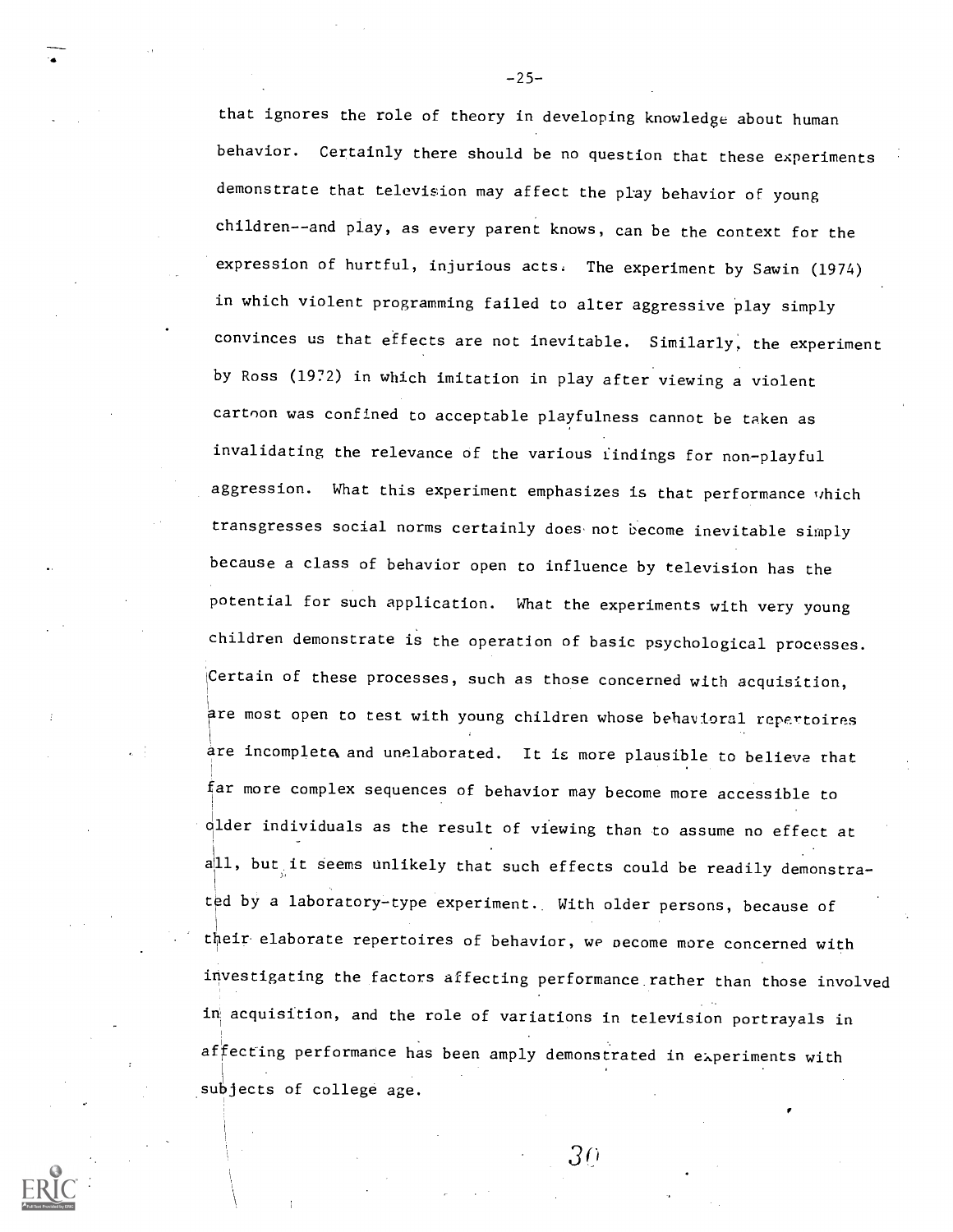Developmental factors play a very large role in children's responses to television commercials. Obviously, the relevance of products changes as children grow older. Young children are principally consumers of  $\sim$ foods and toys, and a majority of weekend morning advertising is for ready-to-eat cereals, candies, snacks, and fast-food establishments (Barcus, 1975). As they grow older, the products advertised on prime time and other general audienee programming become progressively relevant--including some, such as vitamins, proprietary drugs, and beer and wine, prohibited by federal regulatory action or broadcasting industry codes from inclusion with children's programming. There has been speculation that the exposure of children to appeals in behalf of certain of these product categories, such as drugs and alcohol, encourages their abuse (Comstock et al., 1978). The sparse empirical evidence available does not favor such an interpretation in its strongest form, although neither does it compellingly disconfirm it. A painstaking longitudinal study of teenagers (Milavsky, Pekowsky, and Stipp, 1975) found quantity of exposure to proprietary drug advertising unrelated to use of illicit drugs, but very slightly positively related to use of proprietary drugs. These findings are not consistent with the claim ? that advertising for drugs encourages experimentation with (unadvertised) categories of drugs stipulated by law to be undesirable, but because the findings do not tell us whether greater use of proprietary drugs was associated with appropriate symptoms or was gratuitous, the evidence cannot be said to be inconsistent with the misuse of proprietary drugs.

There are three major developmental trends that emerge in children's responses to television advertising (Ward, Levinson, and Wdckman, 1972;

 $3<sub>1</sub>$ 

 $-26-$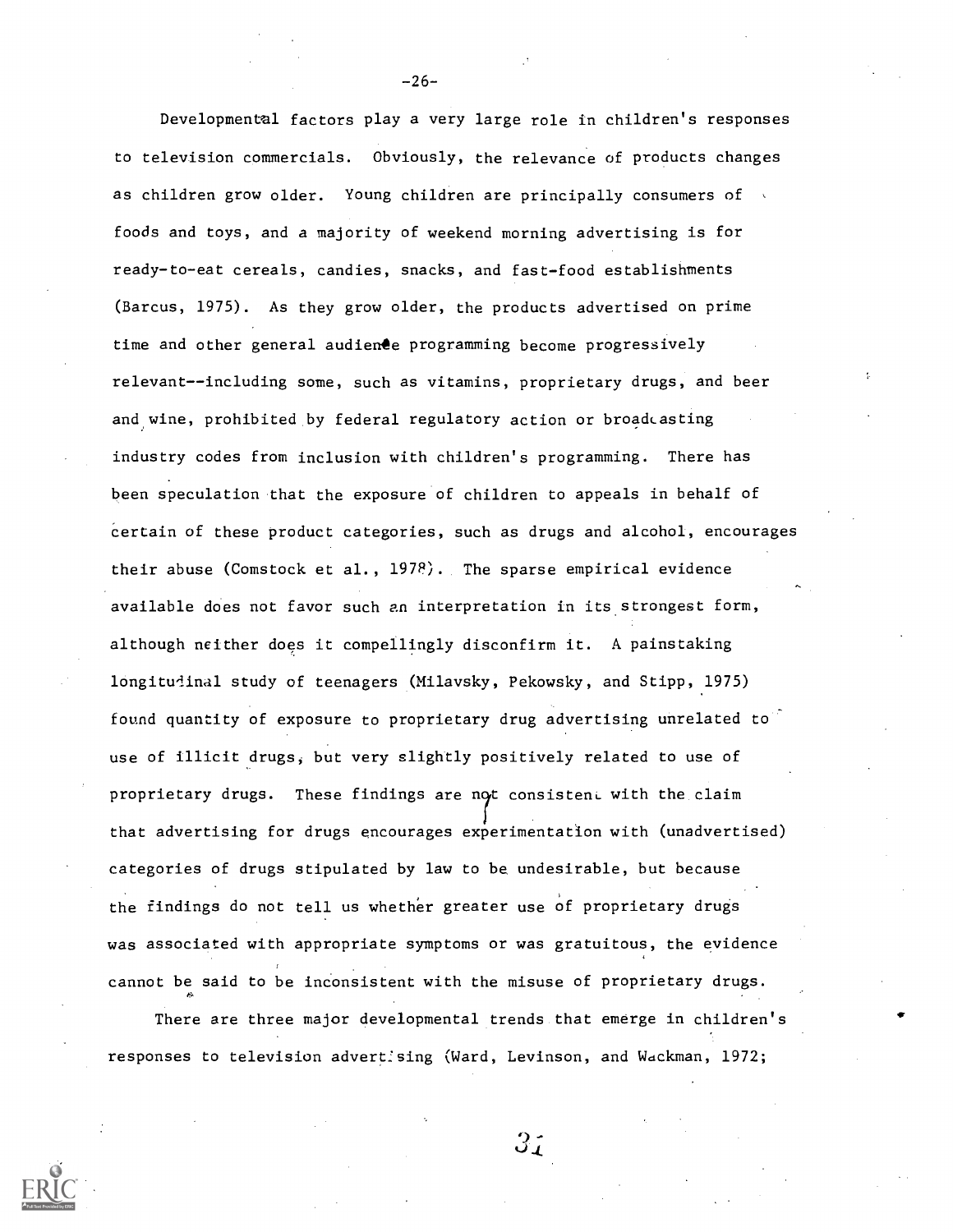Ward and Wackman, 1973; Ward, Wackman, and Wartella, 1977; Rossiter and Robertson, 1974; Comstock et al., 1978; Blatt, Spencer, and Ward, 1972; Ward, Reale, Levinson, 1972; Ward, 1972; Alder, 1977), and such reactions increasingly become a function of the recognition of the nature of 1. advertising rather than some perceived implausibility of a particular commercial. Unless we are ready to believe that adults, who typically pay less attention to commercials than program content, understand the nature of advertising, and express skepticism and distrust of commercials, are thereby unaffected by television advertising, we should not assume that these trends imply an absence of influence on older children.

A similar developmental trend toward increased comprehension obviously occurs in regard to program content. Leifer and Roberts (1972), for example, found that the understanding of the motivations and consequences for aggressive behavior in television drama increased as children advanced in age from pre-school through the 12th grade, with only the older children as a group understanding both. Flapan (1968) examined the feelings, thoughts, and intentions attributed by girls of different ages to the characters in two short tales excerpted from the film Our Vines Have Tender Grapes. - In one, a daughter is taken to the circus by a father who feels remorse over punishing the child for failing to share her roller skates. In the other, the mother and father decide to give the girl a calf of her own to help her through a period of emotional upset. In comparing the interpretations of girls six, nine, and 12 years old, Flapan found a shift from the literal to the psychological and motivational, and a progressive increase in the role assigned to feelings and the complexity among factors, with much more, change occur ring between ages nine and 12 than six and nine.

a

-27-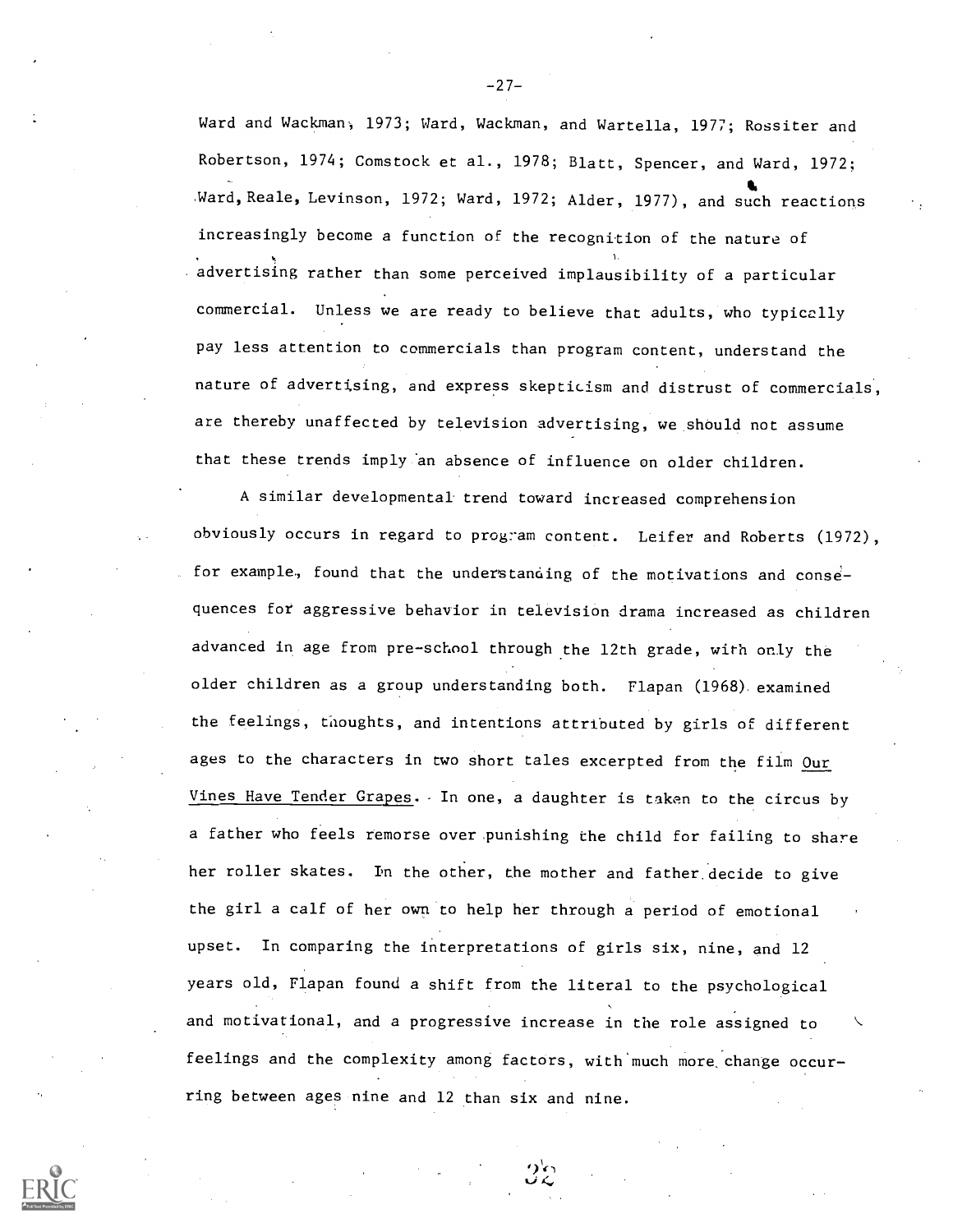As would be expected, the cultivation by television of cognitive skills studied by Salomon (1974a, 1974b, 1974c, and 1977) are also highly dependent on the viewer,'s age. Pre-school children appear to gain little at all. By age eight-to-nine, effects are noticeable, with middle class children displaying achievement at ages somewhat earlier than those from families of lower socio-economic status. As children grow older, effects decline because the skills in question have been mastered within the capability of the viewer. Ordinarily, instruction that "supplants" a cognitive process, as occurs when zooming is used to explicate a visual presentation, is mastered at an earlier age than that which "calls upon" skills, as occurs when a solid object is foldedout to a comparable flat figure in a televised presentation.

 $-28-$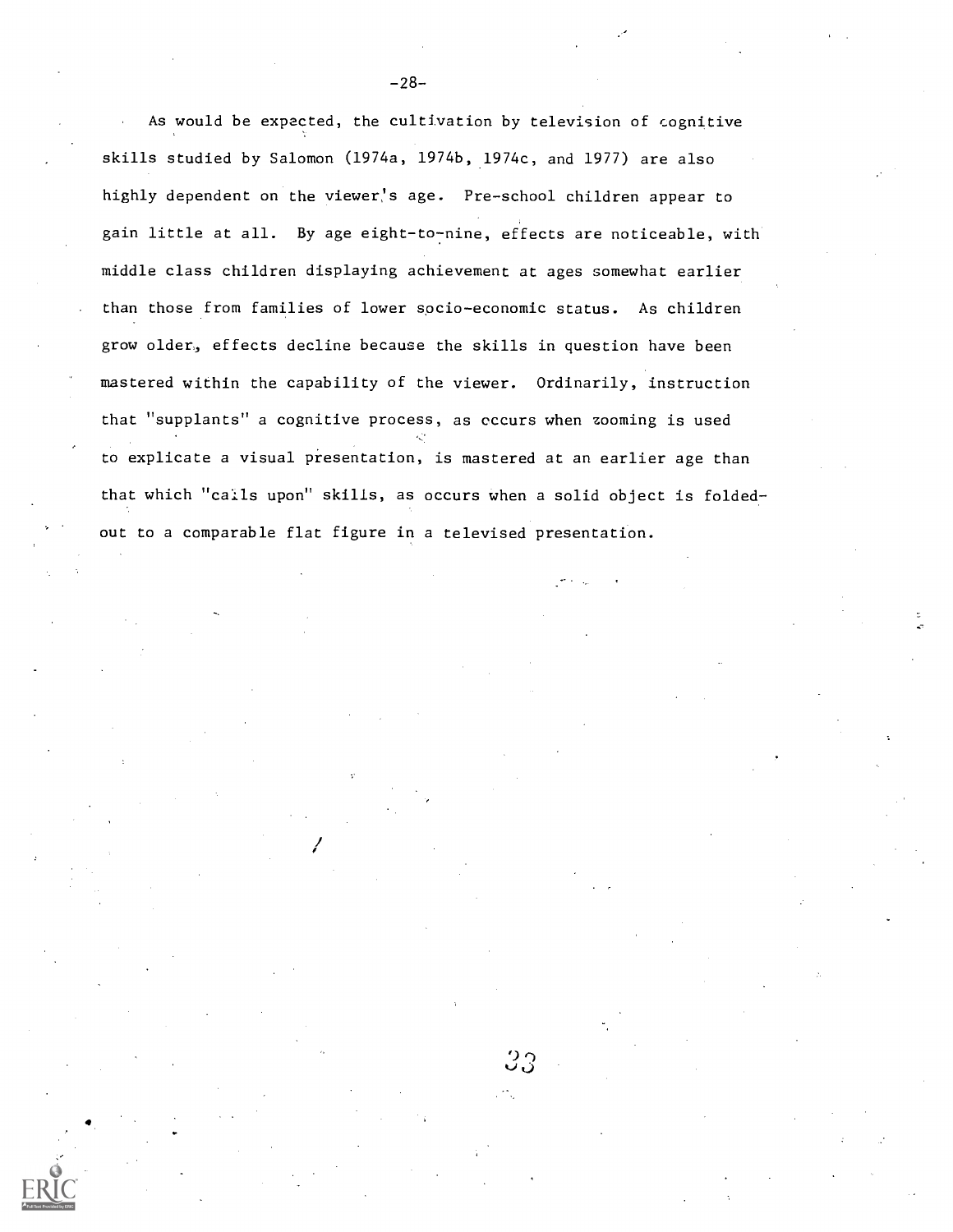#### ISSUES OF AUTHORITY

-29-

The television experience of young persons in America is bound up with questions of authority--over the disposition of time, over access to information, and over the exercise of influence. Television has been called a "third parent" (Surlin and Dominick, 1970) and a "second teacher" (Comstock, 1977); these metaphors, as does the cliche of the set as baby-sitter, pay tribute tc the medium's intrusion into family management.

The posture adopted by parents of course differs from family to family, but most children have considerable latitude in regard to what they will view and how much time they will spend viewing. About 80 percent of American parents will. agree that children "are better off with television" than "without television" (Bower, 1973), but the meaning to be attached to an endorsement of a fait accompli as pervasive as this medium is unclear--would we presume that an endorsement "better off" with than without the auto implies no 'affront at pollution? Many parents certainly express some degree of concern. For example, about half apparently believe children may "see things they shouldn't" on television and about a third believe television "keeps them from doing things'they should" (Bower, 1973). Nevertheless, rules about viewing are far from universal, with less than half saying they, have rules and about a third saying there are no rules and the children decide. Parents also may often have only a very vague notion about what and how much their children view--for data on these questions differ greatly, depending on whether the source is the parent or the child (Greenberg, Ericson, and Vlahos, 1972; Stipp, 1975). Reports by parents of having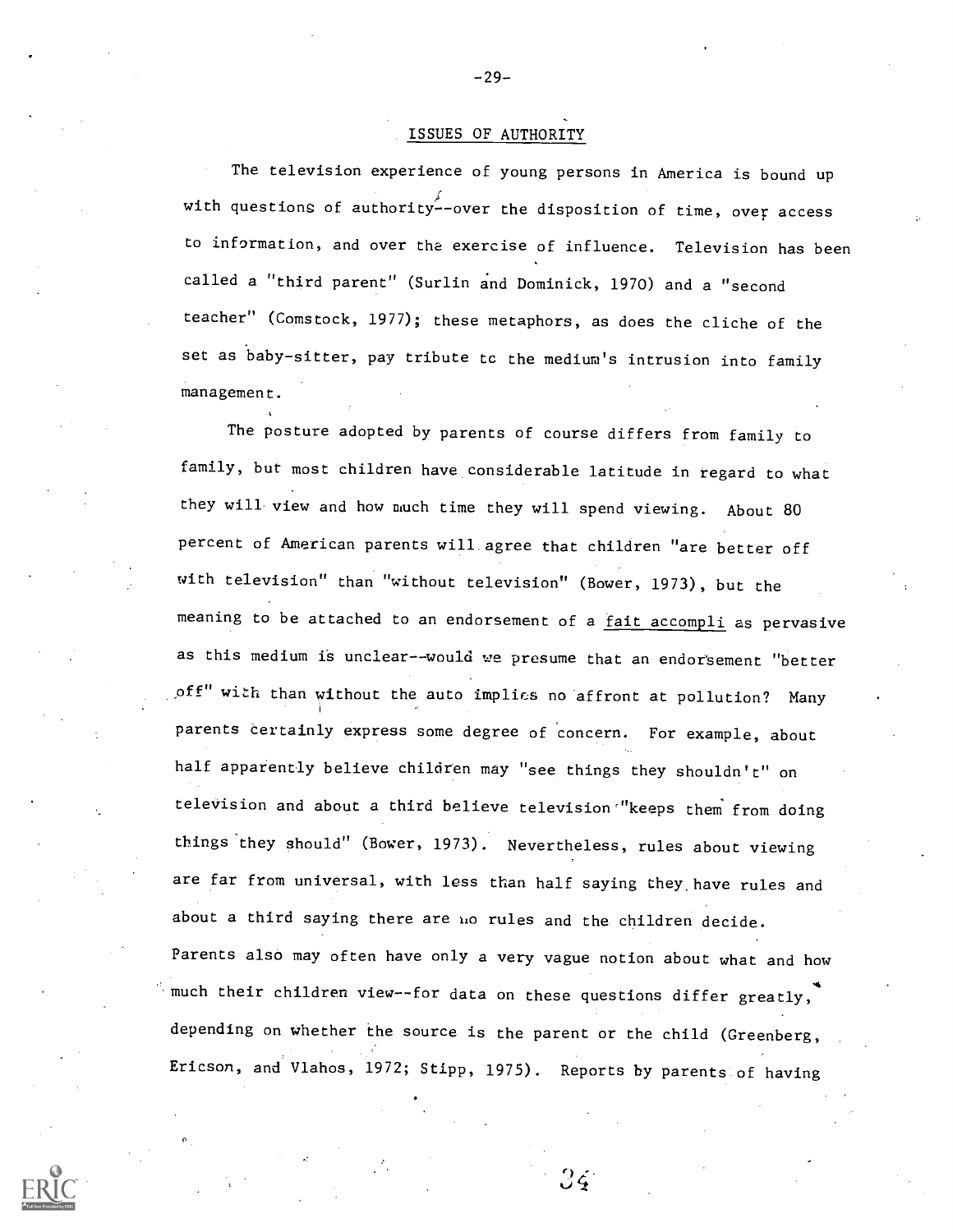rules increase with parental education;' the greatest increase occurs among parents with a high school education, where about 40 percent say they have rules compared to 25 percent for those who did not complete high school and about 45 percent for those with a college education (Bower, 1973). Reports by children confirm that parental attempts to influence viewing increase with socioeconomic status (Greenberg and Dervin, 1970). Whatever parents as a group may do in regard to viewing, the evidence clearly supports the view that parents may exercise considerable influence over the impact that viewing will have on their children,

A composite of the viewing estimates of a number of studies (Chaffee and McLeod, 1972; McIntyre and Teevan, 1972; McLeod, Atkin, and Chaffee, 1972a; Lyle and Hoffman, 1972a, 1972b; Schramm, Lyle, and Parker, 1961) indicates that by the age of four, children on the average are viewing about two hours a day, an increase from about half an hour two years earlier. Viewing rises through the elementary school years, with a peak of about four hours a day at age 12, then declines slightly during the high school and later years. There is considerable individual variation; for example, it a small sample of black boys, viewing over a treek varied from five to 42 hours (Murray, 1972).

Comparisons of findings over the past two decades (Comstock et al., 1978) suggest that the inverse relationships between amount of viewing and measures of cognitive capability, such as I.Q. and school achievement, and between amount of viewing and family socioeconomic status that were once very prominent may be lessening. Such shifts would testify to television's increasing penetration of society. The available data do suggest that black children view more than white (Greenberg

-30-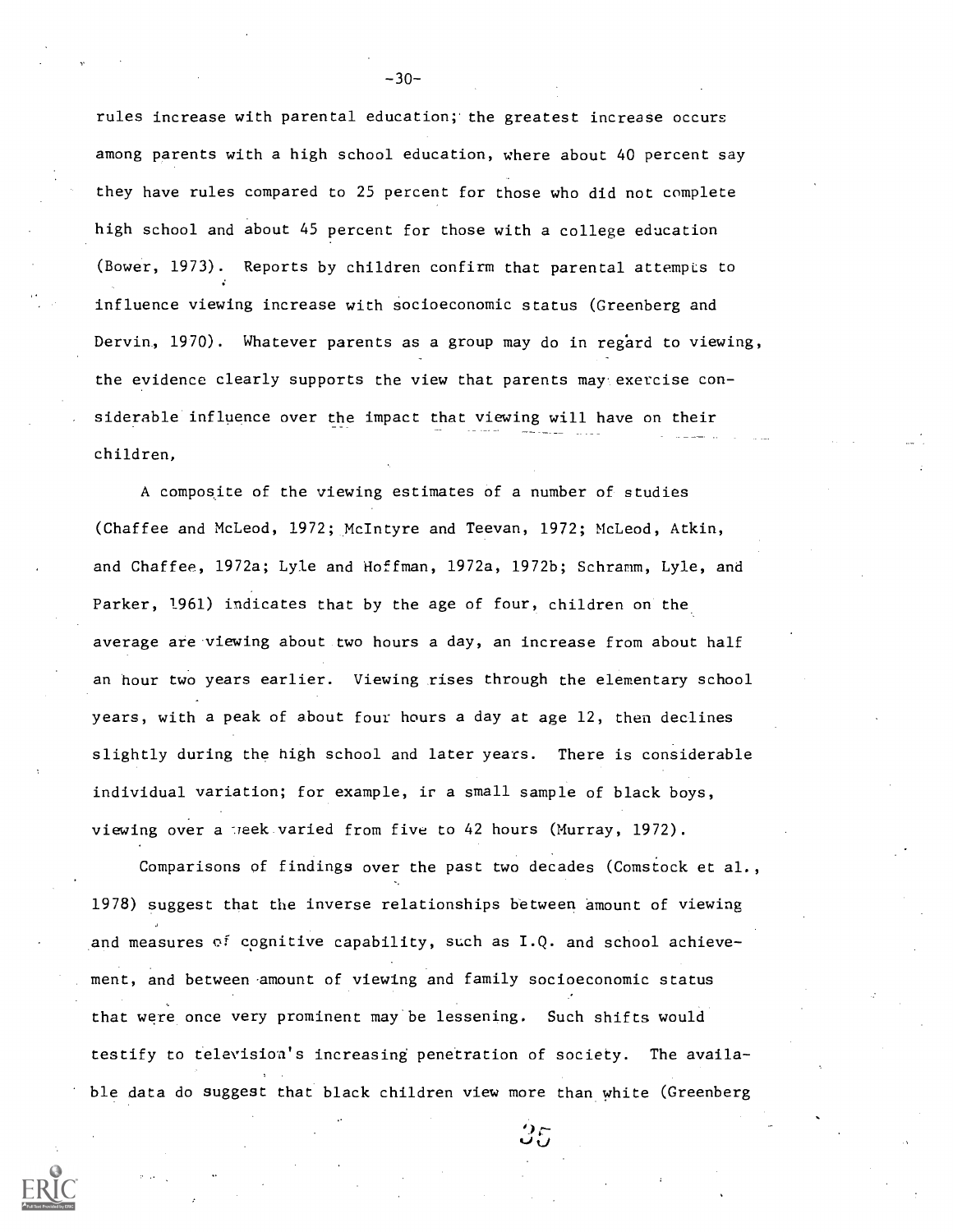and Dervin, 1970). Media use patterns related to intellect, race, and socioeconomic status become more pronounced as children grow older because it is only with advancing age that these factors become reflected in divergent interests and differential leisure opportunities.

A A typical motive for the viewing of television is entertainment or d!version. Music, for example, is much more frequently the recourse in periods of emotional upset (Lyle and Hoffman, 1972a)--probably because it is, at one and the same time, more nurturing of reverie and introspection, and also more emotionally stimulating, and thus variously assists coping with the past as well as directly countering oppressive feelings. And music, of course, can be varied far more readily than television programming ac the command of the consumer. These facts should not distract us from taking extraordinary involvement in television any other medium as a symptom of unsatisfactory relationships with peers or parents or of psychological discomfort (Himmelweit, Oppenheim and Vince, 1958; Schramm, Lyle, and Parker, 1961; Johnstone, 1974; Maccoby, 1954).

Program preferences develop almost as soon as viewing begins, soon conform to sex-role differences, and by the mid-teens approximate the viewing preference of adults (Comstock et al., 1978). The male leaning. is for action; the female for comedy. These differences occur within the broad trend in which, in the early 1970s, the favorites of the preschool and first grade child were cartoons and comedies, and of the older elementary school child, non-cartoon comedies, with actionadventure, music and variety, and general drama becoming more prominent by the time of the transition from elementary to high school. Viewing

 $-31-$ 

 $36\,$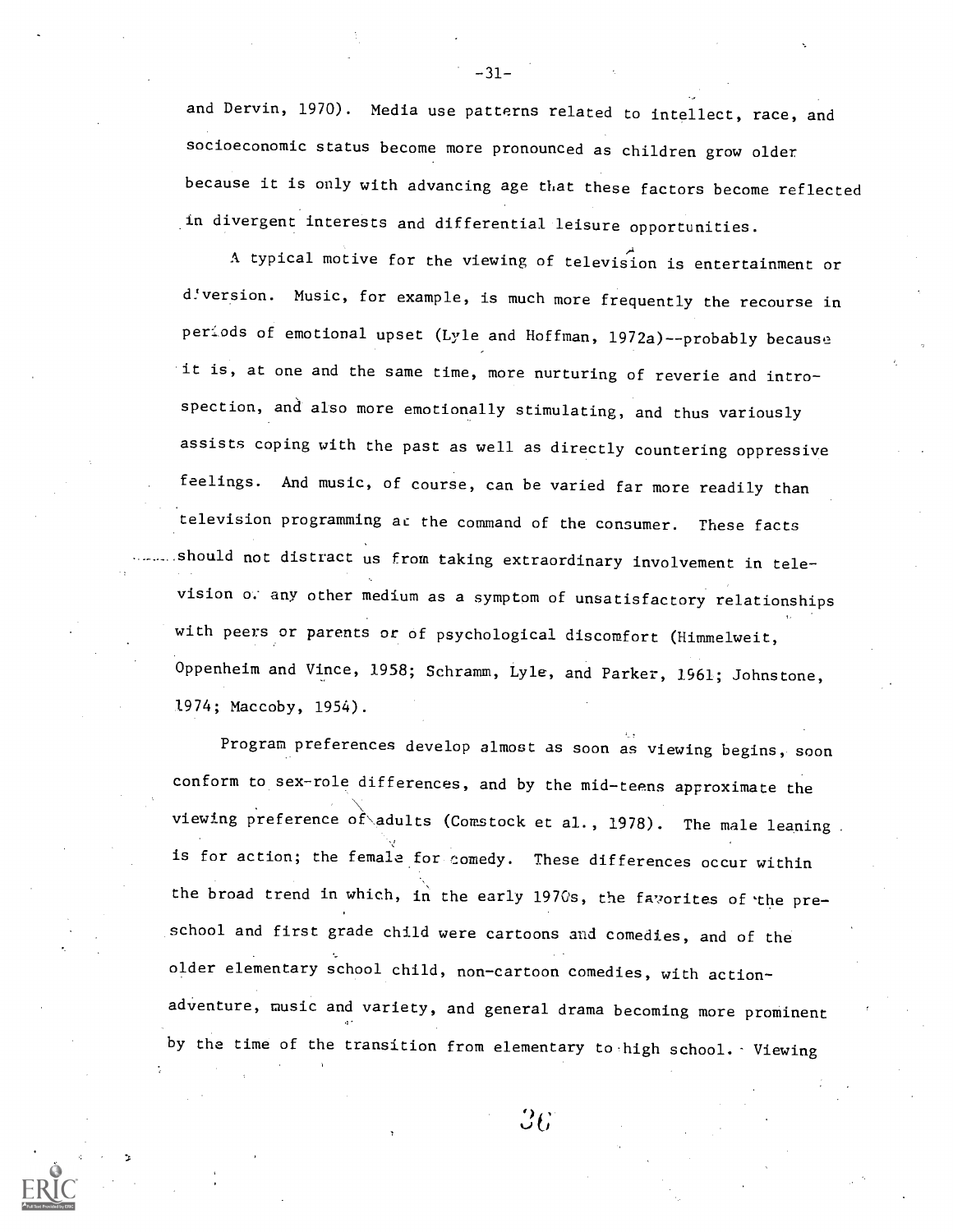preferences, of course, are contingent on program availability; the shift in recent years toward situation comedy may somewhat alter this pattern.

As emphasized earlier, the various studies that have assessed the exercise of parental authority in regard to television viewing (Bower, 1973; Chaffee, McLeod, and Atkin, 1970; Greenberg and Dervin, 1970; Hess and Goldman, 1962; Lyle and Hoffman, 1972a, 1972b; McLeod, Atkin, and Chaffee, 1972a, 1972b; Stein and Friedrich, 1972) provide a composite of parental complaint, atypical action, and a certain trepidation over what television may be teaching children. The typical circumstance is that parents pay little attention to the amount of time spent viewing, and are most likely to impose limits in regard to an evening cut-off which in fact is a bedtime although in effect a termination of television viewing. Concern more often translates into an attempt to restrict the viewing of certain content, and the exercise of parental authority with regard to content appears to occur more frequently with specific programs,than with .a broad category of programs.

However, there is evidence that television is perceived by a substantial proportion of parents as a competitor in influencing their children. This evidence.does not consist of the frequency or fierceness of any such declaration by parents, but of a shift in parental statements when children reach a susceptible age. One might expect parental restrictions to decline as a child grows older. However, in that national survey (Bower, 1973), the proportion asserting that they "often" forbid the viewing of certain programs increases from 39 percent for the parents of children 7-9 years old to 52 percent for those of children 10-12 years old. One can rule out the explanation that increasing

-32-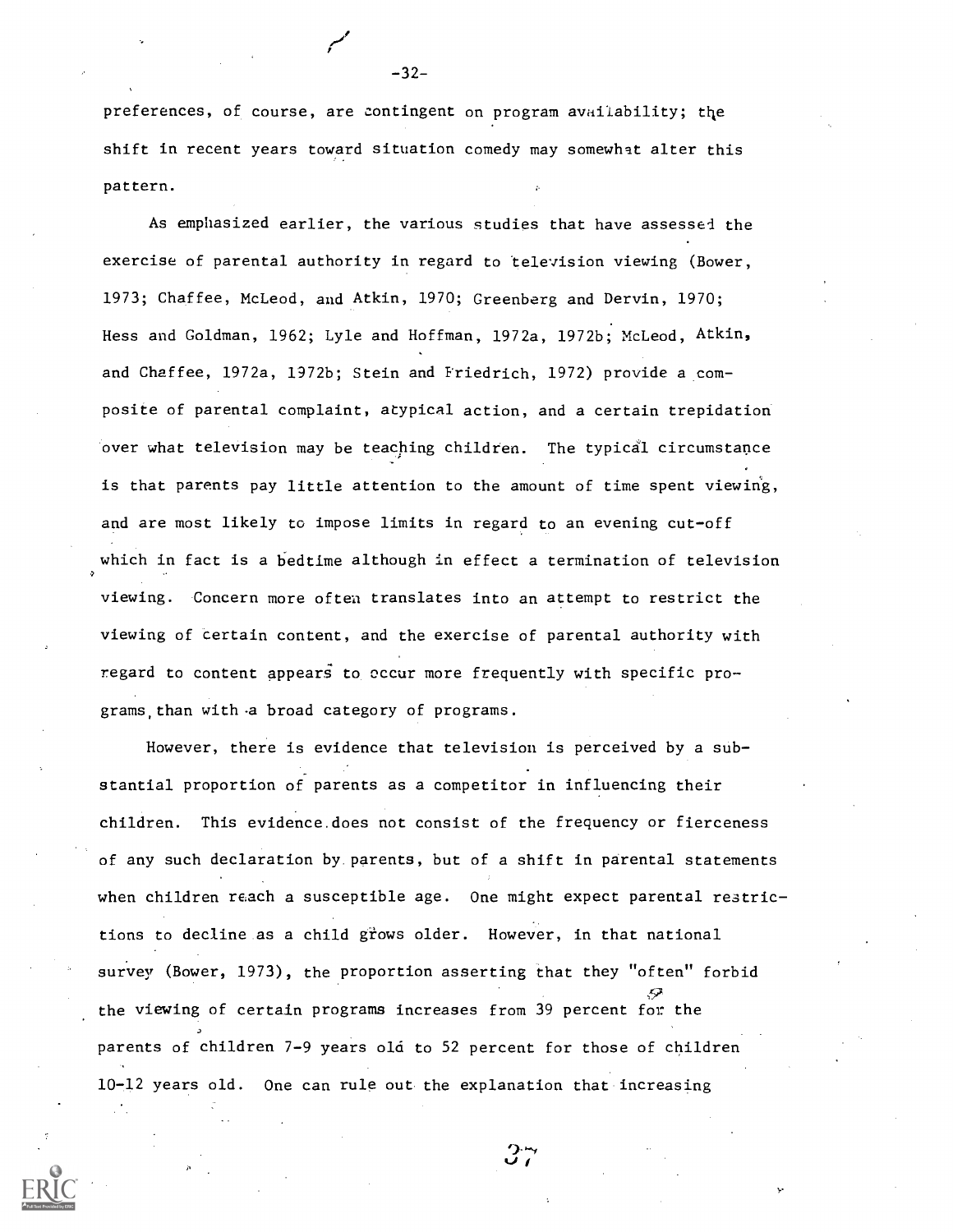homework affects parental severity over time use because there is no increase in the claimed restriction of amount of viewing--only in what is viewed. Apparently reflected here is a perception by parents that at this age, as children begin to view regularly television ostensibly aimed at adults; the images and themes of television drama about occupations, crime, the law, and the way people behave now truly become relevant, for the young viewer soon will be making his own choices about these questions.

In practical terms, however, the province of authority into which television falls is as often, and generally more commonly, that of the child than of the parent. In the data on program selection (Bower,  $\tilde{\phantom{a}}$ 1973; Wand, 1968), we find that children play such a large role that it is not pejorative in regard to content to call it "the children's medium." When child and parent disagree, the child will prevail about as often as the adult; when two parents are in disagreement, the child's preference will be decisive. This record of parliamentary efficacy overlooks those occasions when child and parents agree, or when the child views alone or with peers--additional instances when the child views what he wants. There is also a hint that, while adolescents do not appear to emulate parents in program selection, parents may base their selections on adolescent suggestions (Chaffee, McLeod, and Atkin, 1971; McLeod, Atkin, and Chaffee, 1972a, 1972b). The impression is one of considerable independence, and possibly some degree of aesthetic imperialism on the part of the young viewer.

₽

The independence of the child undoubtedly has been augmented by the growth of multi-set households (Bower, 1973; LoScuito, 1972; Chaffee, McLeod, and Atkin, 1970; Comstock et al., 1978). In 1965, Nielsen estimated that about one-fifth of all households had two or more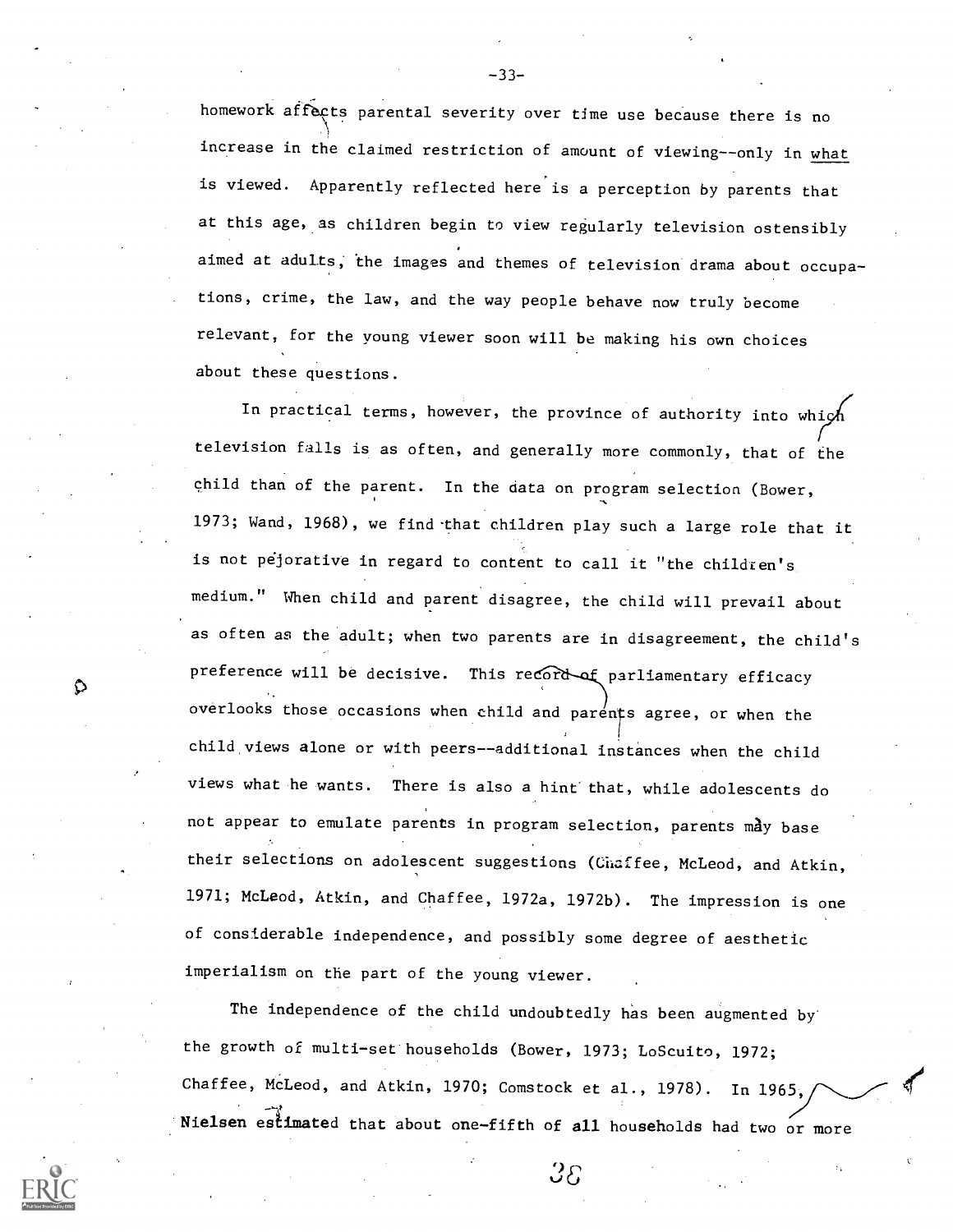sets. By 1975, the figure was approacting 50 percent. Such figures underestimate the role of multi-sets in the family because the proportion of households with two or more sets increases with family size.

However, there are three restrictions on the degree to which multiple sets imply exposure of the child to television that otherwise would not be viewed. One is the already cited degree to which children's choices rule family decision making, which renders access to another set superfluous in regard to freedom of program choice. A second is that  $\sum_{i=1}^n\alpha_i\in\mathbb{Z}^n$ about half of the second sets are in parental bedrooms, which means that  $\mathbf{C}$ they are largely not available for child use. The third is the apparent lack of difference --although admittedly there is little evidence on the issue--between single and multiple set homes in the degree to which the viewing of children parallels that of parents, suggesting that multiple sets do not significantly alter the kind of programming viewed by children.

Furthermore, while multiple sets somewhat change the pattern of family interaction, they do not seem to result in wholesale viewing of adult, prime time programming with parents not present. In single set households, about 95 percent of parents -say that some joint viewing is "likely"; when there is a second set, the figure drops to 80 percent; when there are three er four sets, to about 65 percent; and when there is more than one set, viewing by children apart from parents, and viewing by husbands and wives together, become more likely. Nevertheless, A. C. Nielsen and Company estimates that 80 percent of prime time viewing by non-adults occurs .when an adult is also viewing (probably an overestimate because of data collection by diary, which would minimize

ు

:29

 $\sim$  -34-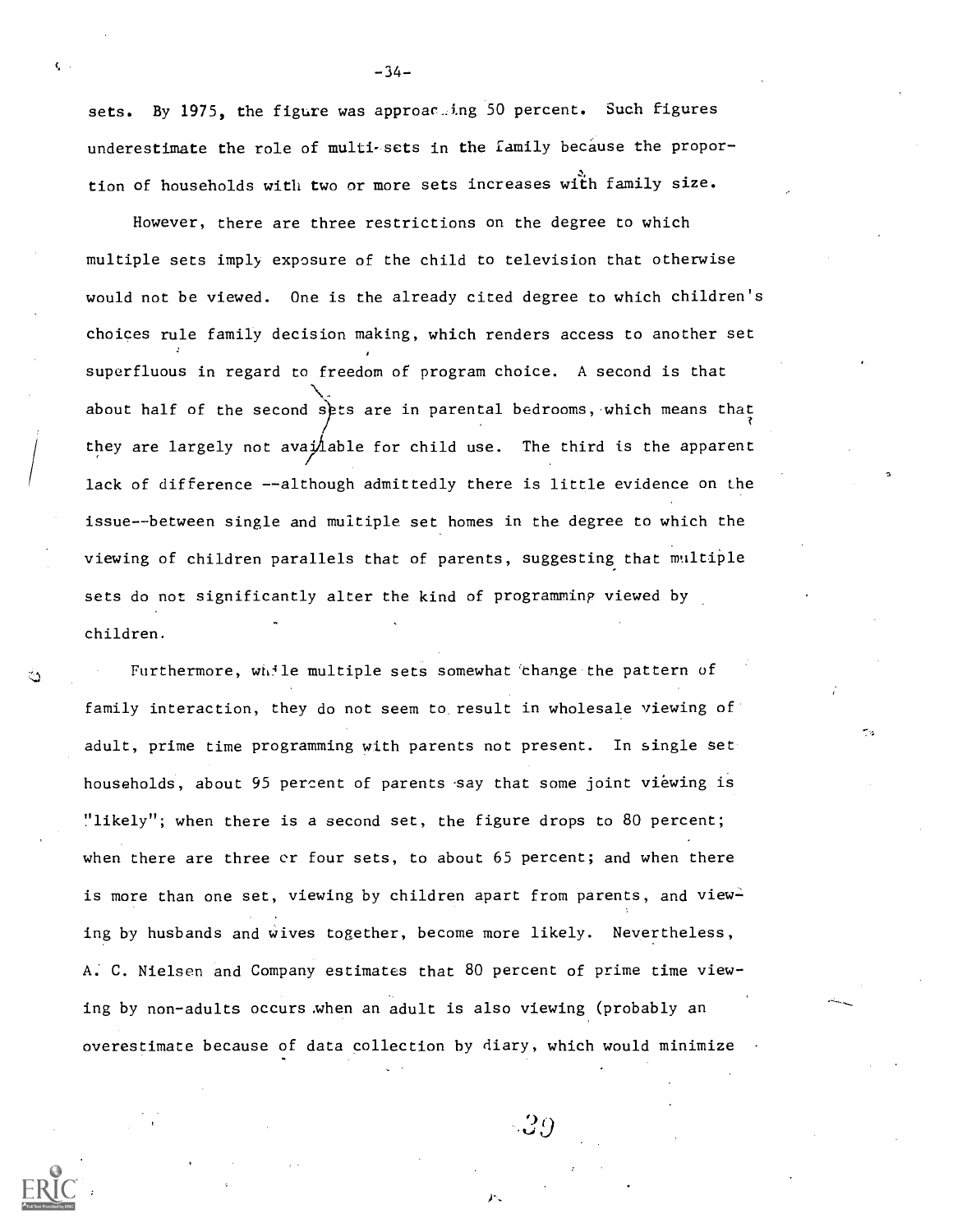reporting when an adult was absent, but a figure large enough that it would be likely to remain substantial after, discount).

-35-

These varied findings lead to several conclusions. One is that multiple sets do not imply marked new independence in what is viewed. Another is that multiple sets somewhat increase viewing by children apart from adults. The third is that this shift does not necessarily imply isolation of the child from an adult during prime time. The implication overall is that multiple sets do not much affect what is seen, but somewhat reduce the opportunity for adults to communicate with the child about what is being televised.

The lack of parental control of viewing, and the authority of children in access to programming, coupled with the earlier-discussed role of viewing in providing information, take on their significance when we turn to evidence on the influence of parents or other adults in translating for young viewers the messages television disseminates. Hicks (1968) found that the presence of an adult who has ekpressed disapproval of a violent portrayal can inhibit the subsequent display of aggressiveness by young children; Lefcourt et al. (1966) found that censorious remarks by the experimenter about the behavior in a:sequence from the movie Rebel Without a Cause inhibited the subsequent aggression of college-age subjects. In the area of public affairs, the partisanship of children on the Vietnam war--hawk or dove--paralleled that of parents, although television was the source of information (Tolley, 1973). When we examine the correlations between everyday violence viewing and attitudes favoring the use of violence among adolescents, we find that such attitudes, although positively related to violence viewing, are more strongly related to parental indifference in regard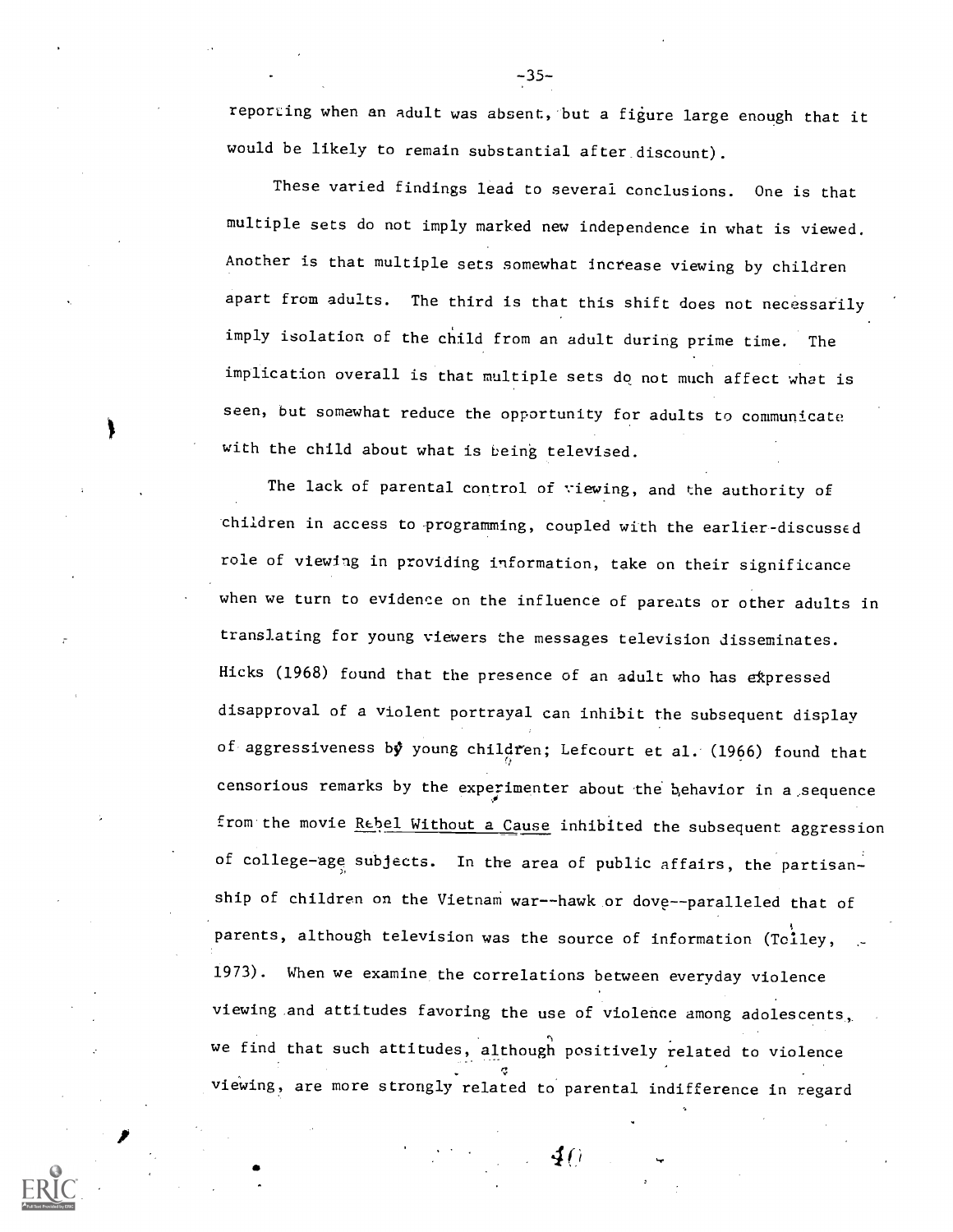to aggressiveness (Dominick and Greenberg, 1972). When we examine the <sup>o</sup> positive correlations between such violence viewing and everyday aggression among adolescents, we find that this relationship is reduced among the children of parents who emphasize non-aggressive behavior (McLeod, Atkin,'and Chaffee, 1972a, 1972b; Chaffee, 1972). What these findings strongly suggest is that children's interpretations of television messages are highly susceptible to the communication provided by parents or other adults, such as teachers. We have no reason to believe parents typically exercise this authority; we do have reason to believe that it is effective when they do.

The proposition these data appear to support is the reasonable one that television will most influence children when other influences are absent. This view is consistent with the varied findings that television depictions influence children's perceptions of unfamiliar occupations (DeFleur and DeFleur, 1967), that children from social strata where family disruption is more common express greater preference for viewing families on television (Surlin and Dominick, 1970), and that adolescents with limited opportunities for firsthand knowledge turn to television for ideas about dating and social interaction (Gerson, 19b6). Such a conclusion was advanced by Himmelweit, Oppenheim, and Vince (1956) 20 years ago, after their large-scale assessment of 'television's effects on children in England, and it has been supported by the evidence collected since. It would not be fanciful, however, to argue that the extent to which television exercises this potential for authority depends on the degree of abdication indulged in by adults.

 $4j$ 

 $-36-$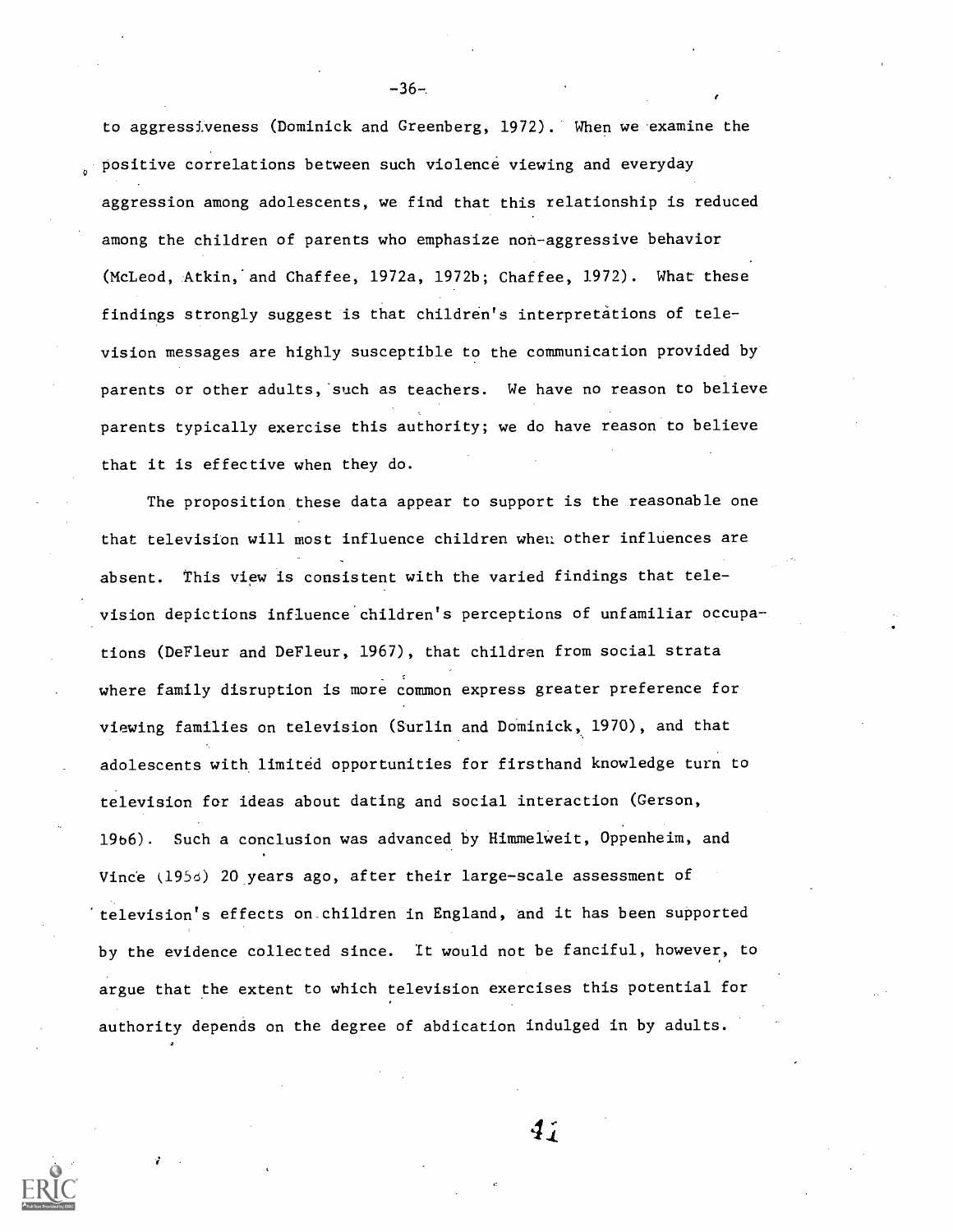## STUDYING MASS MEDIA EFFECTS

-37-

The supposed ideal test of media effects would be a field experiment in which real-life television exposure is manipulated and subsequent real-life behavior measured. The track record of such enterprises does not encourage high expectations (Feshbach and Singer, 1971; Wells, 1973; Stein and Friedrich, 1972; Milgram and Shotland, 1973; Parke et al., 1977). First, there is a persistent risk that the denial of telev:sion fare so often necessary to create a treatment or control condition inadvertently will trigger frustration which itself will affect behavior. Second, the necefsity of emulating real life often requires the substitution of intact groups for perfect random assignment of subjects. Third, the naturalistic conditions on which creditability rests may prove difficult or impossible to achieve. Fourth, the integrity of treatment conditions may be compromised not only by the chaos of natural events but by the need to reduce audience complaints over unsought for and unfamiliar programming.

There is also the insensitivity of the field experiment to socially important effects (Milgram and Shotland, 1973; Comstock, 1974). This paradox arises because of the vast size of the broadcast audience. There are numerous influences concomitant with natural circumstances that could mask an effect that may occasionally occur as a consequence of media exposure. These influences include the greater possibilities of imperfect attention to the stimulus, of exposure to stimuli with .countervailing effects, of the diminution of media affects over time, of the absence of opportunity to perform a particular class of behavior, and of the greater intrusiveness of the influence of others--that

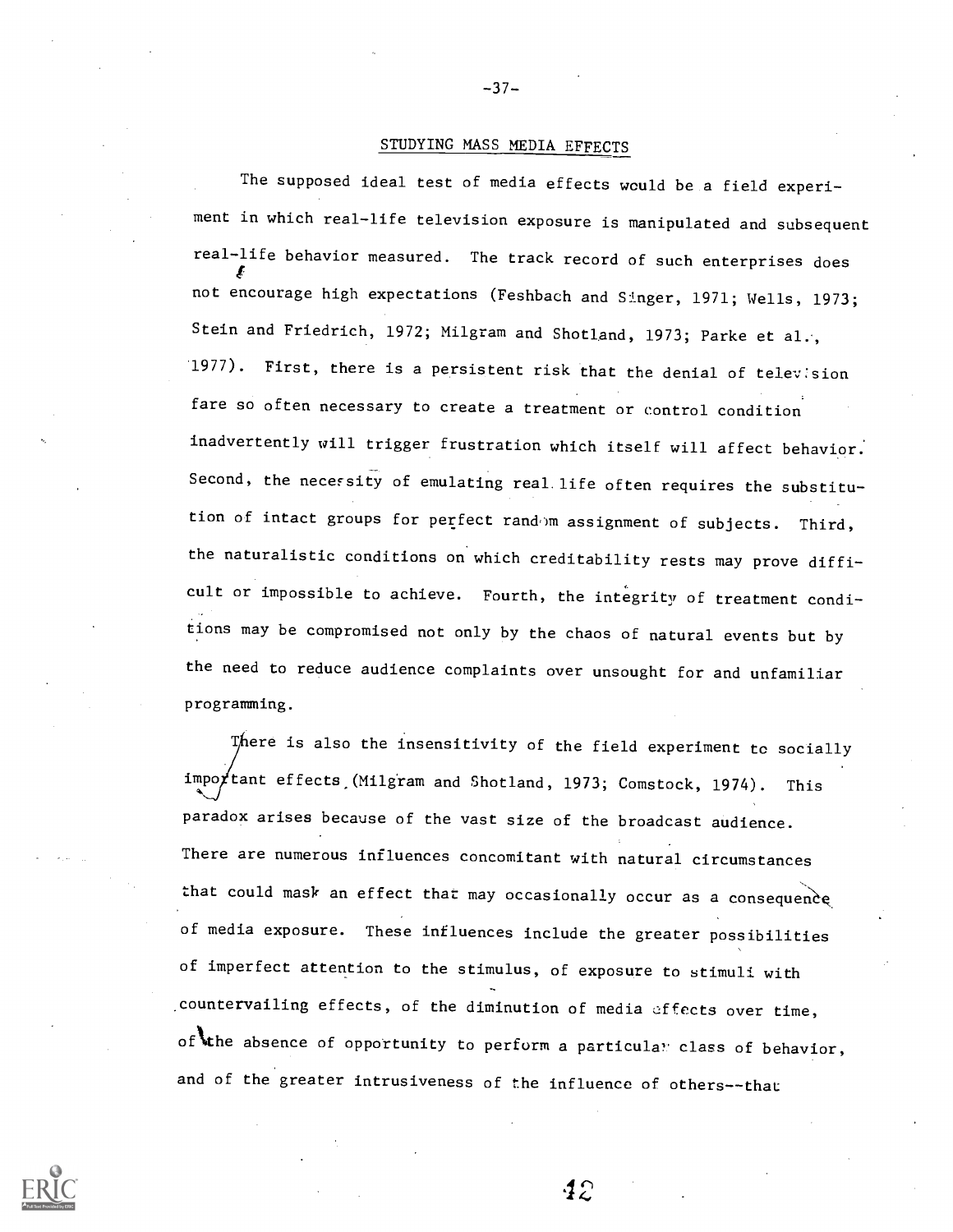alternately elicitory and inhibitory factor that we glibly denote as "social norms." What the paradox means is that the field experiment is not a wholly trustworthy arbiter of impact. In the field experiment, a phenomenon may occur at a rate below statistical detection although the actual impact would be of considerable magnitude--whether assessed by number or by social importance. If one person out of 1,000 were affected by telecast with a modest prime time audience of 13 million, the magnitude of influence would be 13,000 cases. Such an effect would escape the'methodological net of the typical field experiment--although admittedly control and treatment groups demarcated by the Mississippi would suffice.

Nevertheless, one lesson provided by the Surgeon General's study of television violence is that scientific prominence and credibility for social action or the resolution of an issue are not the same (Comstock, 1976). Before its initiation, there were about 50 published experiments of the laboratory-type that demonstrated  $\varphi$ a greater degree of behavior said to be aggressive on the part of children or adolescents who had viewed film or television portrayals of violent or aggressive behavior (Surgeon General's Scientific Advisory Committee, 1972). Such a prominent media researcher as Bogart (1972) argued in retrospect that the scientific advisory committee's conclusion that television violence increased the likelihood of aggressive behavior among young viewers was self-evident beforehand, and that the undertaking was unnecessary. The necessity, of course, lay in the vulnerability of the laboratorytype experiment to criticisms of artificiality of the stimuli, dependent measures, and setting (Weiss, 1969; Hartley, 1964). The conclusion of the Surgeon General's scientific advisory committee (1972) that the

-38-

 $4.3$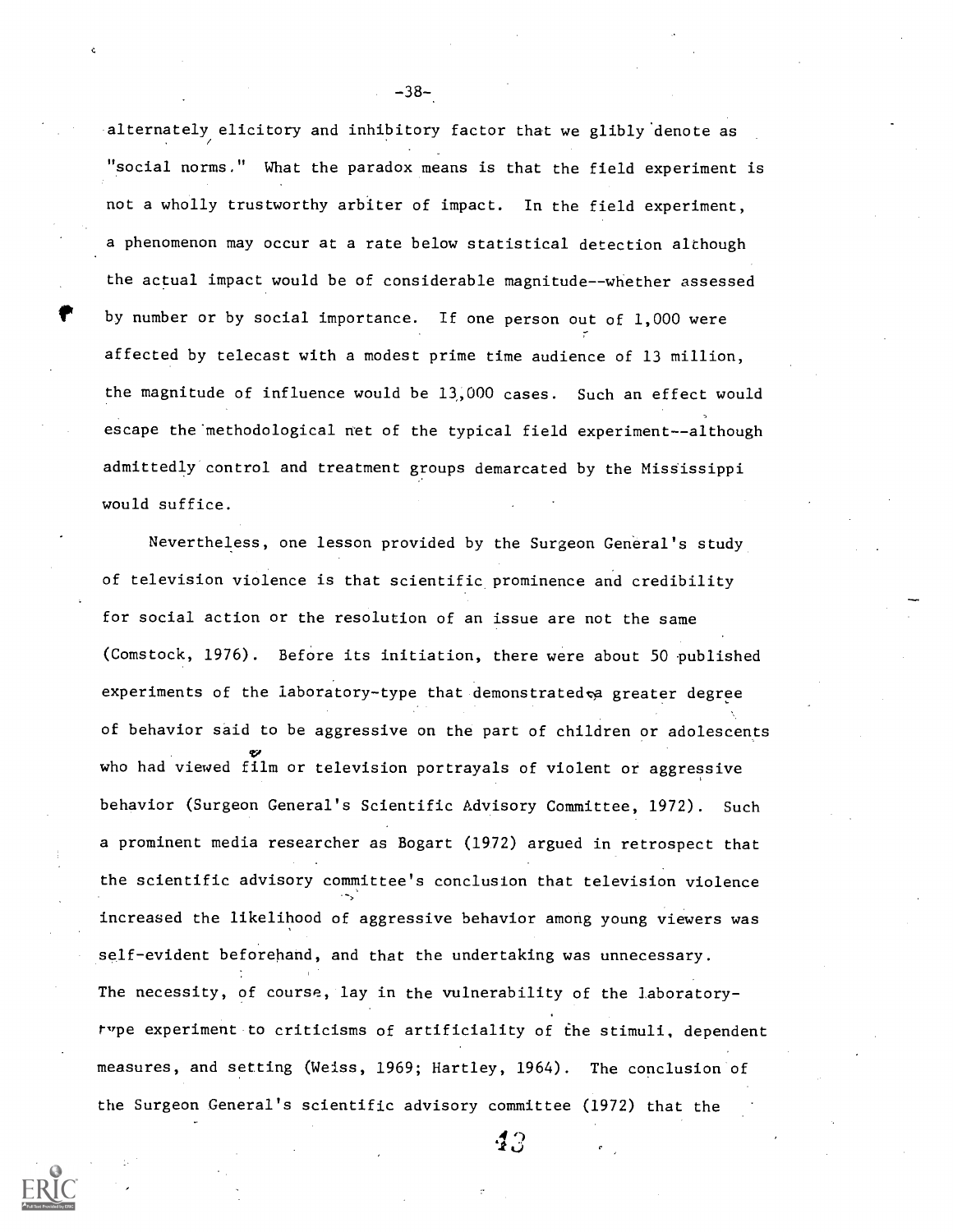evidence was most consistent with support for the hypothesis that television violence increases viewer aggressiveness hinged on the "convergence" of findings from laboratory-type experiments and from surveys relating real-life viewing to everyday aggressiveness. From the evidentiary standpoint, these latter survey findings were the principal contribution of the Surgeon General's study.

The implied solution is the accumulating of findings from different genres of method, rather than the ostensible prowess of a single method or the claim--certain to turn illusory--that a particular study is com pelling. Such a perspective recognizes at once that media effects will seldom be so dramatic as to dwarf other influences in the course of everyday events and that the sensitiveness of laboratory-type experiments to the detection of effects will seldom be associated with conditions that encourage unqualified generalizability to everyday happenstance. It assigns to the experiment the task of permitting causal inference and the exploration of processes by which effects occur, and it assigns to the survey or, under felicitous conditions, the field experiment the resolution of such findings with the helter skelter of life. It also implies that evidence of association is not simply discarded because it occurs in a methodological context where causal inference is impossible or vulnerable to challenge.

Experiments, of course, must validly test their hypotheses. Frequently, a naturalistic setting strongly enhances validity because the behavior under study does not seem to achieve its true meaning in artificial circumstances. A naturalistic setting is for this reason often a very great asset. Such a strength simply becomes irrelevant when the

 $\cdot 2 \cdot 6$ 

-39-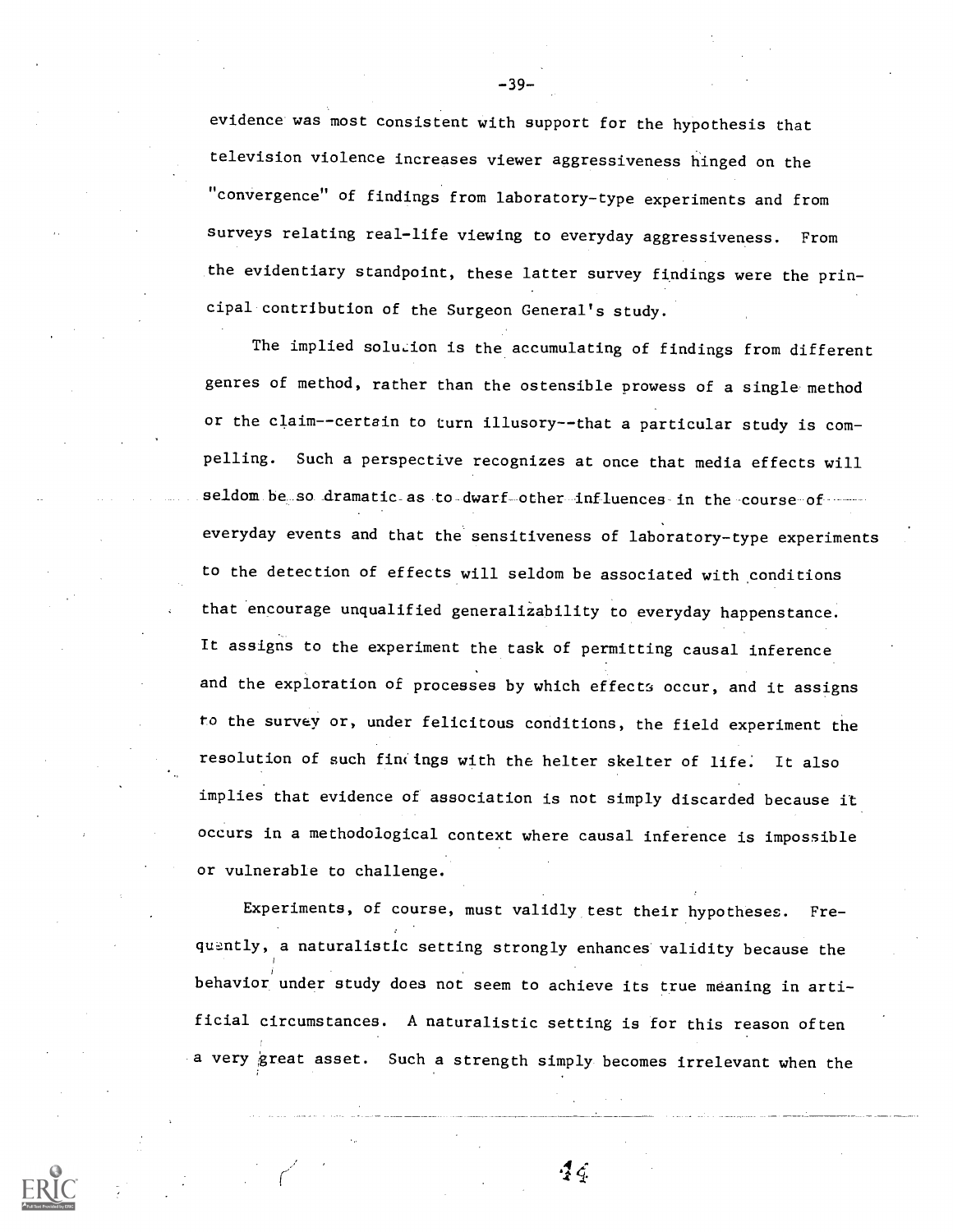price, as is so often the case with the large field experiment, is loss of rigor and control.

 $-40-$ 

The corollary of this broad perspective is that the laboratorytype experiment should continue to be employed to test hypotheses derived from theoretical formulations purporting to predict the occurrence of media effects. Its lack of credibility regarding social issues is a function of its occasional role as sole source of information. It does not by this fact lose its status as the only reasonable means for developing and elaborating theory. Moreover, such application is not by itself devoid of implications for reaching a conclusion about the real-life effects of the media. We will have much greater confidence in our conclusion when it fits a plausible explanation of why the effect in question has transpired, and the plausibility of our explanation will rest on the degree to which it has survived the tests of sensitive and rigorous scrutiny that a laboratory-type setting makes possible.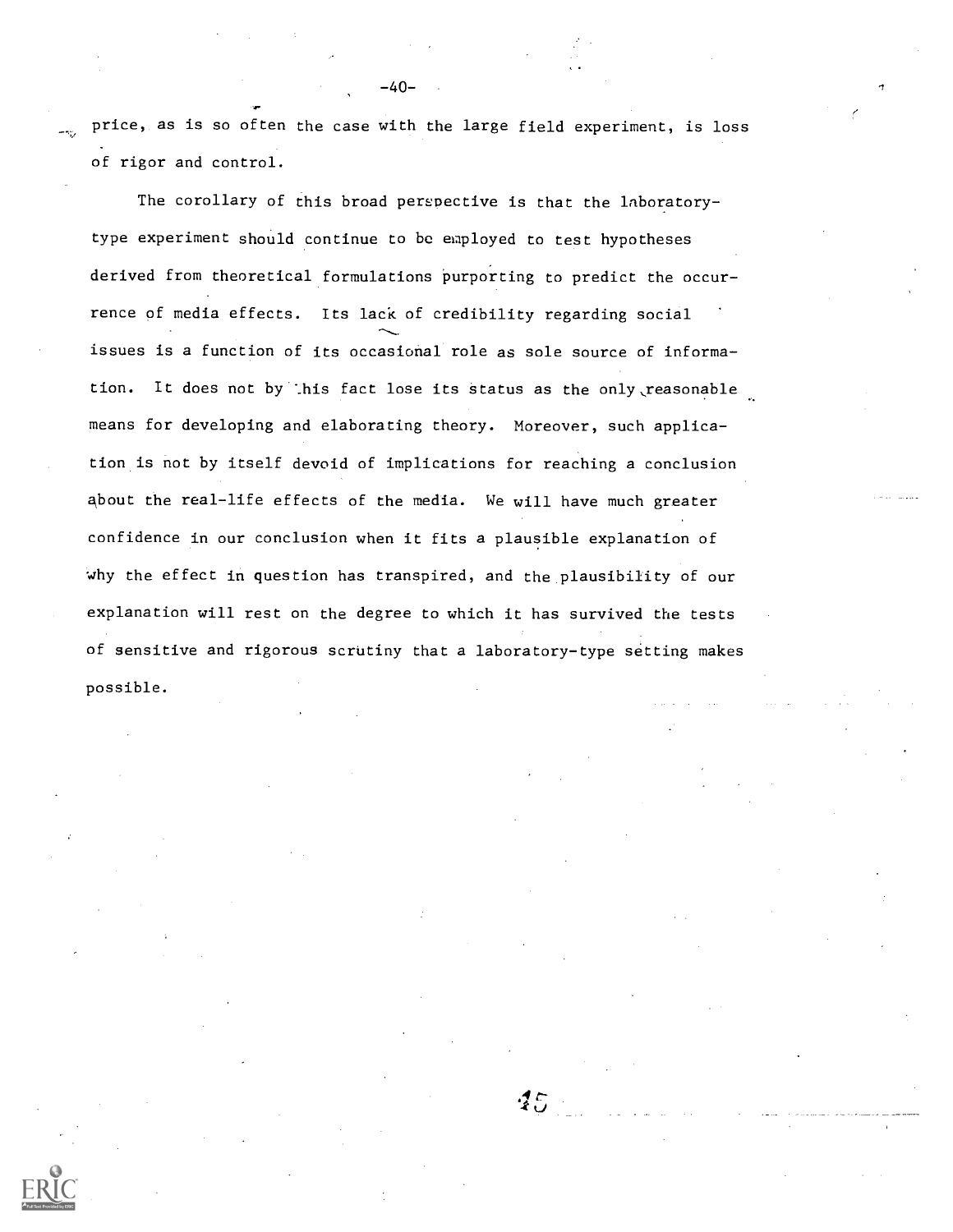SUMMARY

-41-

Increasing attention is being given by social and behavioral scientists to the influence of the mass media, and research on the , incidental instruction given children by television is both cause and effect of this trend. Laboratory-type experiments and data collected from everyday life are consistent and thereby provide convincing evidence that television can influence children's immediate behavior. This effect, by altering the behavior subject to the vicissitudes of reinforcement in social interaction, establishes a foundation for more far-reaching influence. Much of the research has concerned the effects of violent portrayals on subsequent aggressiveness, but the principles established have wider applicability. These principles hold that behavior is most likely to be affected when, by one means or another, a portrayal conveys (a) behavior that is relevant to the circumstances in which a viewer finds himself, (b) the behavior portrayed is efficacious or successful,  $(c)$  the behavior portrayed appears to enjoy the approval of society, and (d) the behavior is open to emulation. Television also has varied cognitive and attitudinal effects on children. It is the principal source of information for children about public affairs, and the discrepancy between the consensual symbols emphasized by the school and the accounts of conflict conveyed by television ensures that the medium's civics instruction is not redundant. Tele--vision designed to convey information can be quite effective, and entertainment programs occasionally provide instruction, but their impact is sometimes limited by redundancy with one another. This repetitiveness, however, presumably ensures that the limited range of lessons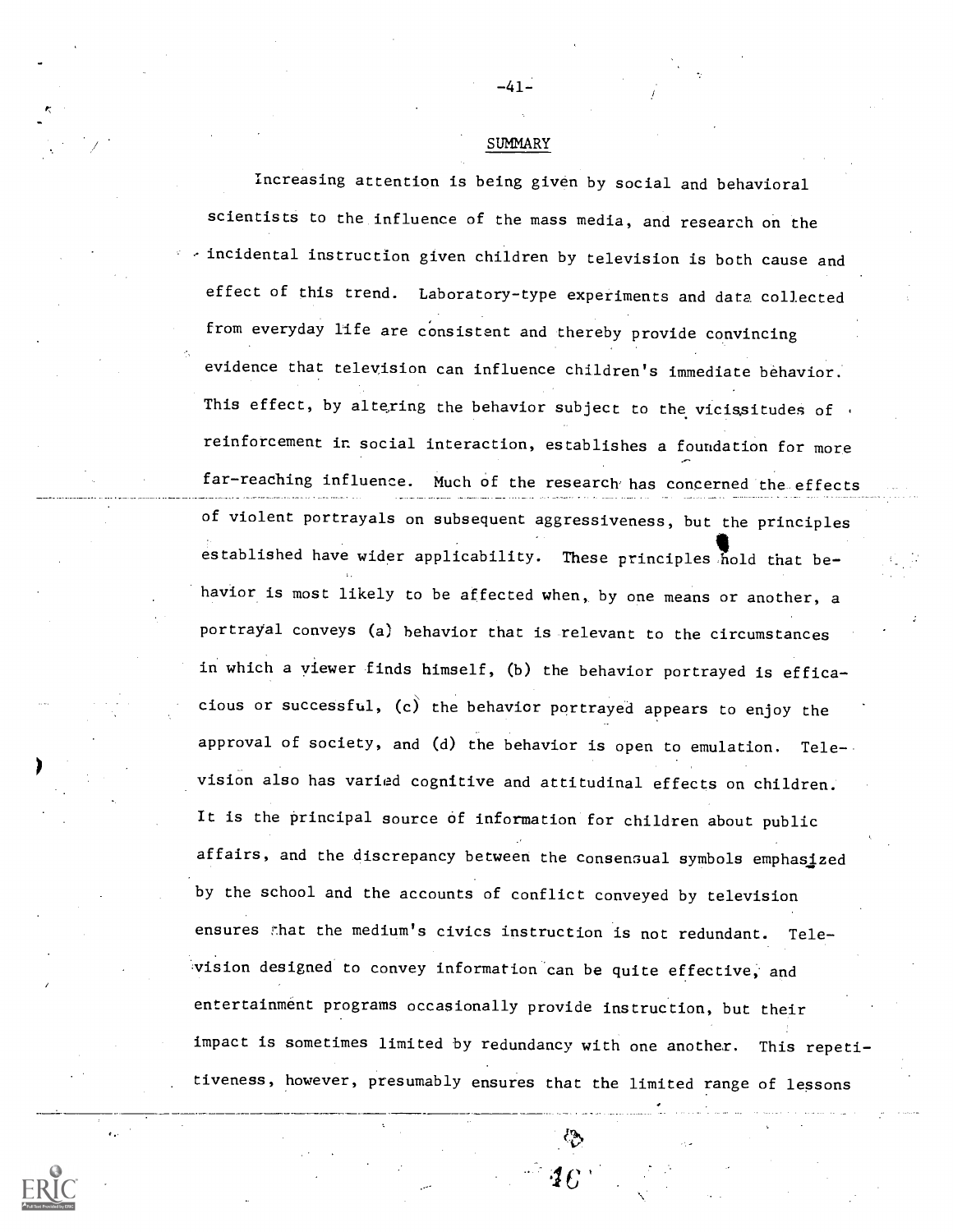taught are thoroughly learned. Television principally instructs when other sources of information are absent, its messages are not in conflict with one another, and these messages have some applicability to the viewer. Commercials also instruct children. Commercials influence preferences for the value placed upon products, and stimulate requests that the products be purchased. Young children do not recognize that commercials differ from program content in being self-interested sales attempts. Children become increasingly skeptical of commercials as they grow older, but this obviously does not imply that they are unaffected unless one assumes that an adult perspective on advertising renders it ineffective. The various relationships involving young persons and television change as an individual grows older; tastes and preferences in programming and time spent with the medium change along with individual interests and needs. Because information-seeking in regard to public affairs begins to become observable in early adolescence, and use of media other than television increases at the same time, this appears to be an effective time for formal instruction within the school about the way the news media operate. The study of television's influence requires both, laboratory-type experimentation and the collection of data from real life, the former to establish the possibility of causation and to explore the factors on which it is contingent, and the latter to confirm the presence in real-life of relationships consistent with the findings of such experiments. Naturalistic settings for experimentation are valuable because they increase the validity of measurcment, but field experiments, although in principle the transfer of the laboratory-type experiment's prowess

-42-

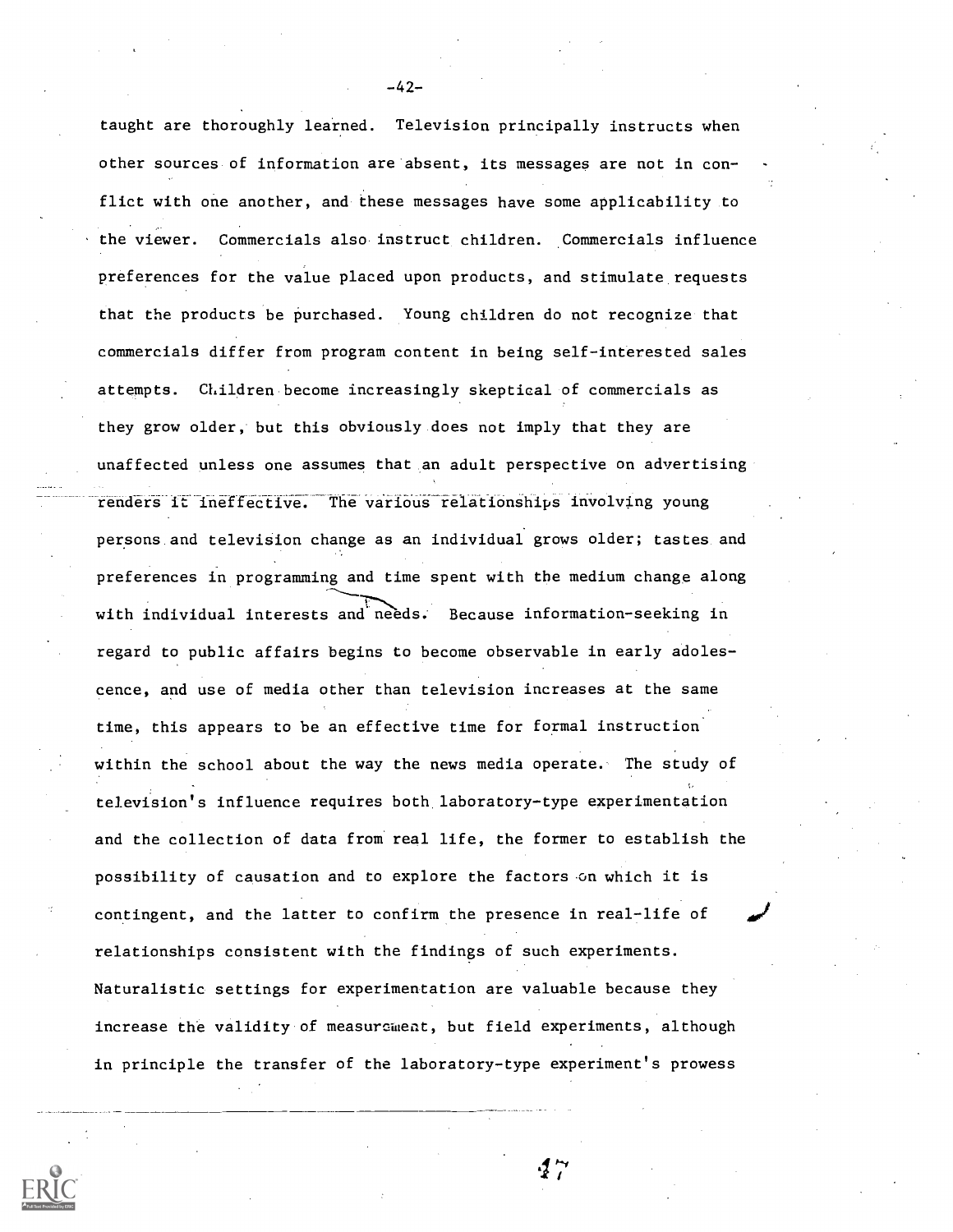for causal inference to real life, in practice seldom provide compel-

ling evidence because in execution rigor and control are often lost.

48

٠.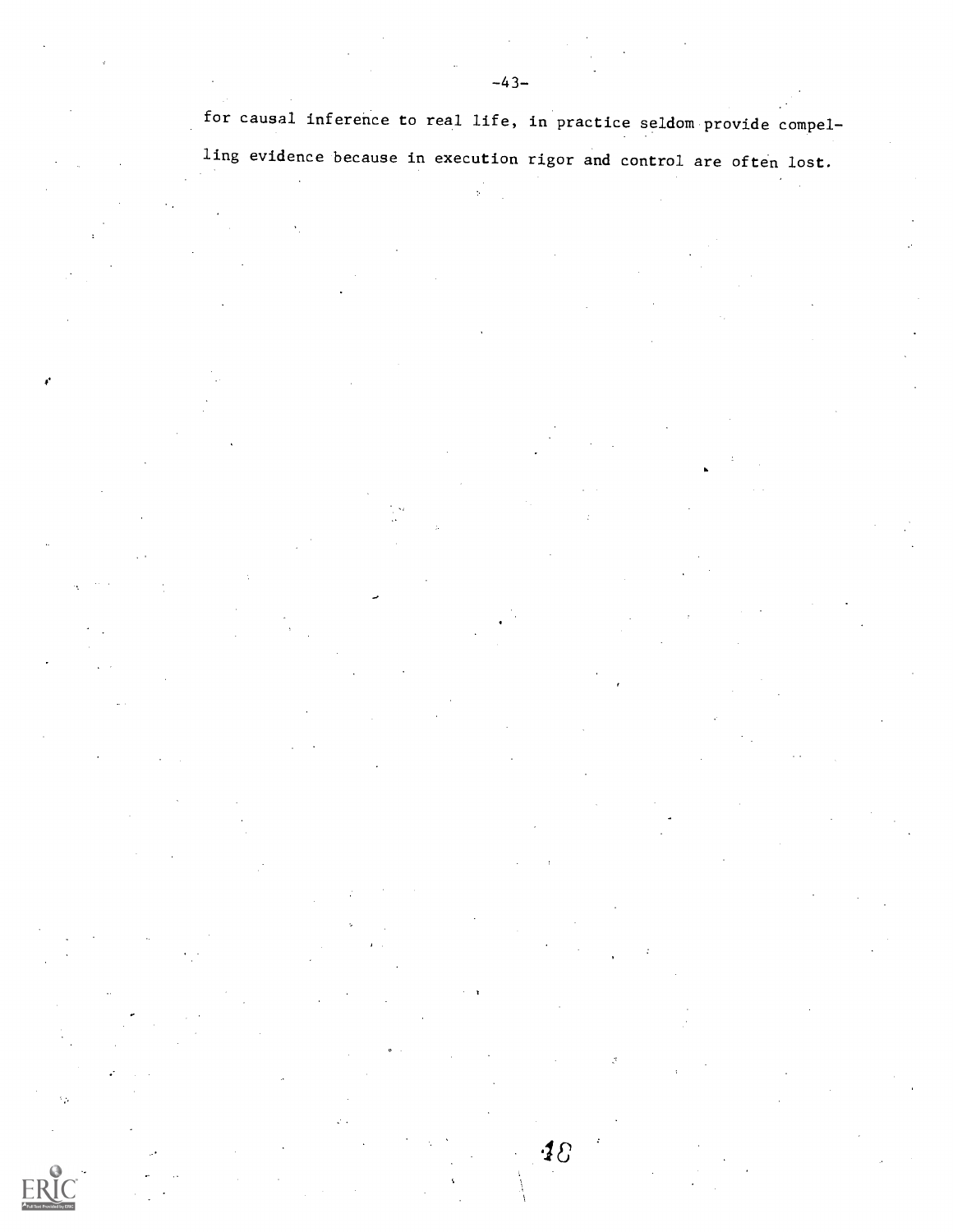#### REFERENCES

-45-

- Adler, R. (Ed.) Research on the effects of television advertising on children. Washington, DC: Government Printing Office, 1977. ED 145 499.
- Allen, M. K. and Liebert, R. M. Effects of live and symbolic deviantmodeling cues on adoption of a previous learned Standard. Journal of Personality and Social Psychology, 1969, 11, 253-260.
- Alper, W. S. and Leidy, T. R. The impact of information transmission through television. Public Opinion Quarterly, 1970, 33, 556-562.
- Atkin, C. Effects of television advertising on children: Survey of children's and mother's responses to television commercials. Unpublished paper, Michigan State University, June 1975. ED 123 675.
- Bagdikian, B. H. Shaping media content: Professional personnel and organizational structure. Public Opinion Quarterly, 1973, 37, 569-579.
- Bailey, K. D. Political learning and development: Continuity and change in childhood political orientatious, 1973-1975. Unpublished manuscript, University of Maryland, 1975.
- Ball, S. J. and Bogatz, G. A. The first year of Sesame Street: An evaluation. Princeton: Educational Testing Service, 1970. ED 047 823.
- Ball, S. J. and Bogatz, G. A. Sesame Street: A continuing evaluation. New York: Teachers College Press, 1972.
- Bandura, A. Influence of models' reinforcement contingencies on the acquisition of imitative responses. Journal of Personality and Social Psychology, 1965,  $1, 589-595$ .
- Bandura, A. Social-learning theory of identificatory processes. In D. A. Goslin (Ed.), Handbook of socialization theory and research. Chicago: Rand McNally, 1969. P. 213-262.
- Bandura, A. Aggression: A social learning analysis. Englewood Cliffs, NJ: Prentice-Hall, 1973.
- Bandura, A. and Menlove, F. Factors determining vicarious extinction of avoidance behavior through symbolic modeling. Journal of Personality and Social Psychology, 1968, 8, 99-108.
- Bandura, A., Ross, D., and Ross, S. A. Transmission of aggression through imitation of aggressive models. Journal of Abnormal and Social Psychology, 1961, 63, 575-582.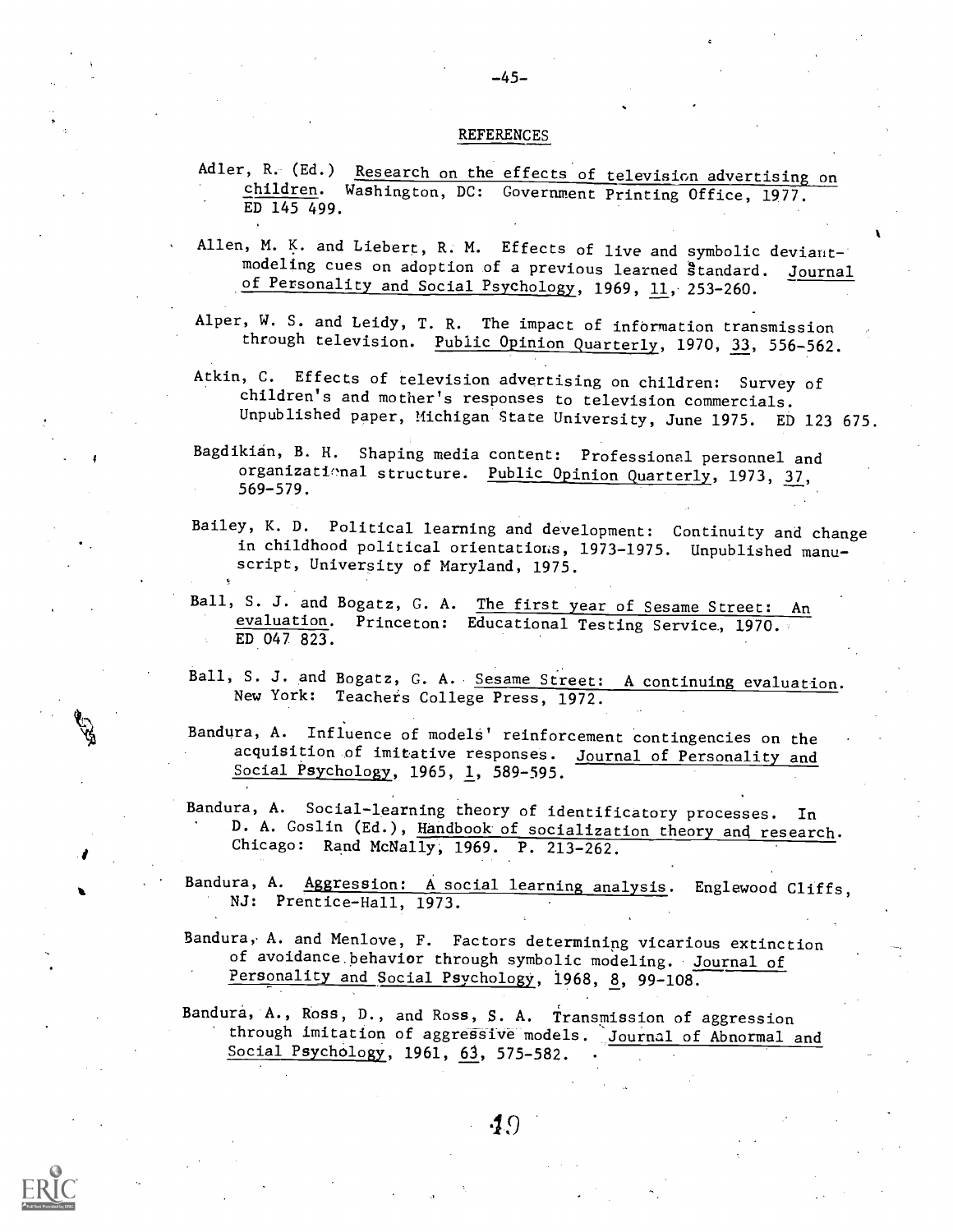- Bandura, A., Ross, D., and Ross, S. A. Imitation of film-mediated aggressive models. Journal of Abnormal and Social Psychology, 1963a, 66, 3-14.
- Bandura, A., Ross, D., and Ross, S. A. Vicarious reinforcement and imitative learning. Journal of Abnormal and Social Psychology, 1963b, 67, 601-607.
- Bandura, A. Social learning theory of aggression. Journal of Communication, 1978, 28(3), 12-29.
- Barcus, F. E. Weekend commercial children's television. Newton, MA: Action for Children's Television, 1975.
- Berelson, B. R., Lazarsfeld, P. F., and McPhee, W. N. Voting: A study of opinion formation in a nresidential campaign. Chicago: University of Chicago Press, 1954.
- Berelson, B. R., and Steiner, G. Mass communication. In Human behavior: An inventory of scientific findings. New York: Harcourt Brace and World, Inc., 1964. P. 527-555.
- Berkowitz, L. Violence in the mass media. In L. Berkowitz, Aggression: A social psychological analysis. New York: McGraw-Hill, 1962. P. 229-255.
- Berkowitz, L. The effects of observing violence. Scientific American, 1964, 21(2), 35-41.
- Berkowitz, L. Words and symbols as stimuli to aggressive responses. In J. F. Knutson (Ed.), Control of aggression: Implications from basic research. Chicago, IL: Aldine-Atherton, 1973.
- Berkowitz, L. and Alioto, J. T. The meaning of an observed event as a determinant of its aggressive consequences. Journal of Personality and Social Psychology, 1973, 28, 206-217.
- Berkowitz, L. and Geen, R. G. Film violence and the cue properties of available targets. Journal of Personality and Social Psychology, 1966, 3, 525-530.
- Berkowitz, L. and Geen, R. G. Stimulus qualities of the target of aggression: A further study. Journal of Personality and Social Psychology, 1967, 5, 364-368.
- Berkowitz, L. and Rawlings, E. Effects of film violence on inhibitions against subsequent aggression. Journal of Abnormal and Social Psychology, 1963, 66, 405-412.

Blatt,  $\cdot\cdot$ , Spencer, L., and Ward, S. A cognitive developmental study of Archildren's reactions to television advertising. In E. A. Rubinstein, G. A. Comstock, and J. P. Murray (Eds.), Television and Social Behavior. Vol. 4. Television in day-to-day life: Patterns of use. Washington, DC: Government Printing Office, 1972. P. 452-467. ED 059 626.

 $-46-$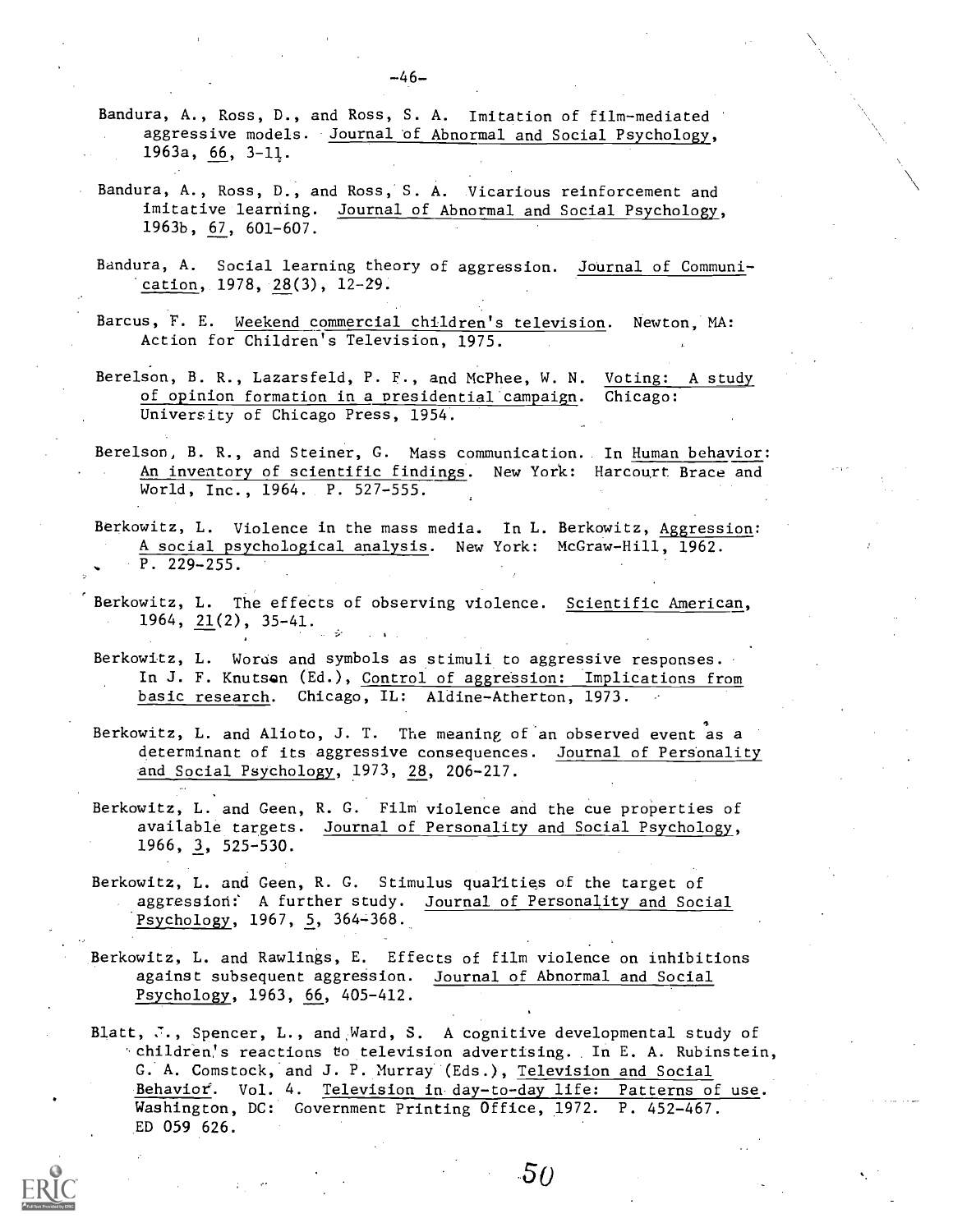- Bogart, L. Warning, the Surgeon General has determined that TV violence is moderately dangerous to your child's mental health. Public Opinion Quarterly, 1972, 36, 491-521.
- Bogart, L. Consumer and advertising research. In I. de Sola Pool and W. Schramm (Eds.), Handbook of communication. Chicago: Rand McNally, 1973. P. 706-721.
- Bogatz, G. A. and Ball, S. J. The second year of Sesame Street: A continuing evaluation. Princeton: Educational Testing Service, 1971. 2 vols. ED 122 800-801.
- Bower, R. T. Television and the public. New York: Holt, Rinehart and Winston, 1973.
- Bryan, J. H. and Schwartz, T. Effects of film material upon children's behavior. Psychological Bulletin, 1971, 75, 50-59.
- Bryan, J. H. and Walbek, N. H. The impact of words and deeds concerning altruism upon children. Child Development, 1970, 41, 747-757.
- Campbell, A., Gurin, G., and Miller, W. E. The voter decides. Evanston, IL: Row, Peterson, 1954.
- Chaffee, S. H. Television and adolescent aggressiveness (overview). In G. A. Comstock and E. A. Rubinstein (Eds.), Television and social behavior. Vol. 3, Television and adolescent aggressiveness. Washington, DC: Government Printing Office, 1972a. P. 1-34. ED 059 625.
- Chaffee, S. H, Television and growing up: Interpreting the Surgeon General's report. Paper presented at the meeting of the American Association for Public Opinion Research, Asilomar, CA, March 1972b.
- Chaffee, S. H. and McLeod, J. M. Adolescent television use in the family context. In G. A. Comstock and E. A. Rubinstein (Eds.), Television and social behavior Vol. 3. Television and adolescent aggressiveness. Washington, DC: Government Printing Office, 1972.  $\overline{P.149-172.}$  ED 059 625.
- Chaffee, S. H., McLeod, J. M., and Atkin, C. K. Parent-child similarities in television use. Paper presented at the meeting of the Association for Education in Journalism, Washington, DC, 1970.
- Chaffee, S. H., McLeod, J. M., and Atkin, C. K. Parental influences on adolescent media use. American Behavioral Scientist, 1971, 14, 323-340.
- Chaffee, S. H., Ward, L. S., and Tipton, L. P. Mass communication and political socialization. Journalism Quarterly, 1970, 47, 647-659; 666.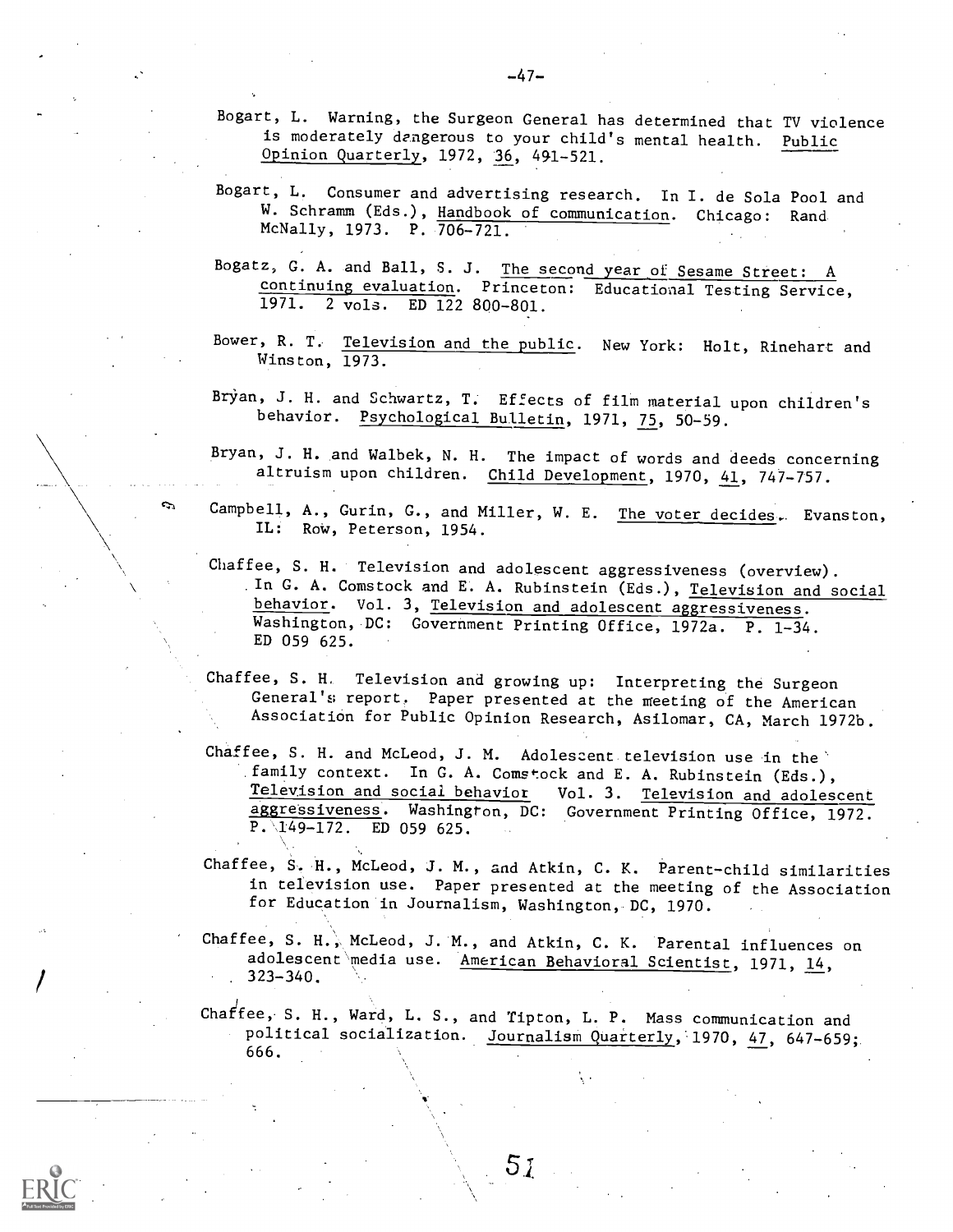- Collins, W. A. Aspects of television content and children's social behavior. Final report, July 1974, University of Minnesota, Grant No. OCD-CB-477, Office of Child Development, Department of Health, Education, and Welfare.
- Collins, W. A. Learning of media content: A developmental study. Child Development, 1970, 41, 1133-1142. ED 114 302.
- Comstock, G. A. Television violence: Where the Surgeon General's study leads. Santa Monica, CA: The Rand Corporation, 1972. P. 4831. ED 066  $932^{-1}$
- Comstock, G. A. Book review of Television and antisocial behavior: Field experiments. Journal of Communication, 24(3), Summer 1974, 155-158. Also available as Milgram's scotch verdict on TV--A retrial. Santa Monica, CA: The Rand Corporation, 1974. P. 5248. ED 116 673.
- Comstock, G. A. The evidence on television violence. Paper delivered at the National Homicide Symposium, San Francisco, October 26-30, -1976. Santa Monica, CA: The Rand Corporation, 1976. P. 5730. ED 134 162.
- Comstock, G. Setting the stage of a research agenda. In Television and children: Priorities for research. New York: The Ford Foundation, 1976.
- Comstock, G. Television and the young: Setting the stage for a research agenda. Paper delivered at the Conference "Research on Television and Youth, What are the Priorities?" Reston, VA, November 5-7, 1975. ED 121 325.
- Comstock, G. The second teacher: Recent research on television. Principal,  $-56(3)$ , January-February 1977, 16-21.
- Comstock, G., Chaffee, S., Katzman, N., McCombs, M., and Roberts, D. Television and human behavior. New York: Columbia University Press, 1978.
- Comstock, G., and Lindsey, G. Television and human behavior: The research horizon, future and present. Santa Monica, CA: The Rand Corporation, 1975.
- Comstock, G. A. and Rubinstein, E. A. (Eds.). Television and social behavior. Vol. 1. Media content and control. Washington, DC: Government Printing Office, 1972a. ED 059 623.

Comstock, G. A. and Rubinstein, E. A. (Eds.). Television and social behavior. Vol. 3. Television and adolescent aggressiveness. Washington, DC: Government Printing Office, 1972b. ED 059 625.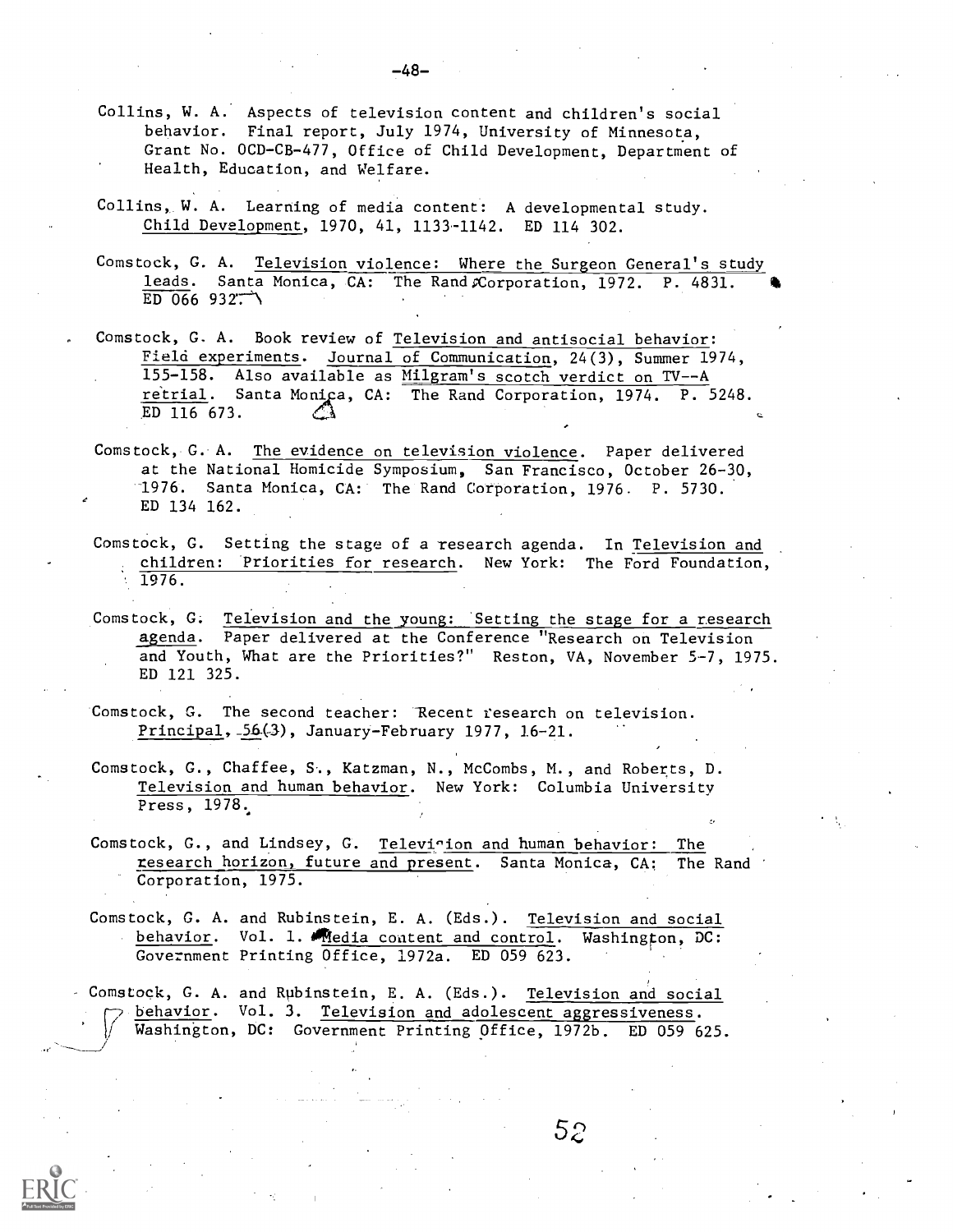- Comstock, G. A., Rubinstein, E. A., and Murray, J. P. (Eds.). Television and social behavior. Vol. 5. Teloviaion's effects: Further explorations. Washington, UU: UUVEFilment Printing Office, 1972. ED 059 627.
- Cook, T. D., Appleton, H., Conner, R., Shaffer, A., Tamkin, G., and Weber, S. J. Sesame Street revisited: A study in evaluation research. New York: Russell Sage Foundation, 1975.
- DeFleur, M. L. and DeFleur, L. B. The relative contribution of television as a learning source for children's occupational knowledge. American Sociological Review, 1967, 32, 777-789.
- Dominick, J. R. and Greenberg, B. S. Attitudes toward violence: The interaction of television, exposure, family attitudes, and social class. In G. A. Comstock and E. A. Rubinstein (Eds.), Television and social behavior. Vol. 3. Television and adolescent aggressiveness. Washington, DC: Government Printing Office, 1972. P. 314- 335. ED 059 625.
- Drabman, R. S. and Thomas, N. H. . Does media violence increase children's toleration of real-life aggression? Development Psychology,-1974, 10, 418-421.
- Elliott, R. and Vasta, R. The modeling of sharing: Effects associated with vicarious reinforcement, symbolization, age and generalization. Journal of Experimental Child Psychology, 1970, 10, 8-15.
- Exon, L. D., Huesmann, L. R., Lefkowitz, M. M., and Walder, L. O. Does television violence cause aggression? American Psychologist, 1972, 27, 253-263.
- Feshbach, S. The stimulating versus cathartic effects of a vicarious aggressive activity. Journal of Abnormal and Social Psychology, 1961, 63, 381-385.
- Feshbach', S. The catharsis effect: Research and another view. In R. K. Baker and S. J. Ball (Eds.), Violence and the media. A staff report to the National Commission on the Causes and Prevention of Violence. Washington, DC: Government Printing Office, 1969. P.  $461-472.$
- Feshbach, S. Reality and fantasy in filmed violence. In J. P. Murray, E. A. Rubinstein, and G. A. Comstock (Eds.), Television and social behavior. Vol. 2. Television and social learning. Washington, DC: Government Printing Office, 1972. P. 318-345. ED 059 624.
- Feshbach, S. and Singer, R. D. Television and aggression: An experimental field study. San Francisco, CA: Jossey-Bass, 1971.
- Frideres, J. S. 'Advertising, buying patterns and children. Journal of Advertising Research, 13, 1973, 34-36.



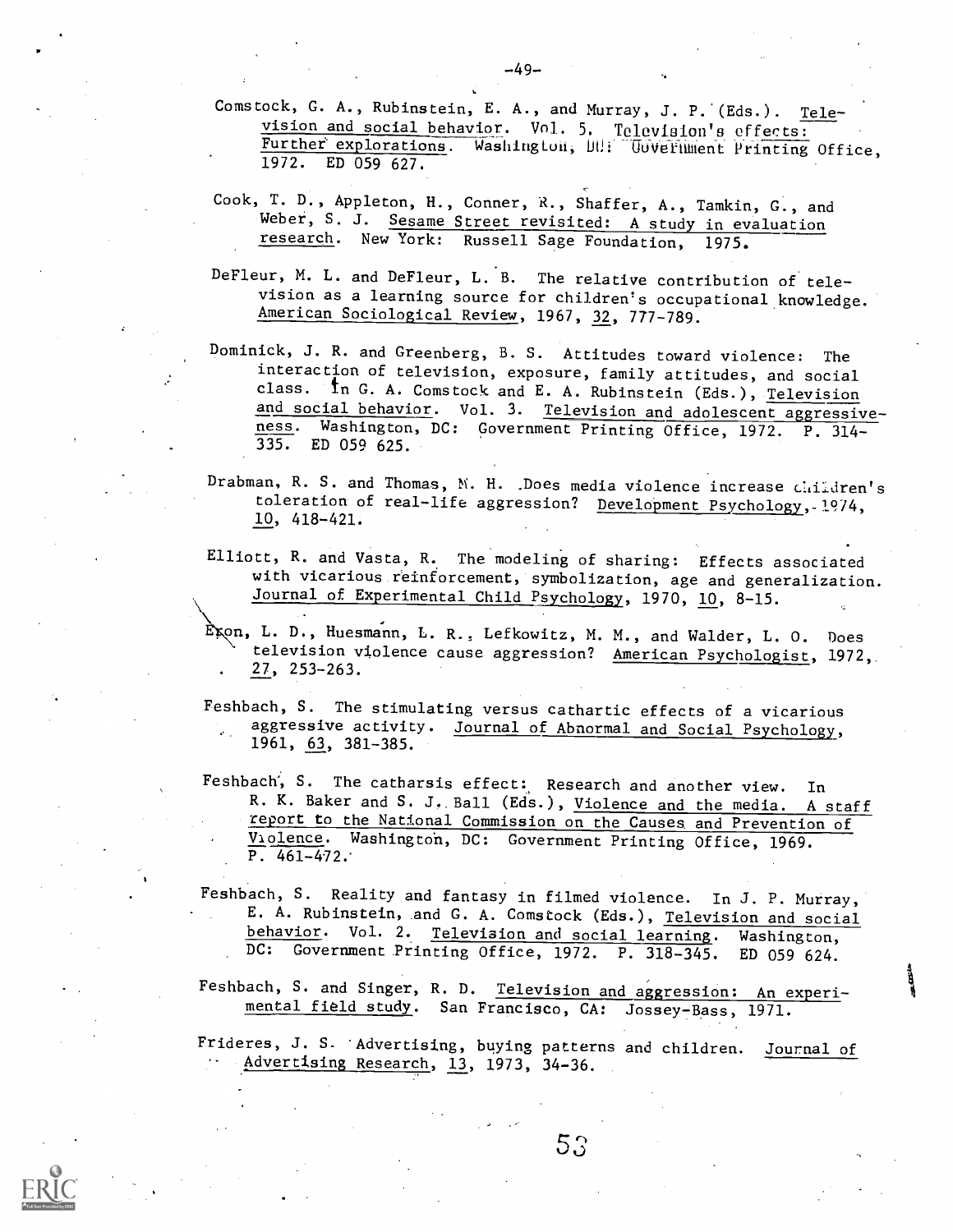- Friedrich, L. K. and Stein, A. H. Prosocial television and young children: The effects of verbal labeling and role playing on learning and behavior. Child Development, 1975, 46, 27-38.
- Fryear, J. L. and Thelan, M. H. Effect of sex of model and sex of observer on the imitation of affectionate behavior. Developmental Psychology, 1969, 1, 298.
- Geen, R.,G. and Berkowitz, L. Some conditions facilitating the occurrence of aggression after the observation of violence. Journal of Personality, 1967, 35, 666-676.
- Goldberg, M. and Gorn, G. J. Children's reactions to television advertising: An experimental aprroach. Consumer Research, 1, 1974, 69-75.
- Goldberg, M. E. and Gorn, G. J. Material vs. social preferences, parentchild relations, and the child's emotional responses. Three dimensions of response to children's TV advertising. Paper presented at the Telecommunications Research Conference, Aerlie House, VA, March 1977.
- Greenberg, G. S., Lricson, P. M., and Vlahos, M. Children's television behavior as perceived by mother and child. In E. A. Rubinstein, G. A. Comstock, and J. P. Murray (Eds.), Television and social behavior. Vol. 4. Television in day-to-day life: Patterns of use. Washington, DC: Government Printing Office, 1972. P. 395-T 409. ED 059 626.
- Hawkins, R. P. Learning of peripheral content in films: A developmental study. Child Development, 1973, 44, 214-217.
- Hale, G. A., Miller, L. K., and Stevenson, H. W. Incidental learning of film content: A development study. Child Development, 1968, 39, 69-77.
- Howitt, D. Televisión and aggression: A counterargument. American Psychologist, 1972, 27, 969-970.
- Hyman, H. H. Mass communication and socialization. Public Opinion Quarterly, 1973, 37, 524-540.
- Johnstone, J. W. C. Social integration and mass media use among adolescents: A case study. In J. G. Blumler and E. Katz (Eds.), The uses of mass communications: Current perspectives on gratifications research. Beverly Hills, CA: Sage, 1974. P. 35-47.

Kaplan, R. M. and Singer, R. D. Television violence and viewer aggression: A reexamination of the evidence. Journal of Social Issues, 1976, 32(4), 35-70.

Katz, E. Social research on broadcasting: Proposals for further development. London: British Broadcasting Corporation, 1977.

 $5<sub>6</sub>$ 

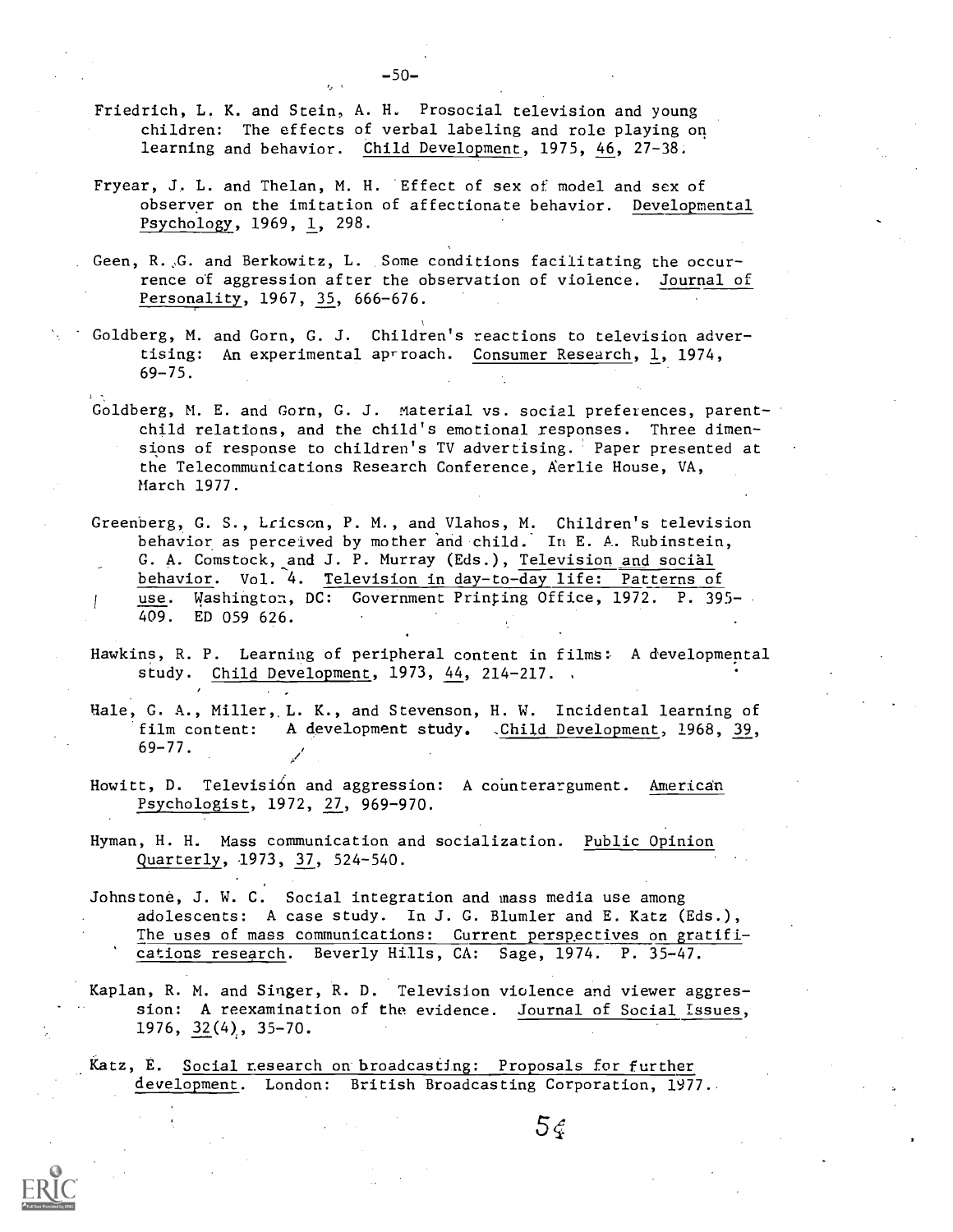- Katzman, N. I. Violence and color television: What children of different ages learn. In G. A. Comstock, E. A. Rubinstein, and J. P. Murray (Eds.), Television and social behavior. Vol. 5. Television's effects: Further explorations. Washington, DC: Government Printing Office, 1972. P. 253-308. ED 059 627.
- Kay, H. Weaknesses in the television-causes-aggression analysis by Eron et al. American Psychologist, 1972, 27, 970-973.
- Klapper, J. T. What we know about the effects of mass communication: The brink of hope. Public Opinion Quarterly, 1957, 21, 453-474.
- Klapper, J. T. The effects of mass communication. New York: Free Press, 1960.
- Klapper, J. T. Mass communication research: An old road resurveyed. Public Opinion Quarterly, 1963, 27, 515-527.
- Kraus, S. and Davis, D. The effects of mass communication on political behavior. University Park: Pennsylvania State University Press, 1976.
- Krull, R. and Watt, J. H., Jr. Television viewing and aggression: An examination of three models. Paper presented at the meeting of the International Communication Association, Montreal, April 1973.
- Lazarsfeld, P. F., Berelson, B., and Gaudet, H. The people's choice: How the voter makes up his mind in a presidential campaign. New York: Duell, Sloan and Pearce, 1944.
- Lefcourt, H. M., Barnes, K., Parke, R., and Schwartz, F. Anticipated social censure and aggression-conflict as mediators of response to aggression induction. Journal of Social Psychology, 1966, 70, 251-263.
- Lefkowitz, M. M., Eron, L. D., Walder, L. O., and Huesmann, L. R. Television violence and child aggression: A followup study. In G. A. Comstock and E. A. Rubinstein (Eds.), Television and social behavior. Vol. 3. Television and adolescent aggressiveness. Washington, DC: Government Printing Office, 1972. P. 35-135. ED 059 625.
- Leifer, A. D., Collins, W. A., Gross, B. M., Taylor, P. H., Andrews, L., and Blackmer, E. R. Developmental aspects of variables relevant to observational learning. Child Development, 1971, 42, 1509-1516.
- Leifer, A. D. and Roberts, D. F. Children's responses to television violence. In J. P. Murray, E. A. Rubinstein, and G. A. Comstock (Eds.), Television and social behavior. Vol. 2. Television and social learning. Washington, DC: Government Printing Office, 1972. P. 43-180. ED 059 624.

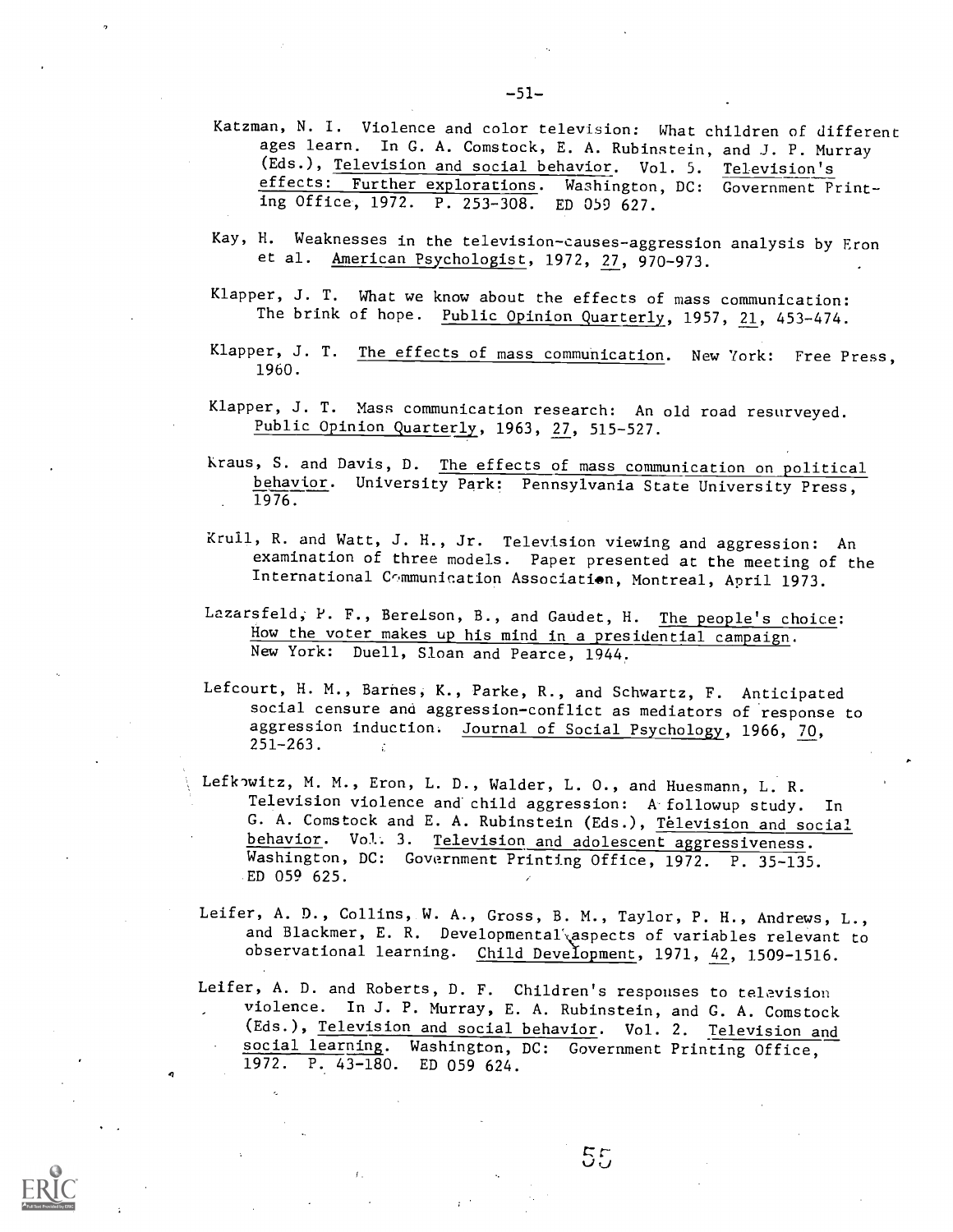- Leifer, A. D., Gordon, N. J., and Graves, S. B. Children and television: Recommended directions for future efforts. Center for Research in Children's Television, Harvard University, May 1973, Final Report to the Office of Child Development, Department of Health, Education and Welfare.
- Leifer, A. D., Gordon, N. J., and Graves, S. B. Children's television: More than mere entertainment. Harvard Educational Review, 1974, 44, 213-245.
- Liebert, R. M. and Baron, R. A. Some immediate effects of televised violence on children's behavior. Developmental Psychology, 1972, 6, 469-475.
- Liebert, R. M., Fernandez, L. E., and Gill, L. The effects of a friendless model on imitation and prosocial behavior. Psychonomic Science, 1969, 16, 81-82.
- LoSciuto, L. A. A national inventory of television verting behavior. In E. A. Rubinstein, G. A. Comstock, and J. P. Murray (Eds.), Television and social behavior. Vol. 4. Television in day-to-day life: Patterns of use. Washington, DC: Government Printing Office, 1972. P. 33-86. ED 059 626
- Lyle, J. and Hoffman, H. R. Children's use of television and other media. In E. A. Rubinstein, G. A. Comstock, and J. P. Murray (Eds.), Television and social behavior. Vol. 4. Television in day-to-day life: Patterns of use. Washington, DC: Government Printing Office, 1972a. P. 129-256. ED 059 626.
- Lyle, J. and Hoffman, H. R. Explorations in patterns of television viewing by preschool-age children. In E. A. Rubinstein, G. A. Comstock, and J., P. Murray (Eds.), Television and social behavior. Vol. 4. Television in day-to-day life: Patterns of use. Washington, DC: Government Printing Office, 1972b. P. 257-273. ED 059 626.
- McIntyre, J. J. and Teevan, J. J., Jr. Television violence and deviant behavior. In O. A. Comstock and E. A. Rubinstein (Eds.), Television and social behavior. Vol. 3. Television and adolescent aggressiveness. Washington, DC: Government Printing Office, 1972. P. 383- 435. ED 059 625.
- McLeod, J. M., Atkin, C. K., and Chaffee, S. H. Adolescents, parents, and television use: Adolescent self-support measures from Maryland and Wisconsin samples. In G. A. Comstock and E. A. Rubinstein (Eds.), Television and social behavior. Vol. 3. Television and adolescent aggressiveness. Washington, DC: Government Printing Office, 1972a. P. 173-238. ED 059 G25.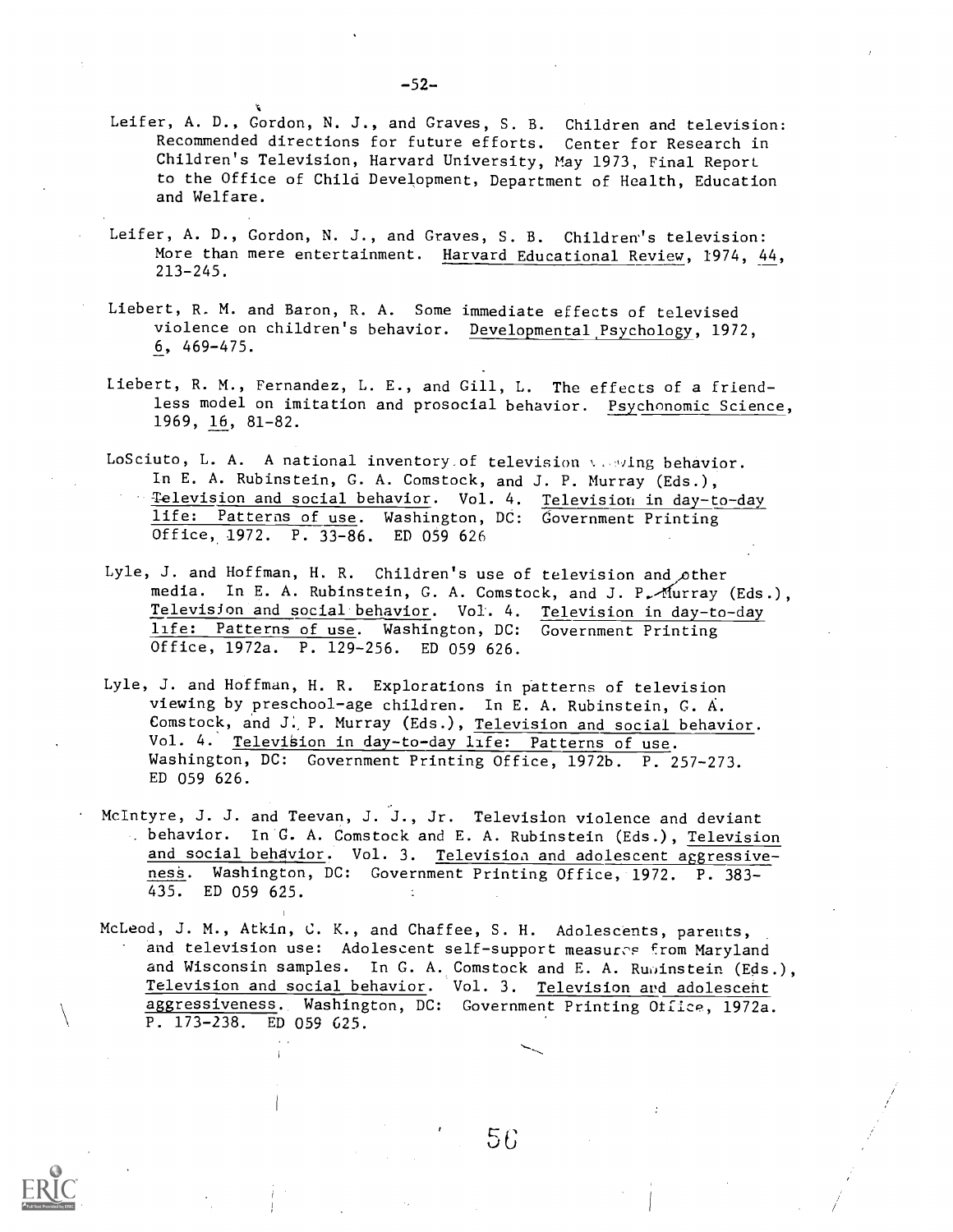- McLeod, J. M., Atkin, C. K., and Chaffee, S. H. Adolescents, parents and television use: Self-report and other report measures from the Wisconsin sample. In G. A. Comstock and E. A. Rubinstein (Eds.), Television and social behavior. Vol. 3. Television and adolescent aggressiveness. Washington, DC: Government Printing Office, 1972b. P. 239-313. ED 059 625.
- Maccoby, E. E. Why do children watch television? Public Opinion Quarterly, 1954, 18, 239-244.
- Meyer, T. P. Effects of viewing justified and unjustified real film violence on aggressive behavior. Journal of Personality and Social Psychology, 1972, 23, 21-29.
- Milavsky, J. R., Pekowsky, B., and Stipp, H. TV drug advertising and proprietary and illicit drug use among teenage boys. Public Opinion Quarterly, 39, 1975, 457-481.
- Milgram, S. and Shotland, R. L. Television and antisocia\_ behavior: Field experiments. New York: Academic Press, 1973.
- Murray, J. P. Television in inner-city homes: Viewing behavior of young boys. In E. A. Rubinstein, G. A. Comstock, and J. P. Murray (Eds.), Television and social behavior. Vol. 4. Television in day-to-day life: Patterns of use. Washington, DC: Government Printing Office, 1972. P. 345-394. ED 059 626.
- Murray, J. P., Rubinstein, E. A., and Comstock, G. A. (Eds.). Television and social behavior. Vol. 2. Television and social learning. Washington, DC: Government Printing Office, 1972. ED 059 624.
- Parke, R. D., Berkowitz, L., Leyens, J. P., West, S. G., and Sebastian, R. J. Some effects of violent and nonviolent movies on the behavior of juvenile delinquents. In L. Berkowitz (Eds.), Advances in experimental social psychology. Vol. 10. New York: Academic Press, Inc., 1977. P. 135-172.
- Poulos, R. W. and Davidson, E. S. Effects of a short modeling film  $\gamma_{3}$ fearful childre.'s attitudes toward the dental situation. Unpublished manuscript, State University of New York, Stony Brook, 1971.
- Roberts, D. F. Communication and children: A developmental approach. In I. de Sola Pool and W. Schramm (Eds.), Handbook of communication. Chicago: Rand McNally, 1973. P. 174-215.
- Rosekrans, M. A. Imitation in children as a function of perceived similarities to a social model of vicarious reinforcement. Journal of Personality and Social Psychology, 1967, 7, 307-315.
- Ross, L. B. The effect of aggressive cartoons on the group play of children. Doctoral dissertation, Miami. University, 1972.



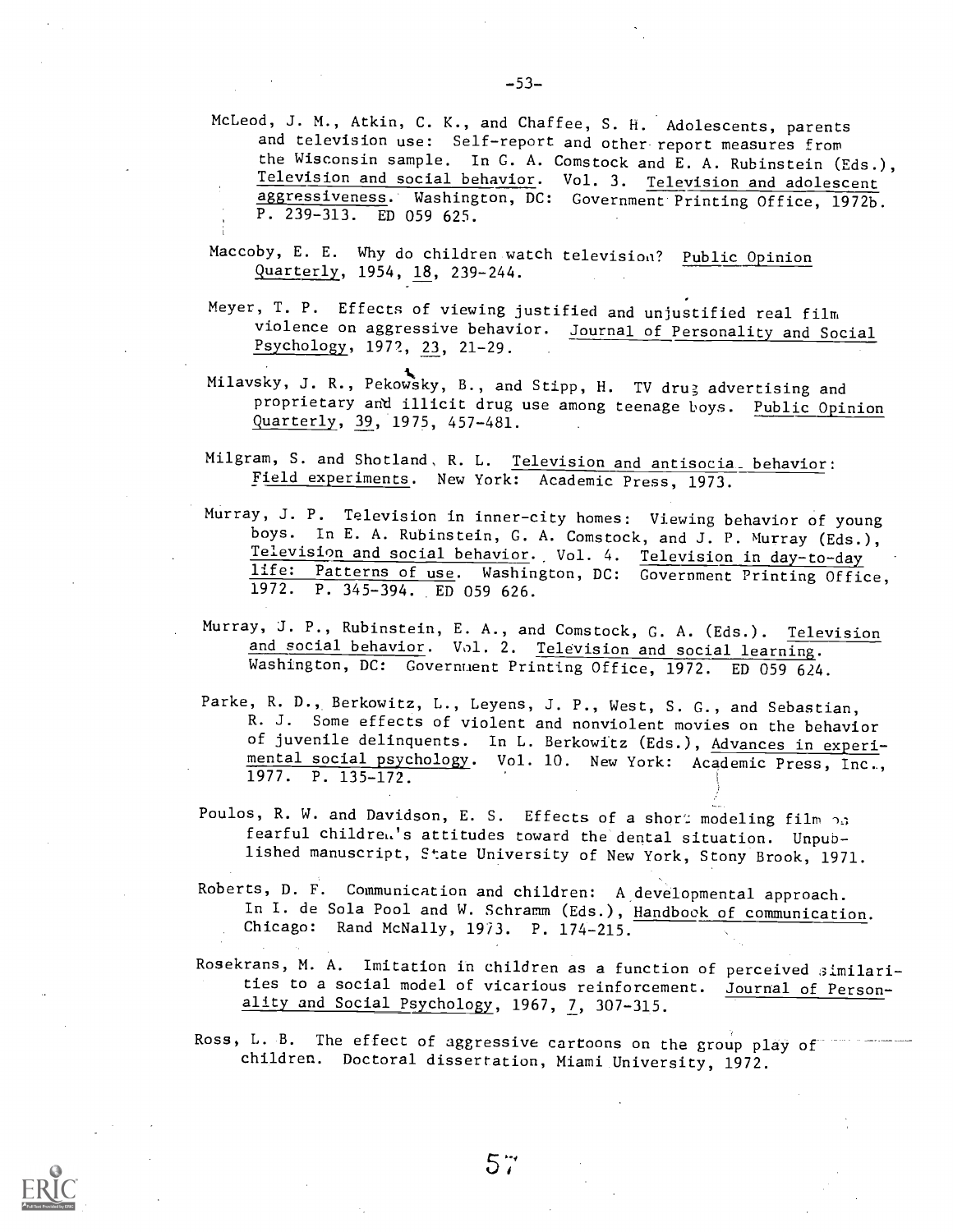Rossiter, J. R. and Robertson, T. S. Children's TV commercials: Testing the defenses. Journal of Communication, 1974, 24(4), 137-144.

- Rubinstein, E. A., Comstock, G. A., and Murray, J. P. (Eds.). Television and social behavior. Vol. 4. lelevision in day-to-day life: Pat-erns of use. Washington, DC: Government Printing Office, 1972. ED 059 626.
- Rubinstein, E. A., Liebert, R. M., Neale, J. M., Poulos, R. W. Assessing\_ television's influence on children's prosocial behavior. Stony Brook, NY: Brookdale International Institute, 1974. (Occasional paper 74-11.) ED 152 430.
- Salomon, G. Internalization of filmic schematic operations in interaction with learners' aptitudes. Journal of Educational Psychology, 1974a, 66, 499-511.
- Salomon, G. What is Jearned and how it is taught: The interaction between media, message, task and learner. In D. R. Olson (Ed.), Media and symbol : The forms and expression, communication and education. The 73rd Yearbook, NSSE. Chicago: University of Chicago Press, 1974b.
- Salomon, G. Sesame Street in Israel: Its instructional and psychological effects on children. Jerusalem: The Hebrew University, 1974c. ED 122 814.
- Salomon. G. The language of media and the cultivation of mental skills. A report to the Spencer Foundation. Jerusalem: The Hebrew University, 1977. ED 145 808.
- Sawin, D. B. Aggressive behavior among children in small play-group settings with violent television. Doctoral dissertation, University of Minnesota, 1974.
- Schramm, W., Lyle, J., and Parker, E. B. Television in the lives of our children. Stanford, CA: Stanford University Press, 1961.
- Simon, H. A. and Stern, F. The effect of television upon voting behavior in Iowa in the 1952 presidential election. American Political Science Review, 1955, 49, 470-477.
- Stein, A. H. and Friedrich, L. K. Television content and young children's behavior. In j. P. Murray, E. A. Rubinstein, and G. A. Comstock (Eds.), Television and social behavior. Vol. 2. Television and social learning. Washington, DC: Government Printing Office, 1972. P. 202-317. ED 059 624.
- Stein, G. M. and Bryan, J. H. The effect of a television model upon rule ado<del>ption be</del>hav<del>ior of children. Child De</del>velopmen<del>t, 1</del>972, 43, 268-273.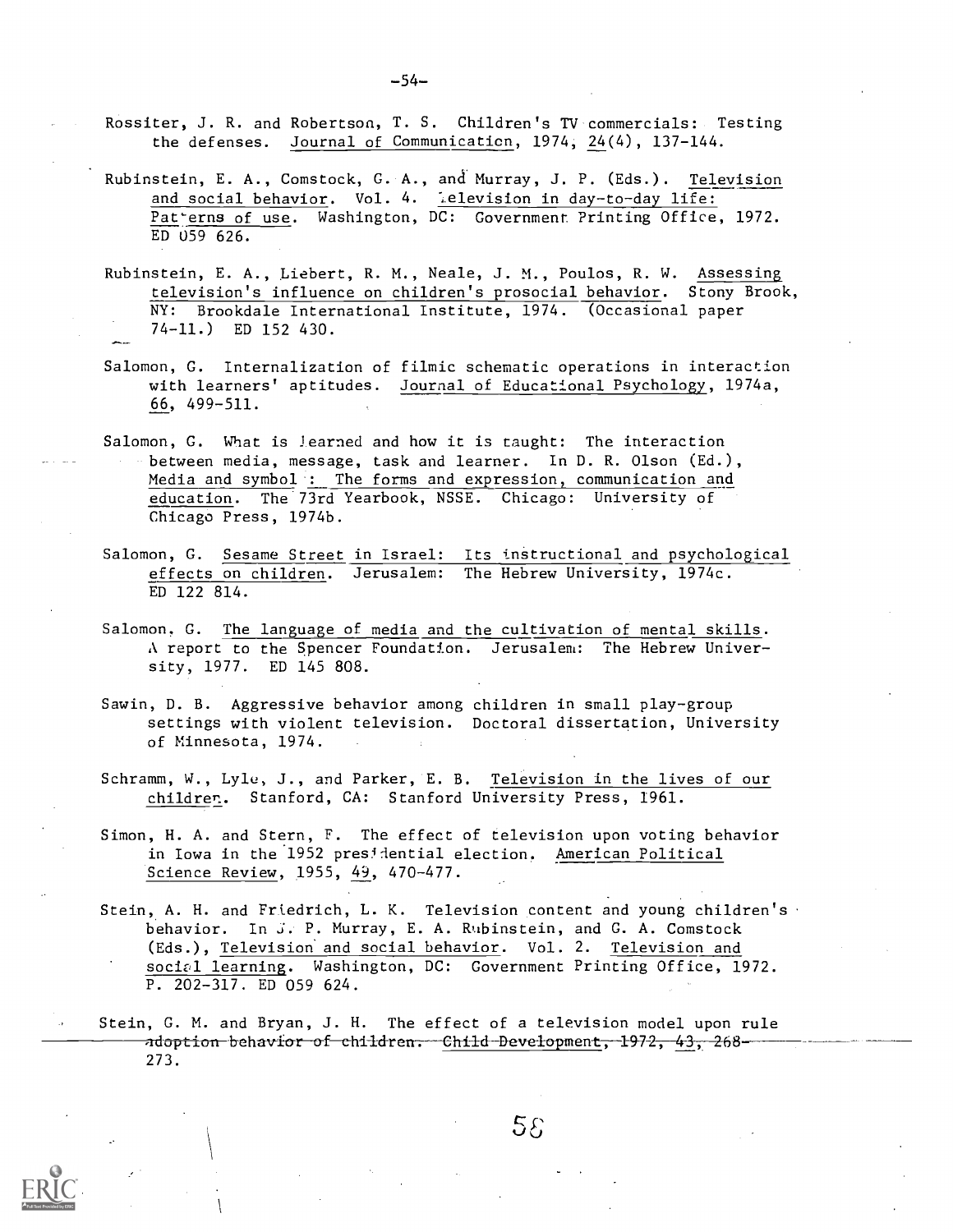- Steuer, F. B., Applefield, J. M., and Smith, R. Televised aggression and the interpersonal aggression of preschool children. Journal of Experimental Child Psychology, 1971, 11, 442-447.
- Stipp, H. Validity in social research: Measuring children's television exposure. Doctoral dissertation, Columbia University, 1975.
- Surgeon General's Scientific Advisory Committee on Television and Social Behavior. Television and growing up: The impact of televised violence. Report to the Surgeon General, United States Public Health Service. Washington, DC: Government Printing Office, 1972. ED 057 595.  $\bullet$
- Surlin, S. H. and Dominick, J. R. Television's function as a "third parent" for black and white teenagers. Journal of Broadcasting, 1970, 15, 55-64.
- Tannenbaum, P. H. Emotional arousal as a mediat-or of erotic communication effects. In Technical Report of the Commission on Obscenity and Pornography. Vol. 8. Washington, DC: Government Printing Office, 1971. P. 326-356.
- Tannenbaum, P. H. Studies in film- and television-mediated arousal and aggression: A progress report. In G. A. Comstock, E. A. Rubinstein, and J. P. Murray (Eds.), Television and social behavior. Vol. 5. Television's effects: Further explorations. Washington, DC: Government Printing Office, 1972. P. 309-350. ED 059 627.
- Tannenbaum, P. H. and Zillmann, D. Emotional arousal in the facilitation of aggression through communication. In L. Berkowitz (Ed.), Advances in experimental social psychology, Vol. 8, 1975. P. 149-192.
- Tasch, M. 0. Modeling of pro-social behavior by pre-school subjects of high and low self-esteem. Doctoral dissertation, Syracuse University, 1970.
- Tolley, H., Jr. Children and war: Political socialization to international conflict. New York: Teachers College Press, Columbia University, 1973.
- Walters, R. H., Leat, M., and Mezei, L. Inhibition and disinhibition of responses through empathetic learning. Canadian Journal of Psychology, 1963, 17, 235-243.
- Walters, R. H. and Parke, R. D. Influence of response consequences to <sup>a</sup> social model on resistance to deviation. Journal of Experimental Child Psychology, 1964, 1, 269-280.
- Wand, B. Television viewing and family choice differences. Public Opinion  $-q$ uarterly, 1968, 32, 84-94,

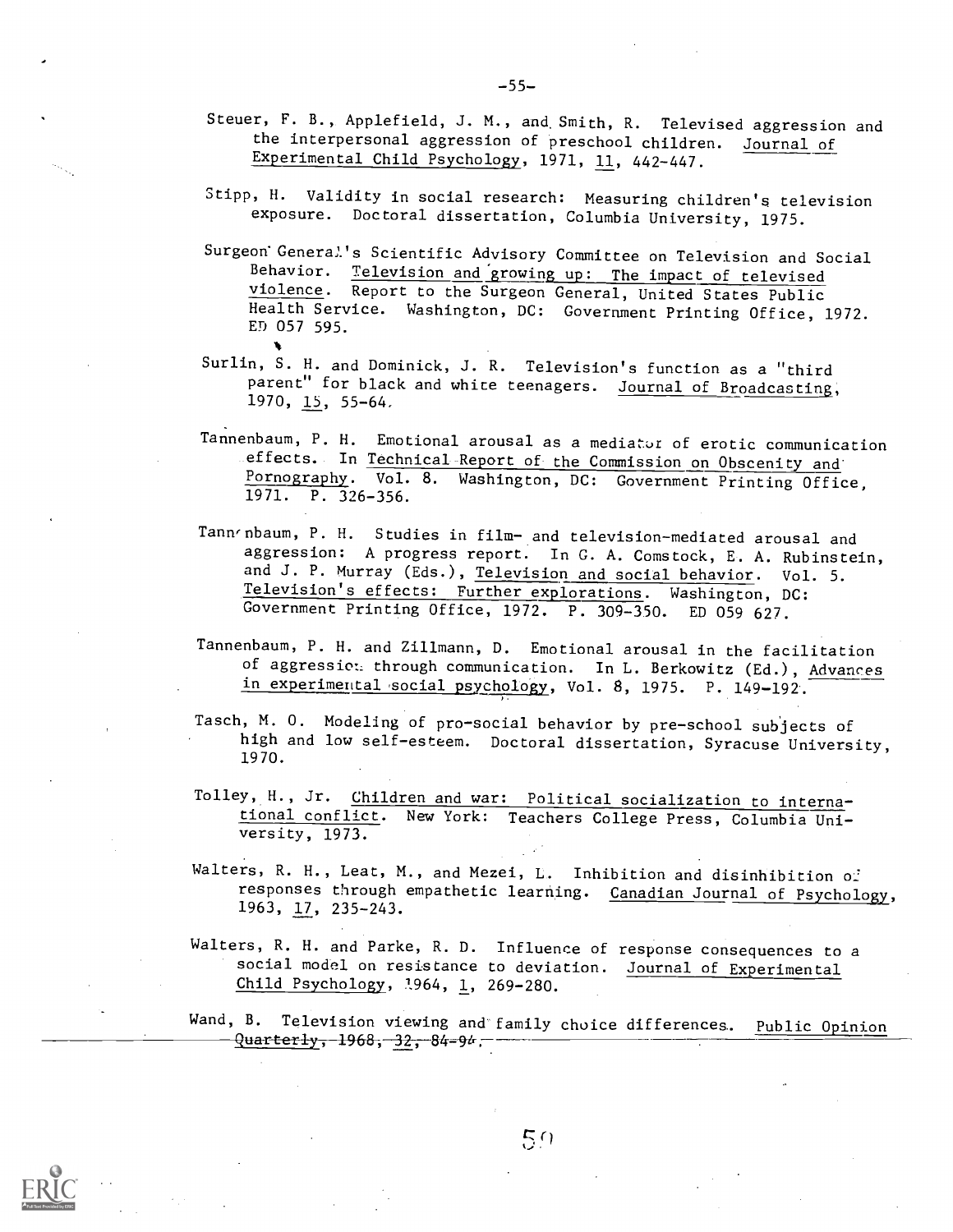- Ward, S. Effects of television advertising on children and adolescents. In E. A. Rubinstein, G. A. Comstock, and J. P. Murray (Eds.), Television and social behavior. Vol. 4. Television in day-to-day life: Patterns of use. Washington, DC: Government Printing Office, 1972. P. 432-451. ED 059 626.
- Ward, S., Reale, G., and Levinson, D. Children's perceptions, explanations, and judgments of television advertising: A further exploration. In E. A. Rubinstein, G. A. Comstock, and J. P. Murray (Eds.), Television and social behavio<sub>-</sub>. Vol. 4. Television in day-to-day life: Patterns of use. Washington, DC: Government Printing Office, 1972. P. 468-490. ED 059 626.
- Ward, S., Levinson, D., and Wackman, D. B. Children's attention to television advertising. In E. A. Rubinstein, G. A. Comstock, and J. P. Murray (Eds.), Television and social behavior. Vol. 4. Television in day-to-day life: Patterns of use. Washington, DC: Government Printing Office, 1972. P. 491-515. ED 059 626.
- Ward, S. and Wackman, D. B. Children's information processing of tele-, vision advertising. In P. Clarke (Ed.), New models for mass communication research. Sage Annual Reviews of Communication Research. Vol. 2. Beverly Hills, CA: Sage, 1973. P. 119-146.
- Ward, S., Wackman, D., and Wartella, E. How children learn to buy: The development of consumer information-processing skills. Beverly Hills, CA: Sage, 1977.
- Weiss, W. Effects of the mass media of communication. In G. Lindzey and E. Aronson (Eds.), The handbook of social psychology. Vol. 5. Applied social psynhology. (2nd ed.) Reading, MA: Addison-Wesley, 1969. P. 77-195.
- Wells, W. D. Television and aggression: Replication of an experimental field study. Unpublished manuscript, Graduate School of Business, University of Chicago, 1973.
- Wolf, T. M. Effects of televised modeled verbalizations and behavior on resistance to deviation. Developmental Psychology, 1973, 8, 51-56.
- Wolf, T. M. and Cheyne, J. A. Persistence of effects of live behavioral, televised behavioral, and live verbal models on resistance to deviation. Child Development, 1972, 43, 1429-1436.
- Yates, G. C. R. Influence of televised modeling and verbalization on children's delay of gratification. Journal of Experimental Child Psychology, 1974, 18, 333-339.

Zillmann, D. Excitation transfer in communication-mediated aggressive behavior. Journal of Experimental Social Psychology, 1971, 7, 419 -434.



 $\epsilon_{\scriptscriptstyle U}$